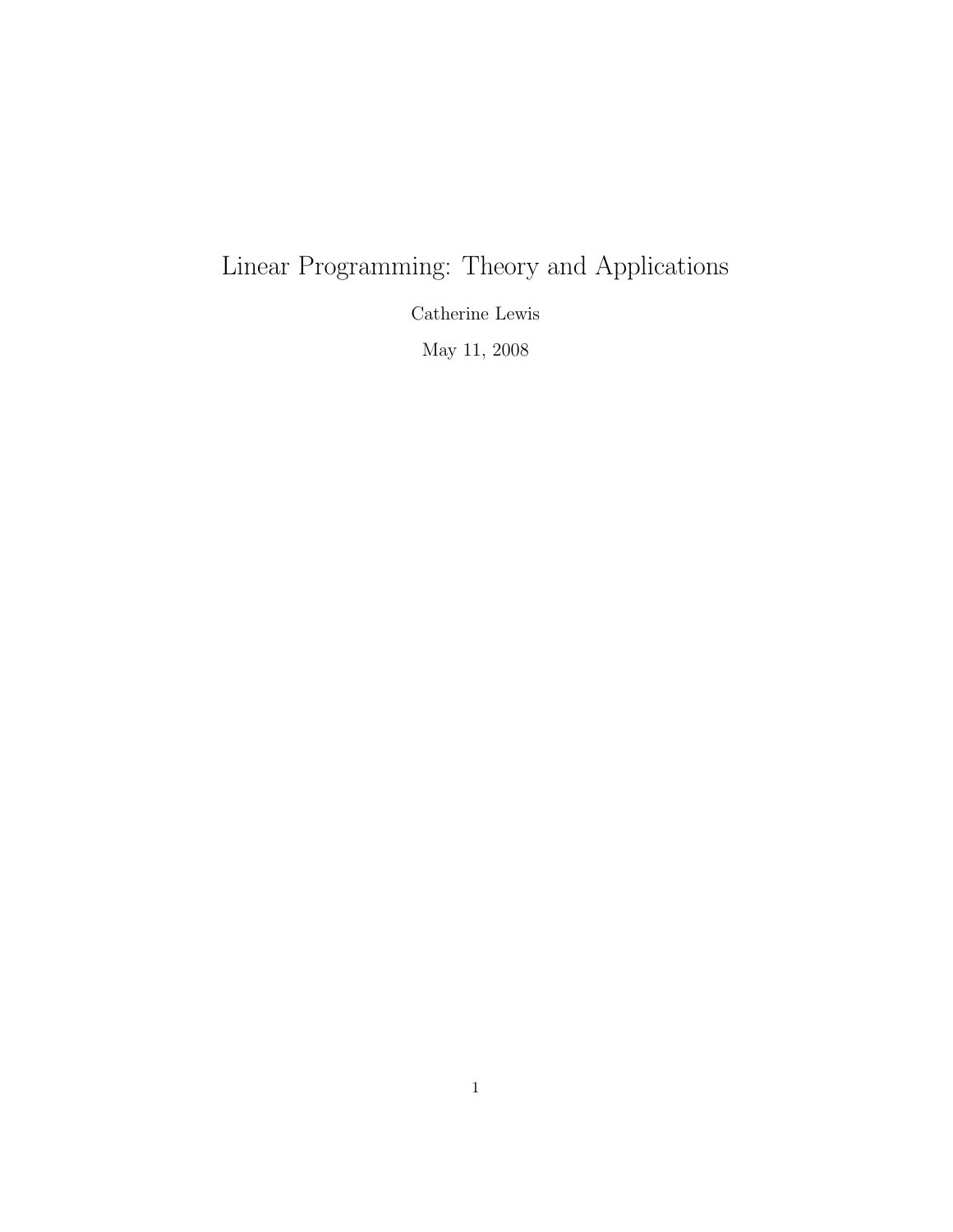## Contents

| 1        | <b>Introduction to Linear Programming</b>                                           | 3  |
|----------|-------------------------------------------------------------------------------------|----|
|          | 1.1<br>What is a linear program? $\ldots \ldots \ldots \ldots \ldots \ldots \ldots$ | 3  |
|          | 1.2<br>Assumptions                                                                  | 5  |
|          | $1.3\,$<br>Manipulating a Linear Programming Problem                                | 6  |
|          | The Linear Algebra of Linear Programming<br>1.4                                     | 7  |
|          | 1.5                                                                                 | 8  |
| $\bf{2}$ | Examples from Bazaraa et. al. and Winston                                           | 11 |
|          | 2.1                                                                                 | 11 |
|          | 2.2                                                                                 | 16 |
| 3        | The Theory Behind Linear Programming                                                | 17 |
|          | 3.1                                                                                 | 17 |
|          | 3.2<br>The General Representation Theorem                                           | 19 |
| 4        | An Outline of the Proof                                                             | 20 |
| 5        | Examples With Convex Sets and Extreme Points From Bazaara                           |    |
|          | et. al.                                                                             | 22 |
| 6        | <b>Tools for Solving Linear Programs</b>                                            | 23 |
|          | Important Precursors to the Simplex Method<br>6.1                                   | 23 |
| 7        | The Simplex Method In Practice                                                      | 25 |
| 8        | What if there is no initial basis in the Simplex tableau?                           | 28 |
|          | The Two-Phase Method $\dots \dots \dots \dots \dots \dots \dots \dots \dots$<br>8.1 | 29 |
|          | 8.2                                                                                 | 31 |
| 9        | Cycling                                                                             | 33 |
|          | 9.1                                                                                 | 34 |
|          | 9.2<br>Bland's Rule                                                                 | 37 |
|          | 9.3                                                                                 | 37 |
|          |                                                                                     |    |
|          | 9.4                                                                                 | 39 |
|          | 10 Sensitivity Analysis                                                             | 39 |
|          | 10.1.1 Sensitivity Analysis for a cost coefficient                                  | 39 |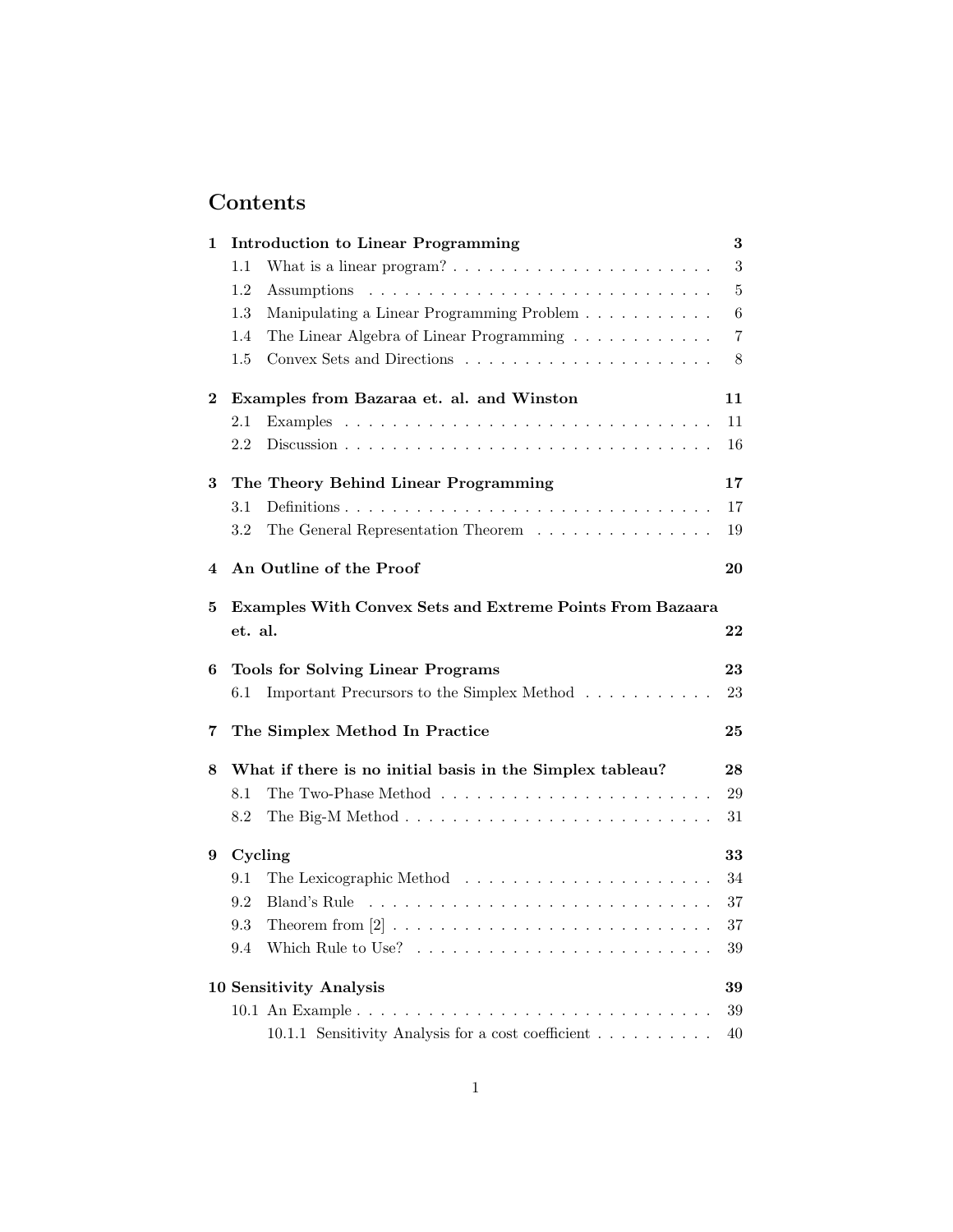| 10.1.2 Sensitivity Analysis for a right-hand-side value  41 |    |
|-------------------------------------------------------------|----|
| 11 Case Study: Busing Children to School                    | 41 |
|                                                             | 42 |
|                                                             |    |
|                                                             |    |
|                                                             | 43 |
|                                                             | 43 |
|                                                             |    |
|                                                             | 49 |
|                                                             | 49 |
|                                                             | 50 |
|                                                             | 55 |
|                                                             | 56 |
|                                                             | 56 |
|                                                             | 57 |
| 12 Conclusion                                               | 57 |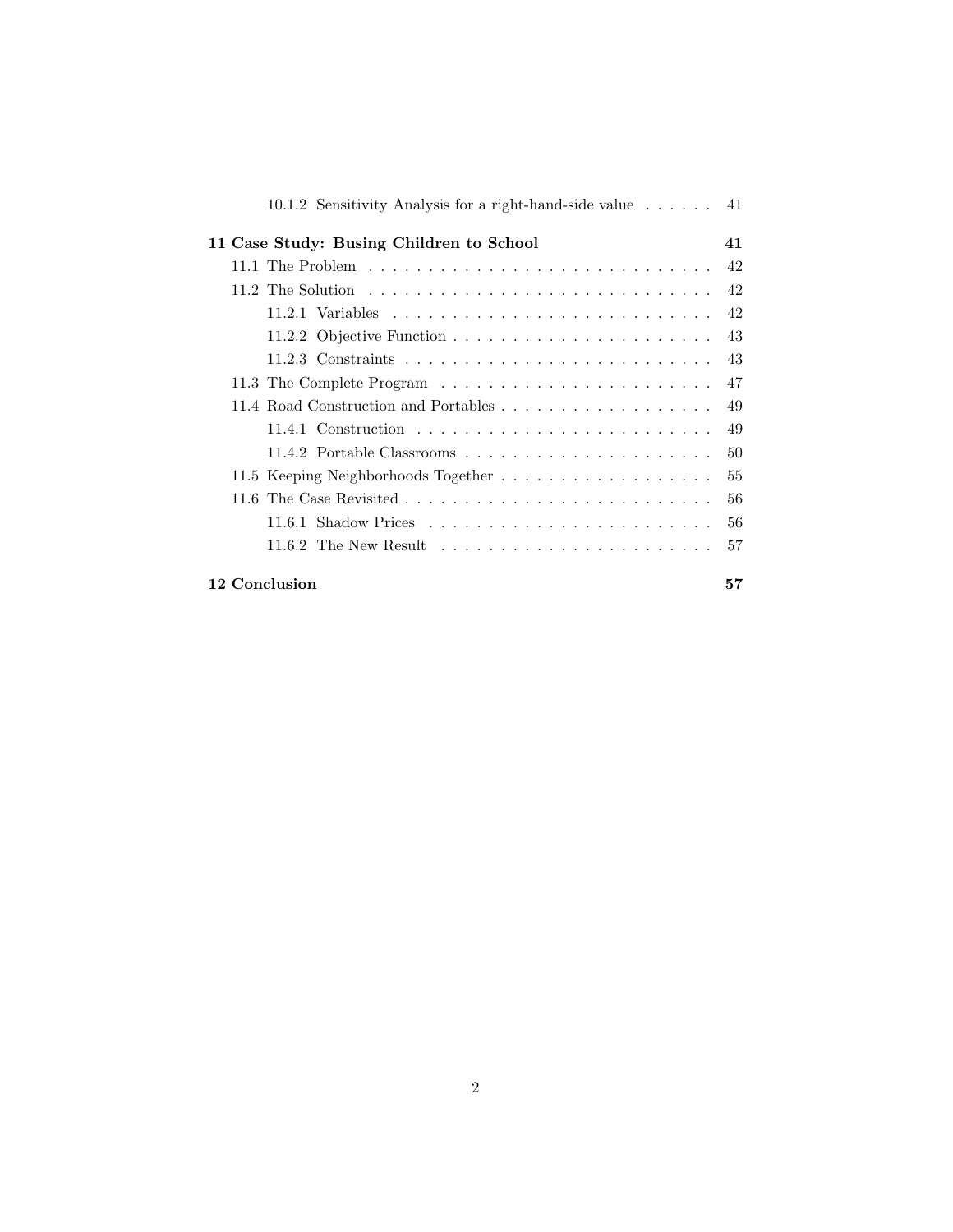## 1 Introduction to Linear Programming

Linear programming was developed during World War II, when a system with which to maximize the efficiency of resources was of utmost importance. New war-related projects demanded attention and spread resources thin. "Programming" was a military term that referred to activities such as planning schedules efficiently or deploying men optimally. George Dantzig, a member of the U.S. Air Force, developed the Simplex method of optimization in 1947 in order to provide an efficient algorithm for solving programming problems that had linear structures. Since then, experts from a variety of fields, especially mathematics and economics, have developed the theory behind "linear programming" and explored its applications [1].

This paper will cover the main concepts in linear programming, including examples when appropriate. First, in Section 1 we will explore simple properties, basic definitions and theories of linear programs. In order to illustrate some applications of linear programming, we will explain simplified "real-world" examples in Section 2. Section 3 presents more definitions, concluding with the statement of the General Representation Theorem (GRT). In Section 4, we explore an outline of the proof of the GRT and in Section 5 we work through a few examples related to the GRT.

After learning the theory behind linear programs, we will focus methods of solving them. Section 6 introduces concepts necessary for introducing the Simplex algorithm, which we explain in Section 7. In Section 8, we explore the Simplex further and learn how to deal with no initial basis in the Simplex tableau. Next, Section 9 discusses cycling in Simplex tableaux and ways to counter this phenomenon. We present an overview of sensitivity analysis in Section 10. Finally, we put all of these concepts together in an extensive case study in Section 11.

#### 1.1 What is a linear program?

We can reduce the structure that characterizes linear programming problems (perhaps after several manipulations) into the following form: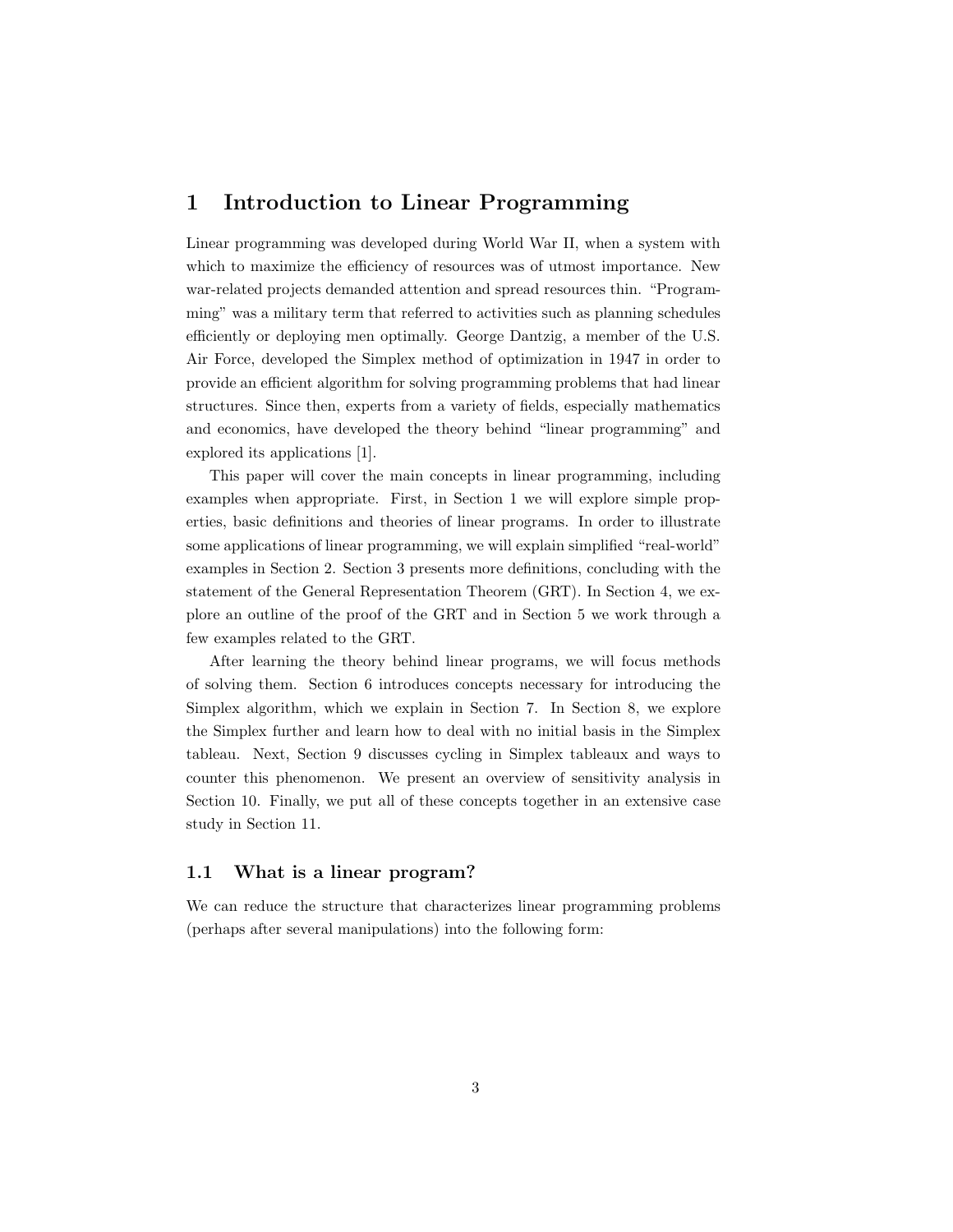| Minimize $c_1x_1 + c_2x_2 + \cdots + c_nx_n = z$              |                    |  |  |                                                    |  |
|---------------------------------------------------------------|--------------------|--|--|----------------------------------------------------|--|
| Subject to $a_{11}x_1 + a_{12}x_2 + \cdots + a_{1n}x_n = b_1$ |                    |  |  |                                                    |  |
|                                                               |                    |  |  | $a_{21}x_1 + a_{22}x_2 + \cdots + a_{2n}x_n = b_2$ |  |
|                                                               |                    |  |  | 的复数形式 医心包 医心包 医心脏性的 医心脏                            |  |
|                                                               |                    |  |  | $a_{m1}x_1 + a_{m2}x_2 + \cdots + a_{mn}x_n = b_m$ |  |
|                                                               | $x_1, \qquad x_2,$ |  |  | $\ldots, \qquad x_n \qquad \geq \quad 0.$          |  |

In linear programming  $z$ , the expression being optimized, is called the *objec*tive function. The variables  $x_1, x_2 \ldots x_n$  are called *decision variables*, and their values are subject to  $m+1$  constraints (every line ending with a  $b_i$ , plus the nonnegativity constraint). A set of  $x_1, x_2 \ldots x_n$  satisfying all the constraints is called a feasible point and the set of all such points is called the feasible re*gion*. The solution of the linear program must be a point  $(x_1, x_2, \ldots, x_n)$  in the feasible region, or else not all the constraints would be satisfied.

The following example from Chapter 3 of Winston [3] illustrates that geometrically interpreting the feasible region is a useful tool for solving linear programming problems with two decision variables. The linear program is:

| Minimize $4x_1 + x_2 =$        |       |               |              |                |  |
|--------------------------------|-------|---------------|--------------|----------------|--|
| Subject to $3x_1 + x_2 \ge 10$ |       |               |              |                |  |
|                                |       | $x_1 + x_2 >$ |              | $\mathfrak{h}$ |  |
|                                | $x_1$ |               |              | 3              |  |
|                                |       |               | $x_1, x_2 >$ |                |  |

We plotted the system of inequalities as the shaded region in Figure 1. Since all of the constraints are "greater than or equal to" constraints, the shaded region above all three lines is the feasible region. The solution to this linear program must lie within the shaded region.

Recall that the solution is a point  $(x_1, x_2)$  such that the value of z is the smallest it can be, while still lying in the feasible region. Since  $z = 4x_1 + x_2$ , plotting the line  $x_1 = (z - x_2)/4$  for various values of z results in *isocost* lines, which have the same slope. Along these lines, the value of  $z$  is constant. In Figure 1, the dotted lines represent isocost lines for different values of  $z$ . Since isocost lines are parallel to each other, the thick dotted isocost line for which  $z = 14$  is clearly the line that intersects the feasible region at the smallest possible value for z. Therefore,  $z = 14$  is the smallest possible value of z given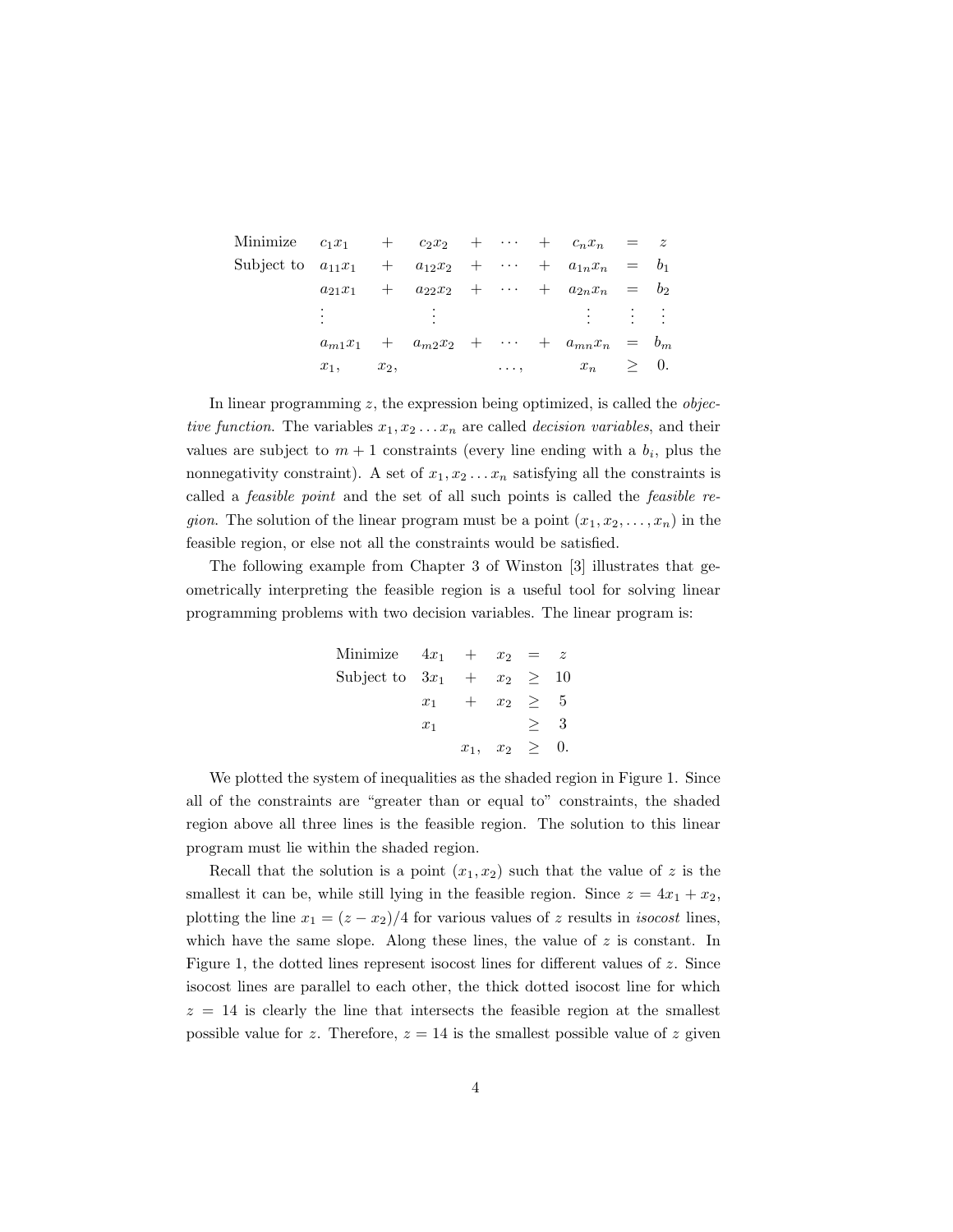the constraints. This value occurs at the intersection of the lines  $x_1 = 3$  and  $x_1 + x_2 = 5$ , where  $x_1 = 3$  and  $x_2 = 2$ .



Figure 1: The shaded region above all three solid lines is the feasible region (one of the constraints does not contribute to defining the feasible region). The dotted lines are isocost lines. The thick isocost line that passes through the intersection of the two defining constraints represents the minimum possible value of  $z = 14$  while still passing through the feasible region.

#### 1.2 Assumptions

.

Before we get too focused on solving linear programs, it is important to review some theory. For instance, several assumptions are implicit in linear programing problems. These assumptions are:

1. Proportionality The contribution of any variable to the objective function or constraints is proportional to that variable. This implies no dis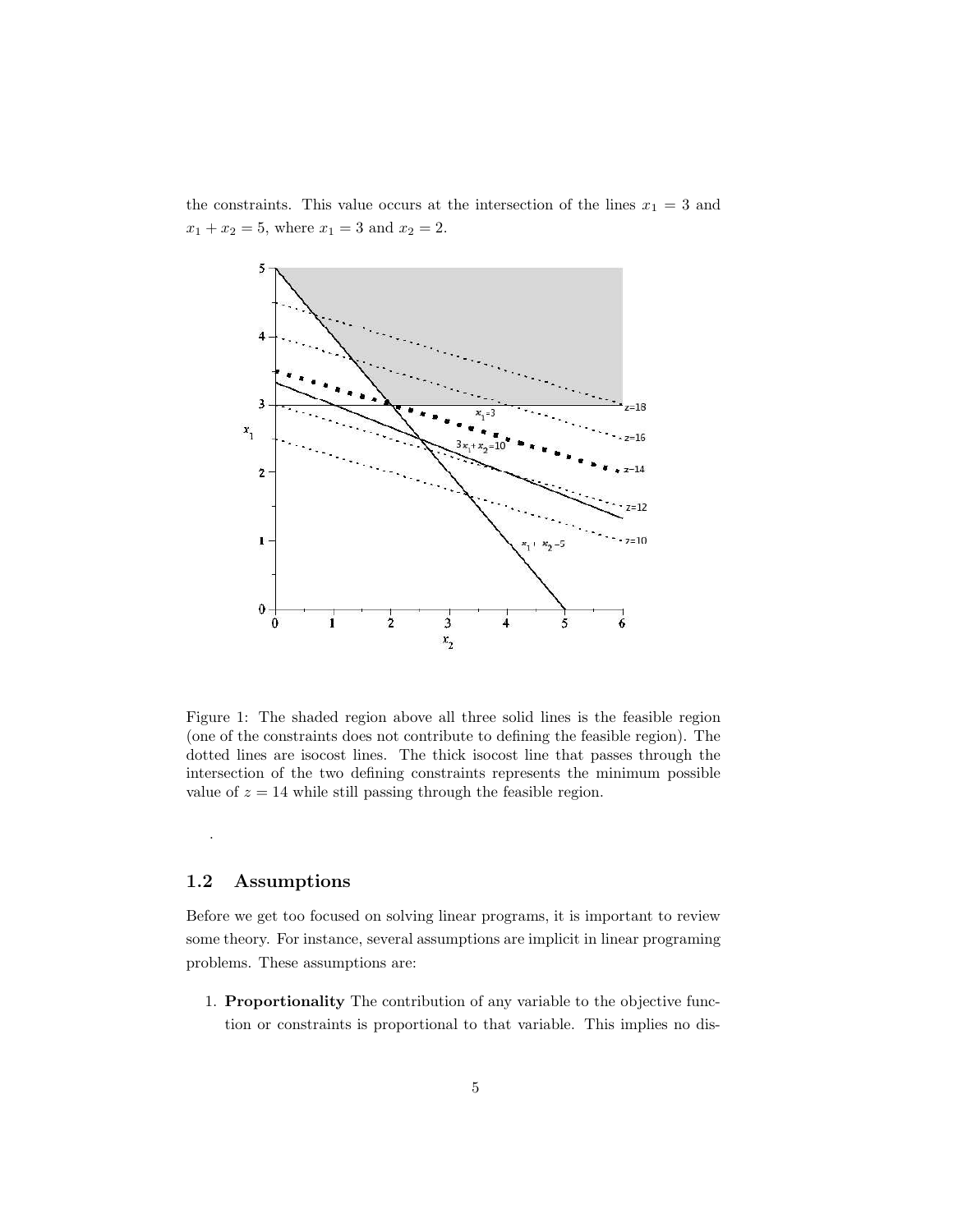counts or economies to scale. For example, the value of  $8x_1$  is twice the value of  $4x_1$ , no more or less.

- 2. Additivity The contribution of any variable to the objective function or constraints is independent of the values of the other variables.
- 3. Divisibility Decision variables can be fractions. However, by using a special technique called integer programming, we can bypass this condition. Unfortunately, integer programming is beyond the scope of this paper.
- 4. Certainty This assumption is also called the deterministic assumption. This means that all parameters (all coefficients in the objective function and the constraints) are known with certainty. Realistically, however, coefficients and parameters are often the result of guess-work and approximation. The effect of changing these numbers can be determined with sensitivity analysis, which will be explored later in Section 9 [3].

#### 1.3 Manipulating a Linear Programming Problem

Many linear problems do not initially match the canonical form presented in the introduction, which will be important when we consider the Simplex algorithm. The constraints may be in the form of inequalities, variables may not have a nonnegativity constraint, or the problem may want to maximize  $z$  instead of minimize z. We now consider some ways to manipulate problems into the desired form.

Constraint Inequalities We first consider the problem of making all constraints of a linear programming problem in the form of strict equalities. By introducing new variables to the problem that represent the difference between the left and the right-hand sides of the constraints, we eliminate this concern. Subtracting a slack variable from a "greater than or equal to" constraint or by adding an excess variable to a "less than or equal to" constraint, transforms inequalities into equalities. For example, the constraint  $4x_1 + x_2 \leq 3$ becomes  $4x_1 + x_2 + e_1 = 3$  with the addition of  $e_1 \geq 0$ . If the constraint were originally  $4x_1 + x_2 \geq 3$ , the additional surplus variable  $s_1$  must be subtracted  $(4x_1 + x_2 - s_1 = 3)$  so that  $s_1$  can be a strictly nonnegative variable.

URS Variables If a variable can be negative in the context of a linear programming problem it is called a urs (or "unrestricted in sign") variable. By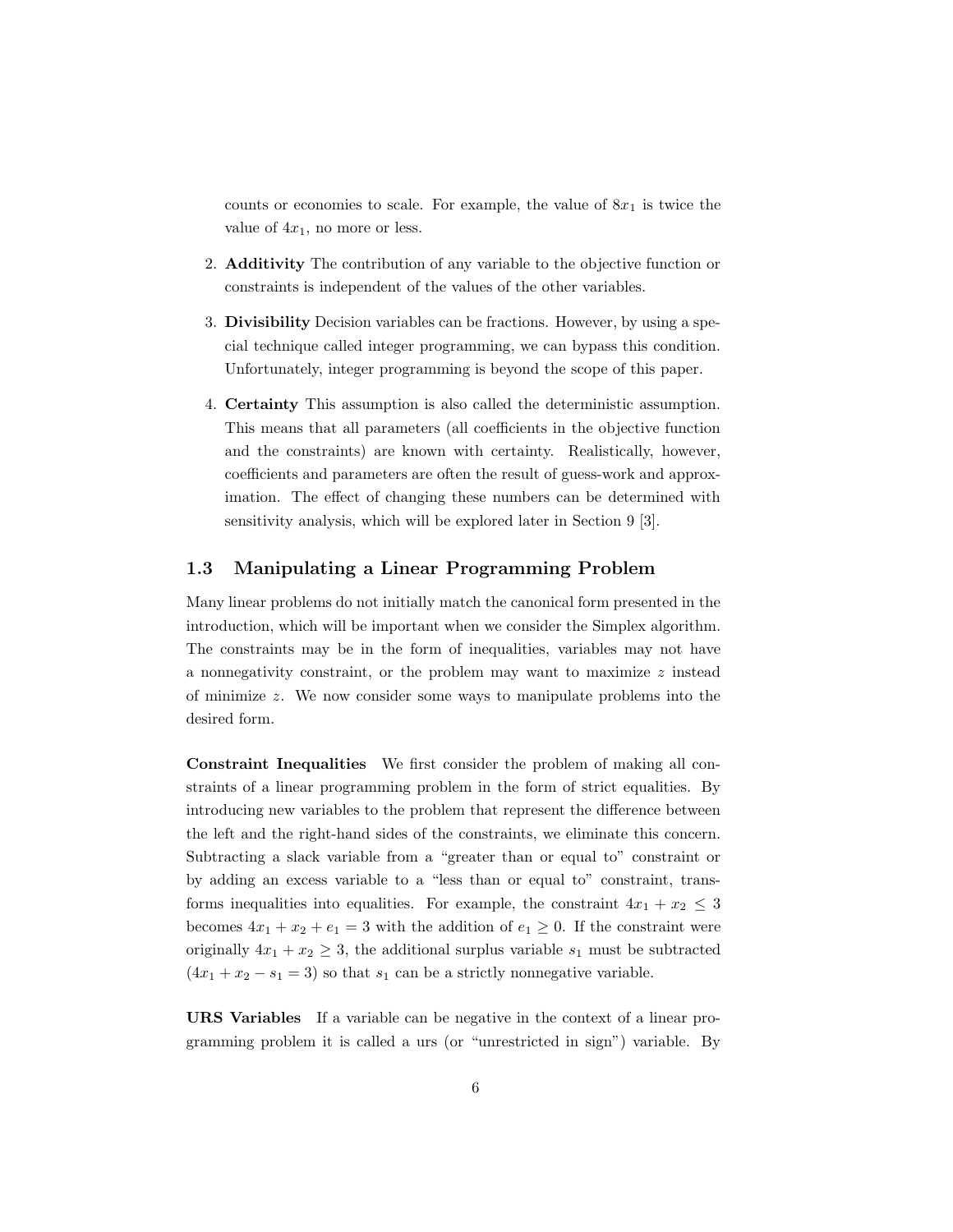replacing this variable  $x_j$  with  $x'_j - x''_j$  where  $x'_j, x''_j \geq 0$ , the problem fits the canonical form.

Minimization/Maximization If needed, converting a maximization problem to a minimization problem is quite simple. Given that  $z$  is an objective function for a maximization problem

max  $z = -\min(-z)$ .

#### 1.4 The Linear Algebra of Linear Programming

The example of a canonical linear programming problem from the introduction lends itself to a linear algebra-based interpretation. As a reminder, the form of a canonical problem is:

| Minimize $c_1x_1$ + $c_2x_2$ + $\cdots$ + $c_nx_n$ = z        |                    |  |  |                                                    |  |
|---------------------------------------------------------------|--------------------|--|--|----------------------------------------------------|--|
| Subject to $a_{11}x_1 + a_{12}x_2 + \cdots + a_{1n}x_n = b_1$ |                    |  |  |                                                    |  |
|                                                               |                    |  |  | $a_{21}x_1 + a_{22}x_2 + \cdots + a_{2n}x_n = b_2$ |  |
|                                                               |                    |  |  | 的复数形式 医心包 医心包 医心包的 医心包                             |  |
|                                                               |                    |  |  | $a_{m1}x_1 + a_{m2}x_2 + \cdots + a_{mn}x_n = b_m$ |  |
|                                                               | $x_1, \qquad x_2,$ |  |  | $\ldots, \qquad x_n \qquad \geq \quad 0.$          |  |

By applying some basic linear algebra, this problem becomes:

Minimize 
$$
\sum_{j=1}^{n} c_j x_j = z
$$
  
Subject to  $\sum_{j=1}^{n} \mathbf{a}_j x_j = \mathbf{b}$   
 $x_j \geq 0 \quad j = 1, 2, ..., n.$ 

or, more compactly,

Minimize 
$$
\mathbf{cx} = z
$$
  
Subject to  $\mathbf{Ax} = \mathbf{b}$   
 $\mathbf{x} \geq 0$ ,

Here **A** is an *mxn* matrix whose  $j^{th}$  column is  $a_j$ . This matrix corresponds to the coefficients on  $x_1, x_2, \ldots, x_n$  in the constraints of a linear programming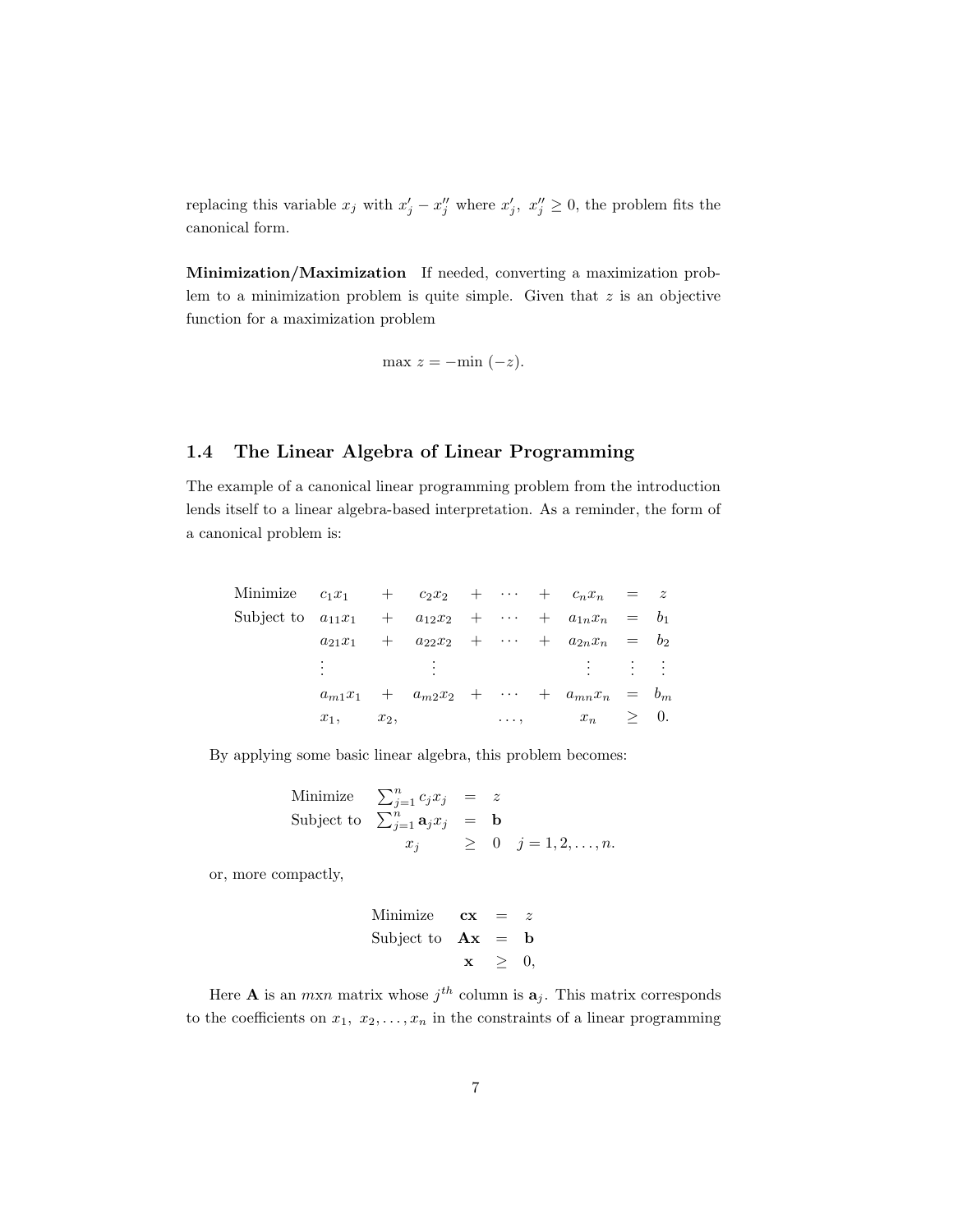problem. The vector  $x$  is a vector of solutions to the problem,  $\bf{b}$  is the righthand-side vector, and **c** is the cost coefficient vector. This more compact way of thinking about linear programming problems is useful especially in sensitivity analysis, which will be discussed in Section 9.

#### 1.5 Convex Sets and Directions

This section defines important terms related to the feasible region of a linear program.

Definition 1.1. A set  $X \in \mathbb{R}$  is a convex set if given any two points  $x_1$ and  $x_2$  in X, any convex combination of these two points is also in X. That is,  $\lambda \mathbf{x}_1 + (1 - \lambda)\mathbf{x}_2 \in \mathbf{X}$  for any  $\lambda \in [0, 1]$  [2]. See Figure 4 for an example of a convex set.

A set  $X$  is convex if the line segment connecting any two points in  $X$  is also contained in  $X$ . If any part of the line segment not in  $X$ , then  $X$  is said to be nonconvex. Figure 2 shows an example of a nonconvex set and a convex set.

The feasible region of a linear program is always a convex set. To see why this makes sense, consider the 2-dimensional region outlined on the axes in Figure 3. This region is nonconvex. In linear programming, this region could not occur because (from Figure 3)  $y \le mx + h$  for  $c \le x \le d$  but  $y \le b$  for  $d < x \le e$ . The constraint  $y \leq mx + h$  doesn't hold when  $d < x \leq e$  and the constraint  $y \leq b$  doesn't hold when  $0 \leq x \leq d$ . These sorts of conditional constraints do not occur in linear programming. A constraint cannot be valid on one region and invalid on another.



Figure 2: Set 1 is an example of a nonconvex set and set 2 is an example of a convex set. The endpoints of line segment AB are in set 1, yet the entire line is not contained in set 1. No such line segment is possible in set 2.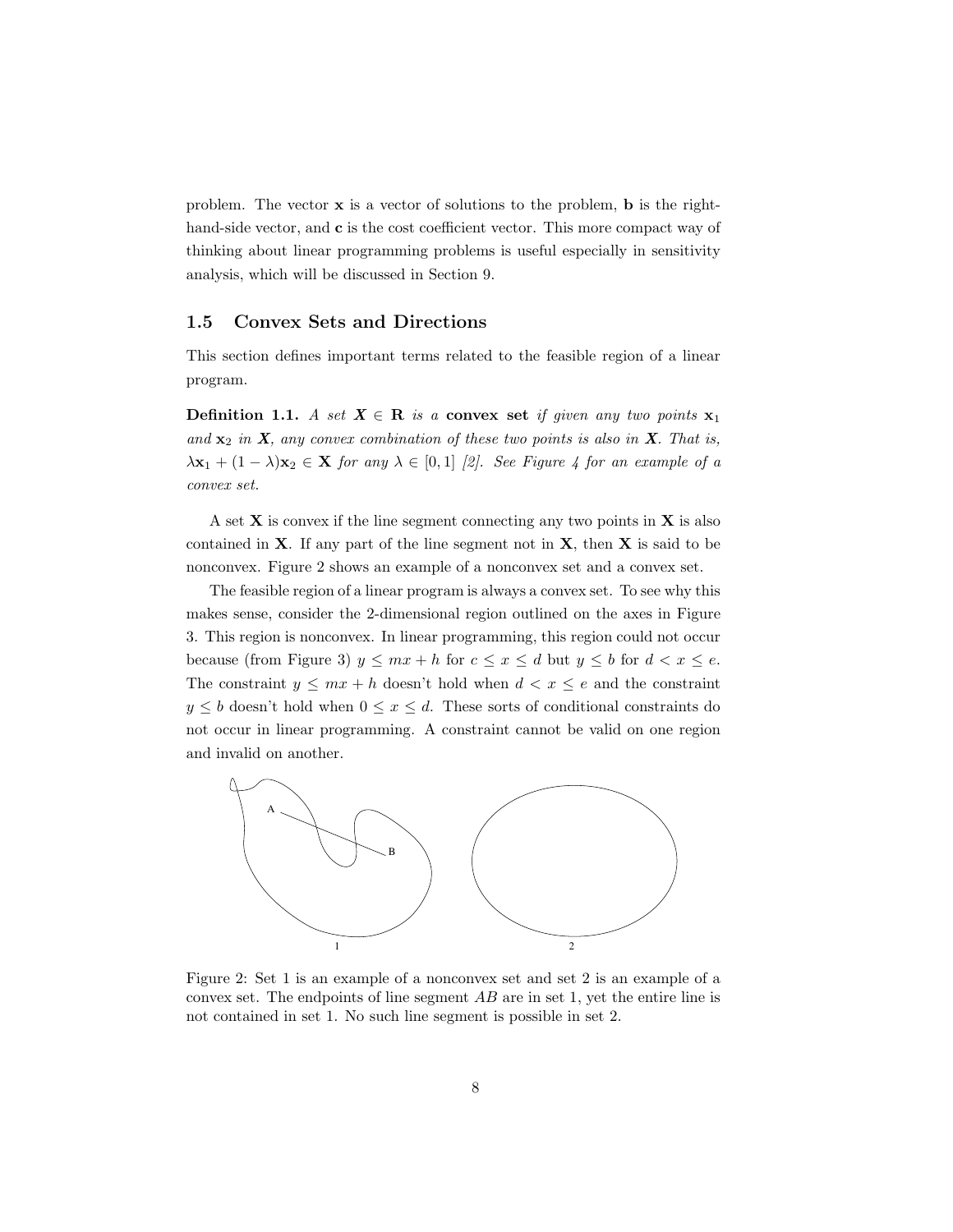

Figure 3: A nonconvex (and therefore invalid) feasible region.

**Definition 1.2.** A point  $x$  in a convex set  $X$  is called an extreme point of  $X$  if  $x$  cannot be represented as a strict convex combination of two distinct points in  $X$  [2]. A strict convex combination is a convex combination for which  $\lambda \in (0,1)$ .

Graphically, an extreme point is a corner point. We will not prove this fact rigorously. In two dimensions, two constraints define an extreme point at their intersection. Further, if two points  $x'$  and  $x''$  make up a strict convex combination that equals  $\bar{\mathbf{x}}$ , then all three of these points must be defined by the same constraints, or else they could not be colinear. However, if two constraints define  $\bar{x}$  at their intersection, then  $\bar{x}$  is unique, since two lines can only intersect once (or not at all). Since this intersection is unique, yet all three points must lie on both constraints,  $\mathbf{x}' = \mathbf{x}'' = \bar{\mathbf{x}}$ . Therefore, the strict convex combination can't exist and hence corner points and extreme points are equivalent.

Definition 1.3. Given a convex set, a nonzero vector d is a direction of the set if for each  $\mathbf{x}_0$  in the set, the ray  $\{\mathbf{x}_0 + \lambda \mathbf{d} : \lambda \geq 0\}$  also belongs to the set.

Definition 1.4. An extreme direction of a convex set is a direction of the set that cannot be represented as a positive combination of two distinct directions of the set.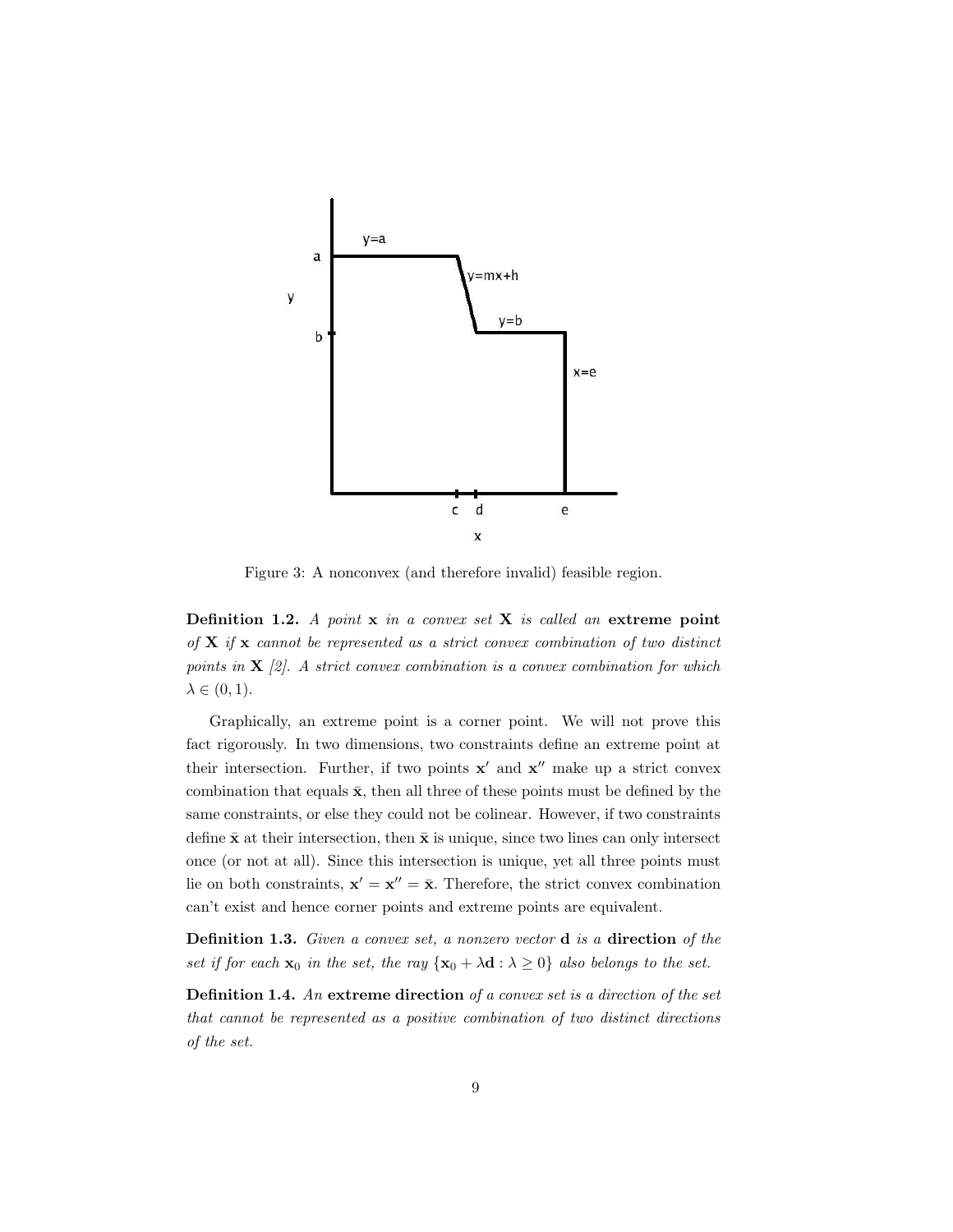

Figure 4: A bounded set with 4 extreme points. This set is bounded because there are no directions. Also, the extreme point  $(2, 1)$  is a *degenerate extreme* point because it is the intersection of 3 constraints, but the feasible region is only two-dimensional. In general, an extreme point is degenerate if the number of intersecting constraints at that point is greater than the dimension of the feasible region.

Examples of a direction and an extreme direction can be seen in Figure 5.

We need all of these definitions to state the General Representation Theorem, a building-block in linear programming. The General Representation Theorem states that every point in a convex set can be represented as a convex combination of extreme points, plus a nonnegative linear combination of extreme directions. This theorem will be discussed more later.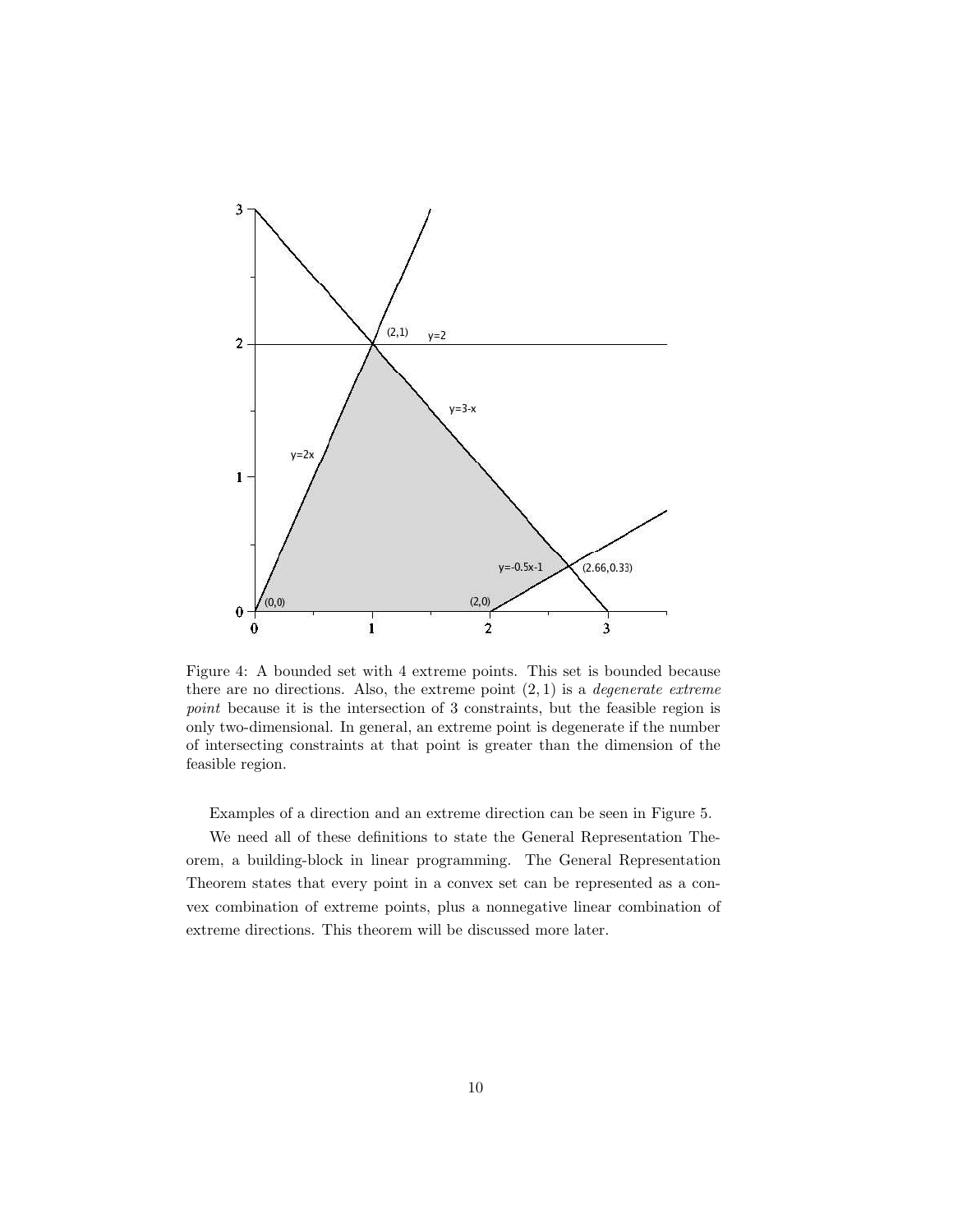

Figure 5: The shaded region in this figure is an unbounded convex set. Point A is an example of an extreme point, vector B is an example of a direction of the set and vector C is an example of an extreme direction of the set.

## 2 Examples from Bazaraa et. al. and Winston

The following examples deal with interpreting a word problem and setting up a linear program.

#### 2.1 Examples

1. Consider the problem of locating a new machine to an existing layout consisting of four machines. These machines are located at the following  $(x, y)$  coordinates:  $(3, 0), (0, -3), (-2, 1),$  and  $(1, 4)$ . Let the coordinates of the new machine be  $(x_1, x_2)$ . Formulate the problem of finding an optimal location as a linear program if the sum of the distances from the new machine to the existing four machines is minimized. Use street distance; for example, the distance from  $(x_1, x_2)$  to the first machine at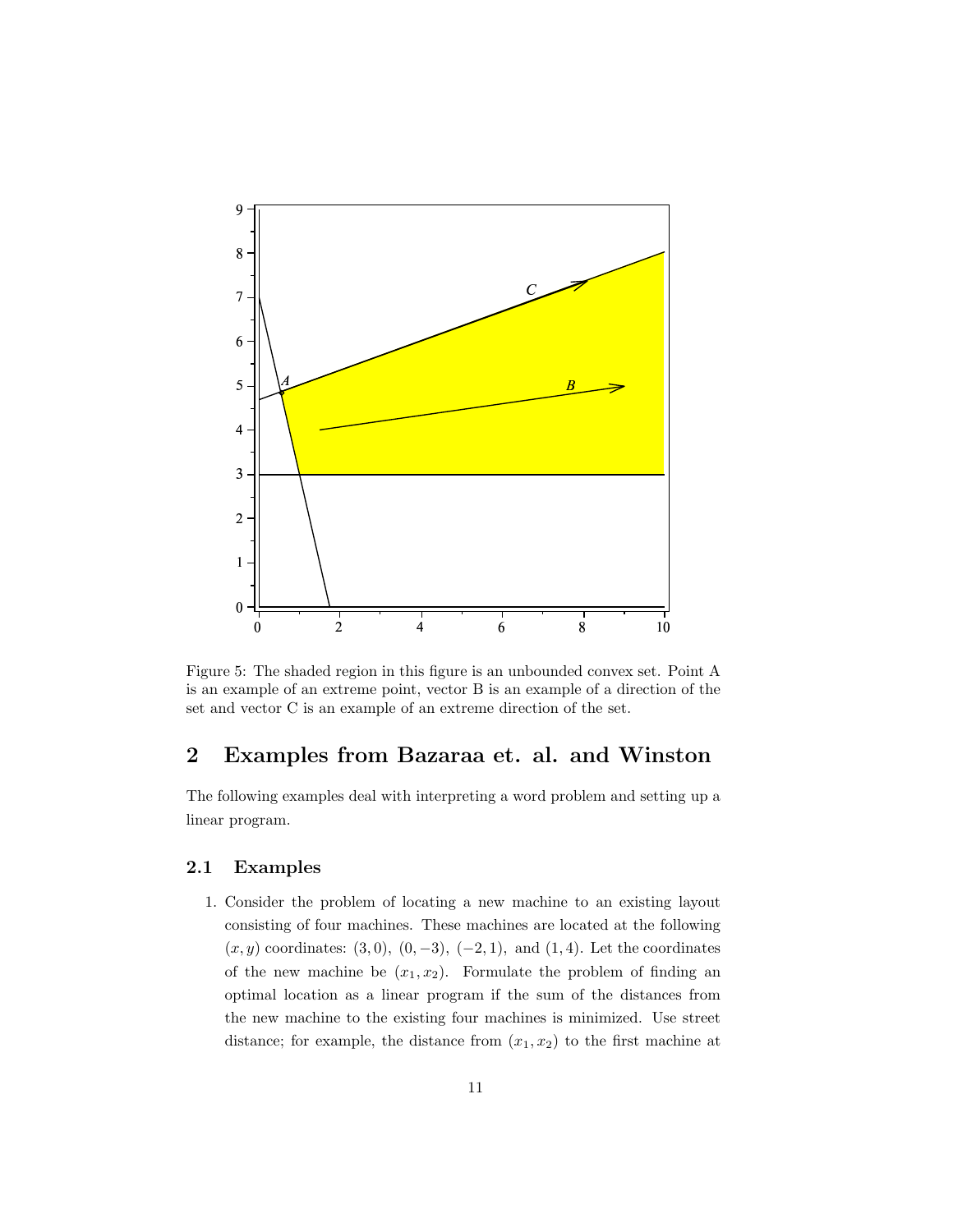$(3,0)$  is  $|x_1-3|+|x_2|$ . This means that the distance is not defined by the length of a line between two points, rather it is the sum of the lengths of the horizontal and vertical components of such a line.

Solution Since absolute value signs cannot be included in a linear program, recall that:

$$
|x| = \max\{x, -x\}.
$$

With this in mind, the following linear program models the problem:

| Minimize   |                          | $z = (P_1 + P_2) + (P_3 + P_4) + (P_5 + P_6) + (P_7 + P_8)$ |
|------------|--------------------------|-------------------------------------------------------------|
| Subject to |                          | $P_1 \geq -(x_1-3)$                                         |
|            |                          | $P_1 \geq x_1 - 3$                                          |
|            |                          | $P_2 \geq -(x_2)$                                           |
|            | $P_2 \geq x_2$           |                                                             |
|            |                          | $P_3 \geq -(x_1-1)$                                         |
|            |                          | $P_3 \geq x_1 - 1$                                          |
|            |                          | $P_4 \geq -(x_2-4)$                                         |
|            |                          | $P_4 \geq x_2-4$                                            |
|            |                          | $P_5 \geq -(x_1+2)$                                         |
|            |                          | $P_5 \geq x_1 + 2$                                          |
|            |                          | $P_6 \geq -(x_2-1)$                                         |
|            |                          | $P_6 > x_2 - 1$                                             |
|            |                          | $P_7 \geq -(x_1)$                                           |
|            | $P_7 \geq x_1$           |                                                             |
|            |                          | $P_8 \geq -(x_2+3)$                                         |
|            |                          | $P_8 > x_2 + 3$                                             |
|            | all variables $\geq 0$ . |                                                             |

Each  $P_{2i-1}$  represents the horizontal distance between the new machine and the  $i^{th}$  old machine for  $i = 1, 2, 3, 4$ . Also for  $i = 1, 2, 3, 4, P_{2i}$  represents the vertical distance between the new machine and the  $i^{th}$  old machine. The objective function reflects the desire to minimize total distance between the new machine and all the others. The constraints relate the P variables to the distances in terms of  $x_1$  and  $x_2$ . Two constraints for each P variable allow each  $P_i$   $(i = 1, 2, ..., 8)$  to equal the maximum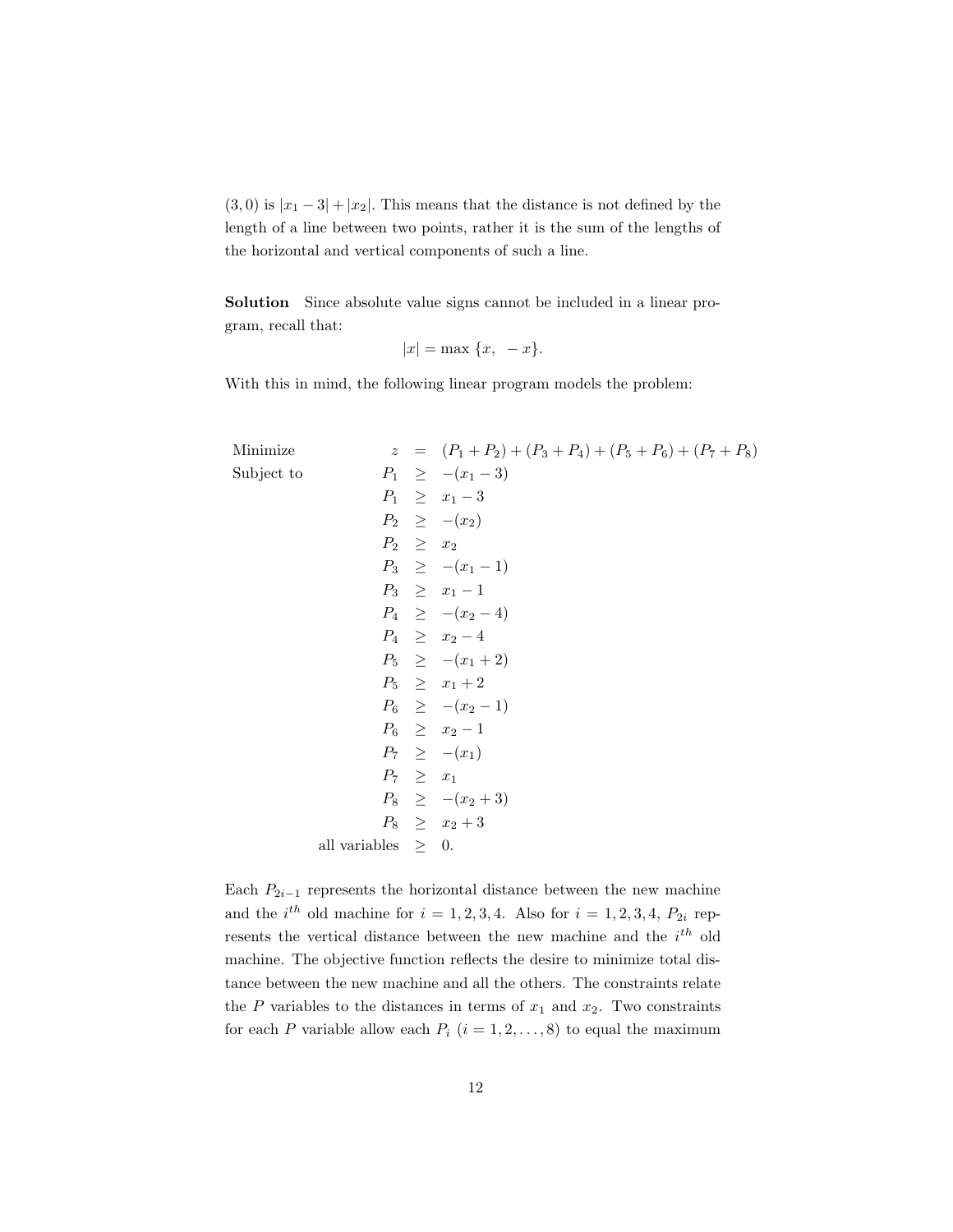of  $x_j - c_j$  and  $-(x_j - c_j)$  (for  $j = 1, 2$  and where c is the  $j<sup>th</sup>$  component of the position of one of the old machines). Since this program is a minimization problem and the smallest any of the variables can be is max  $\{(x_i-c_i), -(x_i-c_i)\}\)$ , each  $P_i$  will naturally equal its least possible value. This value will be the absolute value of  $x_j - c_j$ .

In the next problem we will also interpret a "real-world" situation as a linear program. Perhaps the most notable aspect of this problem is the concept of inventory and recursion in constraints.

2. A company is opening a new franchise and wants to try minimizing their quarterly cost using linear programming. Each of their workers gets paid \$500 per quarter and works 3 contiguous quarters per year. Additionally, each worker can only make 50 pairs of shoes per quarter. The demand (in pairs of shoes) is 600 for quarter 1, 300 for quarter 2, 800 for quarter 3, and 100 for quarter 4. Pairs of shoes may be put in inventory, but this costs \$50 per quarter per pair of shoes, and inventory must be empty at the end of quarter 4.

Solution In order to minimize the cost per year, decision variables are defined. If we let

|  | $P_t$ – number of pairs of shoes during quarter t, $t = 1, 2, 3, 4$               |
|--|-----------------------------------------------------------------------------------|
|  | $W_t$ – number of workers starting work in quarter t, $t = 1, 2, 3, 4$            |
|  | $I_t$ – number of pairs of shoes in inventory after quarter t, $t = 1, 2, 3, 4$ , |

the objective function is therefore

$$
\min z = 50I_1 + 50I_2 + 50I_3 + 1500W_1 + 1500W_2 + 1500W_3 + 1500W_4.
$$

Since each worker works three quarters they must be payed three times their quarterly rate. The objective function takes into account the salary paid to the workers, as well as inventory costs. Next, demand for shoes must be considered. The following constraints account for demand: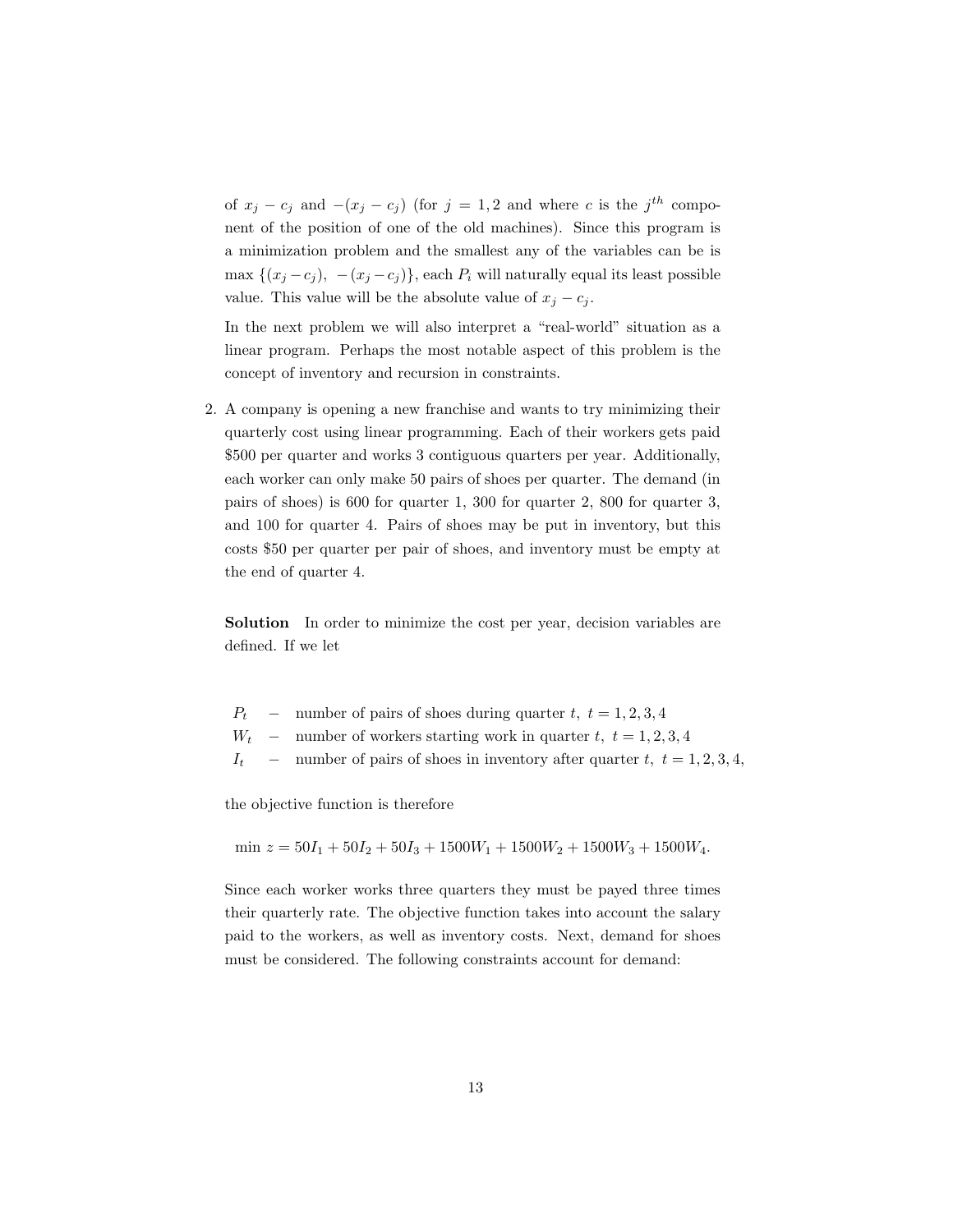$$
P_1 \ge 600
$$
  
\n
$$
I_1 = P_1 - 600
$$
  
\n
$$
I_2 = I_1 + P_2 - 300
$$
  
\n
$$
I_3 = I_2 + P_3 - 800
$$
  
\n
$$
I_4 = I_3 + P_4 - 100 = 0.
$$

Note these constraints are recursive, meaning they can be defined by the expression:

$$
I_n = I_{n_1} + P_n - D_n
$$

where  $D_n$  is just a number symbolizing demand for that quarter.

Also, the workers can only make 50 pairs of shoes per quarter, which gives us the constraints

|  | $P_1 \leq 50W_1 + 50W_3 + 50W_4$ |
|--|----------------------------------|
|  | $P_2 \leq 50W_2 + 50W_4 + 50W_1$ |
|  | $P_3 \leq 50W_3 + 50W_1 + 50W_2$ |
|  | $P_4 \leq 50W_4 + 50W_3 + 50W_2$ |

This linear program is somewhat cyclical, since workers starting work in quarter 4 can produce shoes during quarters 1 and 2. It is set up this way in order to promote long-term minimization of cost and to emphasize that the number of workers starting work during each quarter should always be the optimal value, and not vary year to year.

The next example is a similar type of problem. Again, decision variable must be identified and constraints formed to meet a certain objective. However, this problem deals with a different real-world situation and it is interesting to see the difference in the structure of the program.

In the previous problem, the concepts of inventory and scheduling were key, in the next problem, the most crucial aspect is conservation of matter. This means that several options will be provided concerning how to dispose of waste and all of the waste must be accounted for by the linear program.

3. Suppose that there are  $m$  sources that generate waste and  $n$  disposal sites. The amount of waste generated at source  $i$  is  $a_i$  and the capacity of site  $j$ is  $b_j$ . It is desired to select appropriate transfer facilities from among K candidate facilities. Potential transfer facility k has fixed cost  $f_k$ , capacity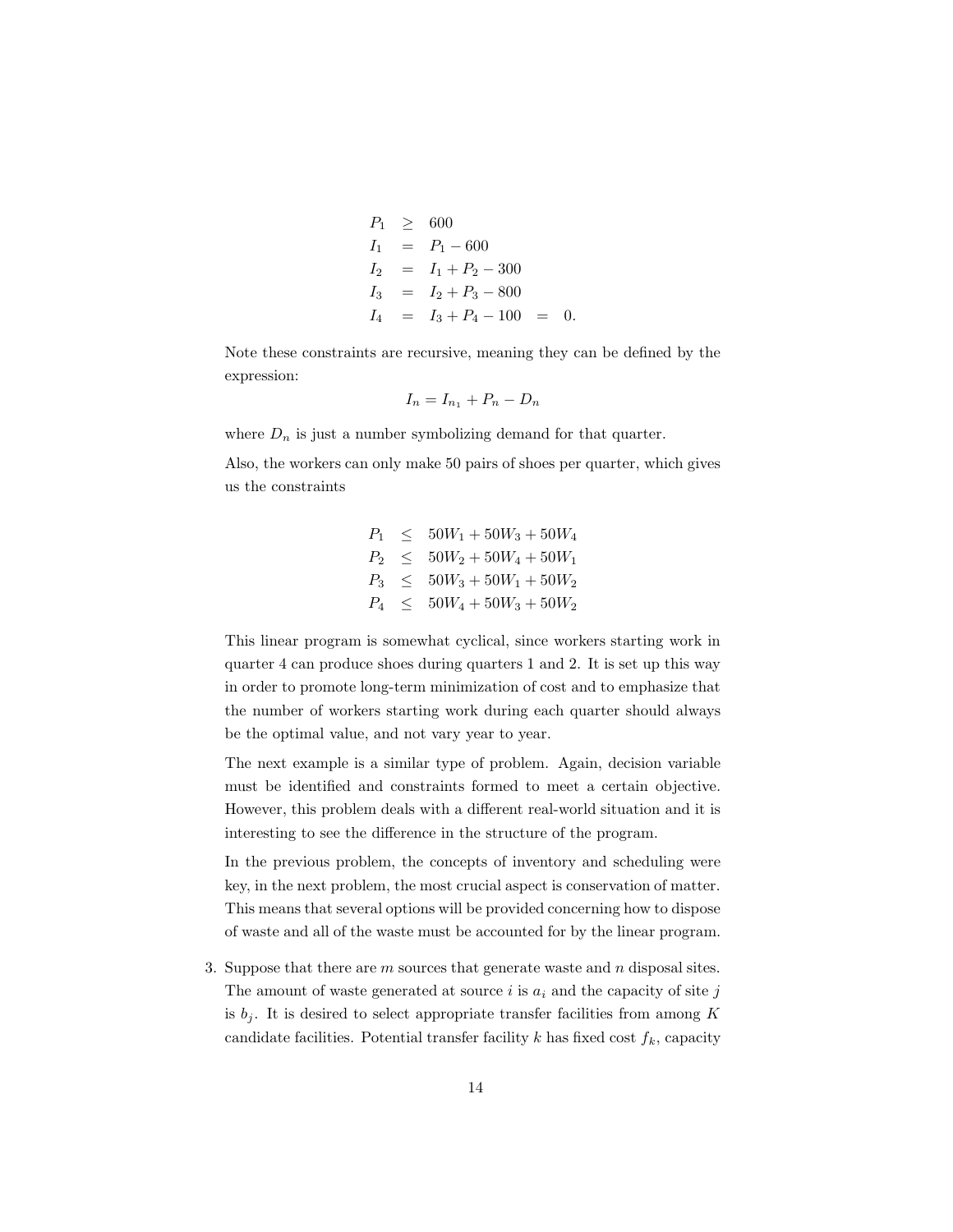$q_k$  and unit processing cost  $\alpha_k$  per ton of waste. Let  $c_{ik}$  and  $\bar{c}_{kj}$  be the unit shipping costs from source  $i$  to transfer station  $k$  and from transfer station  $k$  to disposal site  $j$  respectively. The problem is to choose the transfer facilities and the shipping pattern that minimize the total capital and operating costs of the transfer stations plus the transportation costs.

Solution As with the last problem, defining variables is the first step.

 $w_{ik}$  = tons of waste moved from i to k,  $1 \le i \le m, 1 \le k \le K$ 

$$
y_k
$$
 = a binary variable that equals 1 when transfer station  $k$  is used and 0 otherwise,  $1 \leq k \leq K$ 

 $x_{kj}$  = tons of waste moved from k to j,  $1 \le k \le K$ ,  $1 \le j \le n$ 

The objective function features several double sums in order to describe all the costs faced in the process of waste disposal. The objective function is:

$$
\min z = \sum_{i} \sum_{k} c_{ik} w_{ik} + \sum_{k} \sum_{j} \bar{c}_{kj} x_{kj} + \sum_{k} f_k y_k + \sum_{k} \sum_{i} \alpha_k w_{ik}.
$$

The first constraint equates the tons of waste coming from all the sources with the tons of waste going to all the disposal sites. This constraint is

$$
\sum_i w_{ik} = \sum_j x_{kj}.
$$

The next constraint says that the amount of waste produced equals the amount moved to all the transfer facilities:

$$
\sum_k w_{ik} = \sum_i a_i.
$$

Next, there must be a constraint that restricts how much waste is at transfer or disposal sites depending on their capacity. This restriction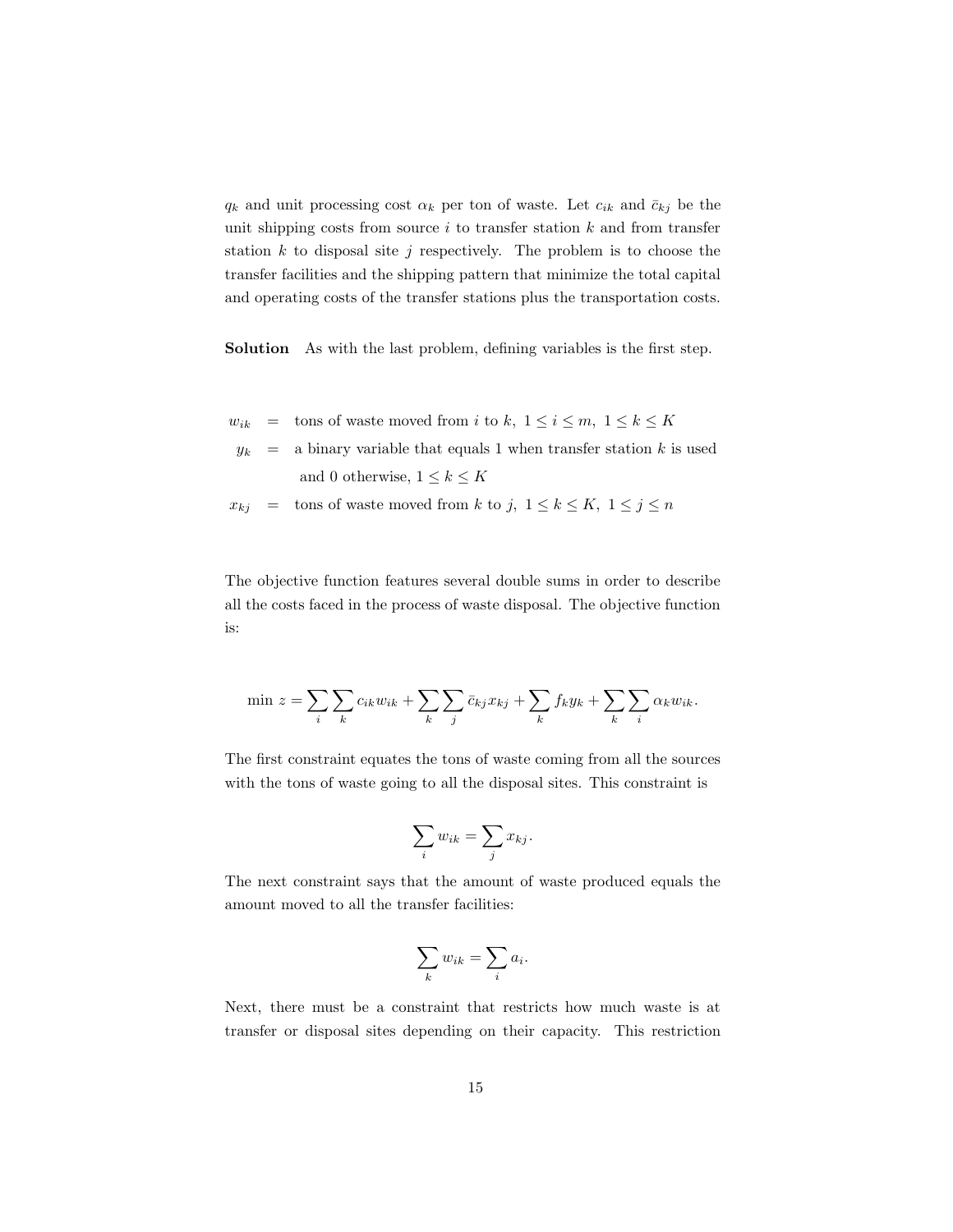gives:

$$
\sum_{k} x_{kj} \le b_j \text{ and } \sum_{i} w_{ik} \le q_k.
$$

Putting these constraints all together, the linear program is:

Minimize 
$$
z = \sum_i \sum_k c_{ik} w_{ik} + \sum_k \sum_j \bar{c}_{kj} x_{kj} + \sum_k f_k y_k + \sum_k \sum_i \alpha_k w_{ik}
$$
  
\nSubject to  $\sum_i w_{ik} = \sum_j x_{kj}$   
\n $\sum_k w_{ik} = \sum_i a_i$   
\n $\sum_k x_{kj} \leq b_j$   
\n $\sum_i w_{ik} \leq q_k$   
\nall variables  $\geq 0$ .

Most linear program-solving software allows the user to designate certain variables as binary, so ensuring this property of  $y_k$  would not be an obstacle in solving this problem.

#### 2.2 Discussion

Now let's discuss the affects altering a linear program has on the program's feasible region and optimal objective function value. Consider the typical linear program: minimize  $cx$  subject to  $Ax \geq b$ ,  $x \geq 0$ .

First, suppose that a new variable  $x_{n+1}$  is added to the problem. The feasible region gets larger or stays the same. After the addition of  $x_{n+1}$  the feasible region goes up in dimension. It still contains all of its original points (where  $x_{n+1} = 0$ ) but it may now also include more.

The optimal objective function value of this program gets smaller or stays the same. Since there are more options in the feasible region, there may be one that more effectively minimizes  $z$ . If the new variable is added to  $z$  (that is, any positive value of that variable would make z larger), then that variable will equal 0 at optimality.

Now, suppose that one component of the vector **b**, say  $b_i$ , is increased by one unit to  $b_i + 1$ . The feasible region gets smaller or stays the same. To see this more clearly, let y symbolize the row vector of coefficients of the constraint to which 1 was added. The new feasible region is everything from the old feasible region except points that satisfy the constraint  $b_i \leq \mathbf{y} \cdot \mathbf{x} < b_i + 1$ . This is either a positive number or zero, so therefore the feasible region gets smaller or stays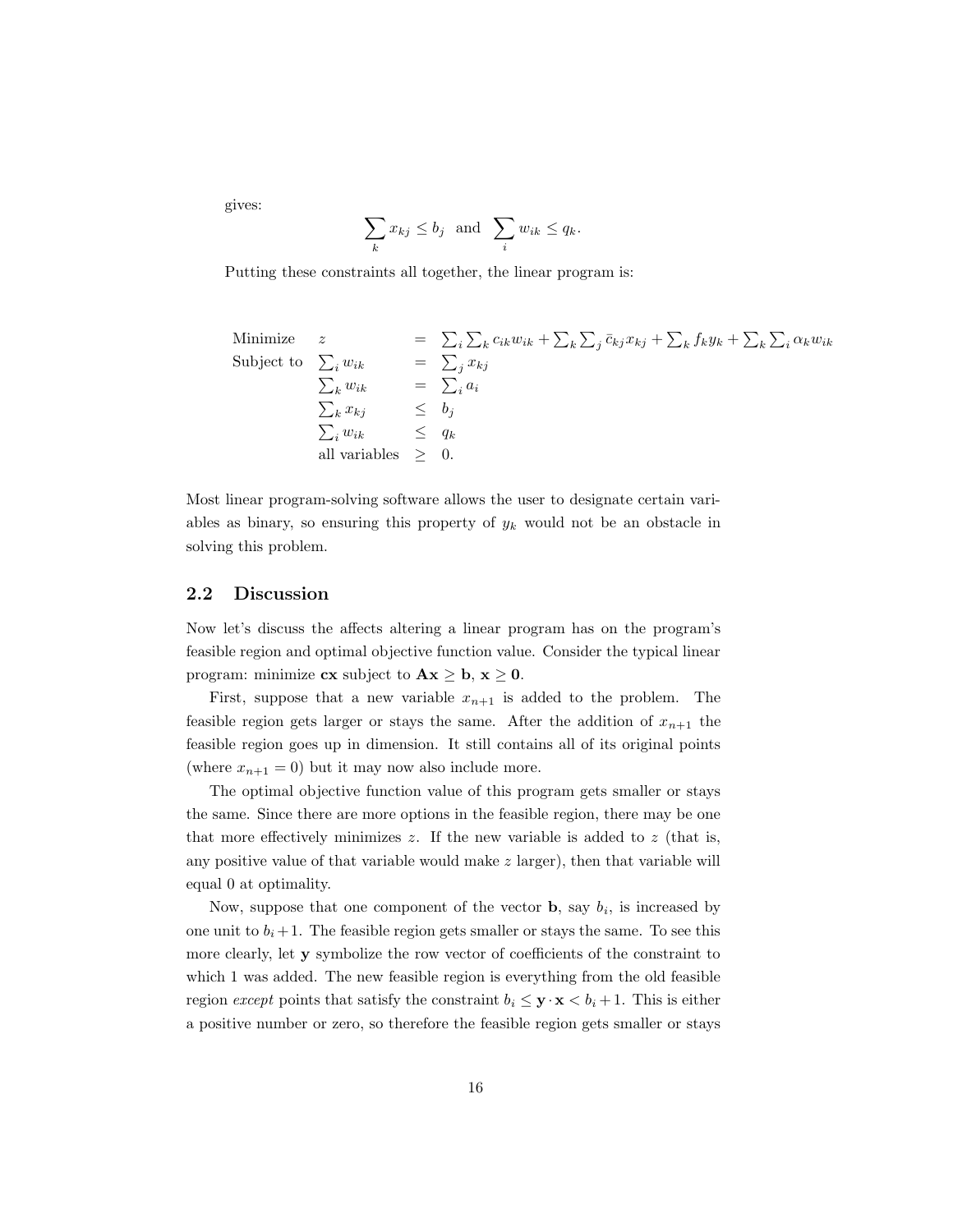the same.

The optimal objective of this new program gets larger or stays the same. To satisfy the new constraint, the variables in that constraint may have to increase in value. This increase may in turn increase the value of the objective function.

In general, when changes are made in the program to increase the size of the feasible region, the optimal objective value either stays the same, or becomes more optimal (smaller for a minimization problem, or larger for a maximization problem). This is because a larger feasible region presents more choices, one of which may be better than the previous result. Conversely, when a feasible region decreases in size, the optimal objective value either stays the same, or becomes less optimal.

## 3 The Theory Behind Linear Programming

#### 3.1 Definitions

Now that several examples, have been presented, it is time to explore the theory behind linear programming more thoroughly. The climax of this chapter will be the General Representation Theorem and to reach this end, more definitions and theorems are necessary.

**Definition 3.1.** A hyperplane H in  $\mathbb{R}^n$  is a set of the form  $\{x : px = k\}$ where **p** is a nonzero vector in  $\mathbb{R}^n$  and k is a scalar.

For example,  $\{(x_1, x_2) : (1,0) \cdot (x_1, x_2) = 2\}$  is a hyperplane in  $\mathbb{R}^2$ . After completing the dot product, it turns out that this is just the line  $x_1 = 2$  which can be plotted on the  $x_1x_2$ -plane.

A hyperplane in three dimensions is a traditional plane, and in two dimensions it is a line. The purpose of this definition is to generalize the idea of a plane to more dimensions.

**Definition 3.2.** A halfspace is a collection of points of the form  $\{x : px \geq k\}$ or  $\{x : px \leq k\}.$ 

Consider the two-dimensional halfspace  $\{(x_1, x_2) : (1, 0) \cdot (x_1, x_2) \leq 2\}$ . After completing the dot product, it is clear that this halfspace describes the region where  $x_1 \leq 2$ . On the  $x_1, x_2$  plane, this would be everything to the left of the hyperplane  $x_1 = 2$ .

A halfspace in  $\mathbb{R}^2$  is everything on one side of a line and, similarly, in  $\mathbb{R}^3$  a halfspace is everything on one side of a a plane.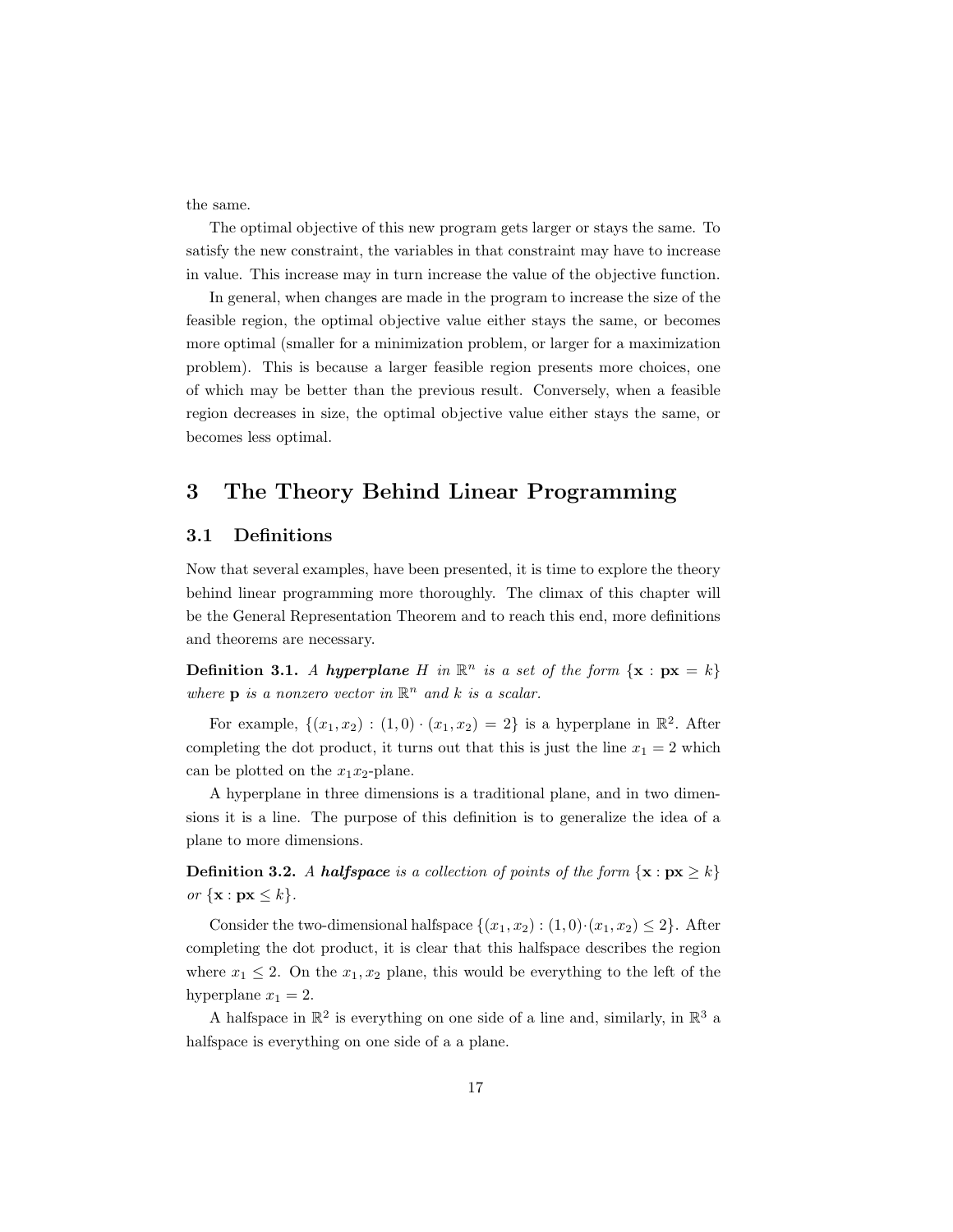Definition 3.3. A polyhedral set is the intersection of a finite number of halfspaces. It can be written in the form  $\{x : Ax \leq b\}$  where A is an  $m \times n$ matrix (where m and n are integers).

Every polyhedral set is a convex set. See Figure 6 for an example of a polyhedral set. A *proper face* of a polyhedral set  $X$  is a set of points that corresponds to some nonempty set of binding defining hyperplanes of X. Therefore, the highest dimension of a proper face of **X** is equal to dim(**X**)-1. An edge of a polyhedral set is a one-dimensional face of X. Extreme points are zero-dimensional faces of X, which basically summarizes the next big definition:



Figure 6: This "pup tent" is an example of a polyhedral set in  $\mathbb{R}^3$ . Point A is an extreme point because it is defined by three halfspaces: everything behind the plane at the front of the tent, and everything below the two planes defining the sides of the tent. The line segment from  $A$  to  $B$  is called an "edge" of the polyhedral set. Set C is a set of points that forms a two-dimensional proper face of the pup tent.

**Definition 3.4.** Let  $X \in \mathbb{R}^n$ , where n is an integer. A point  $\bar{\mathbf{x}} \in X$  is said to be an extreme point of set X if  $\bar{x}$  lies on some n linearly independent defining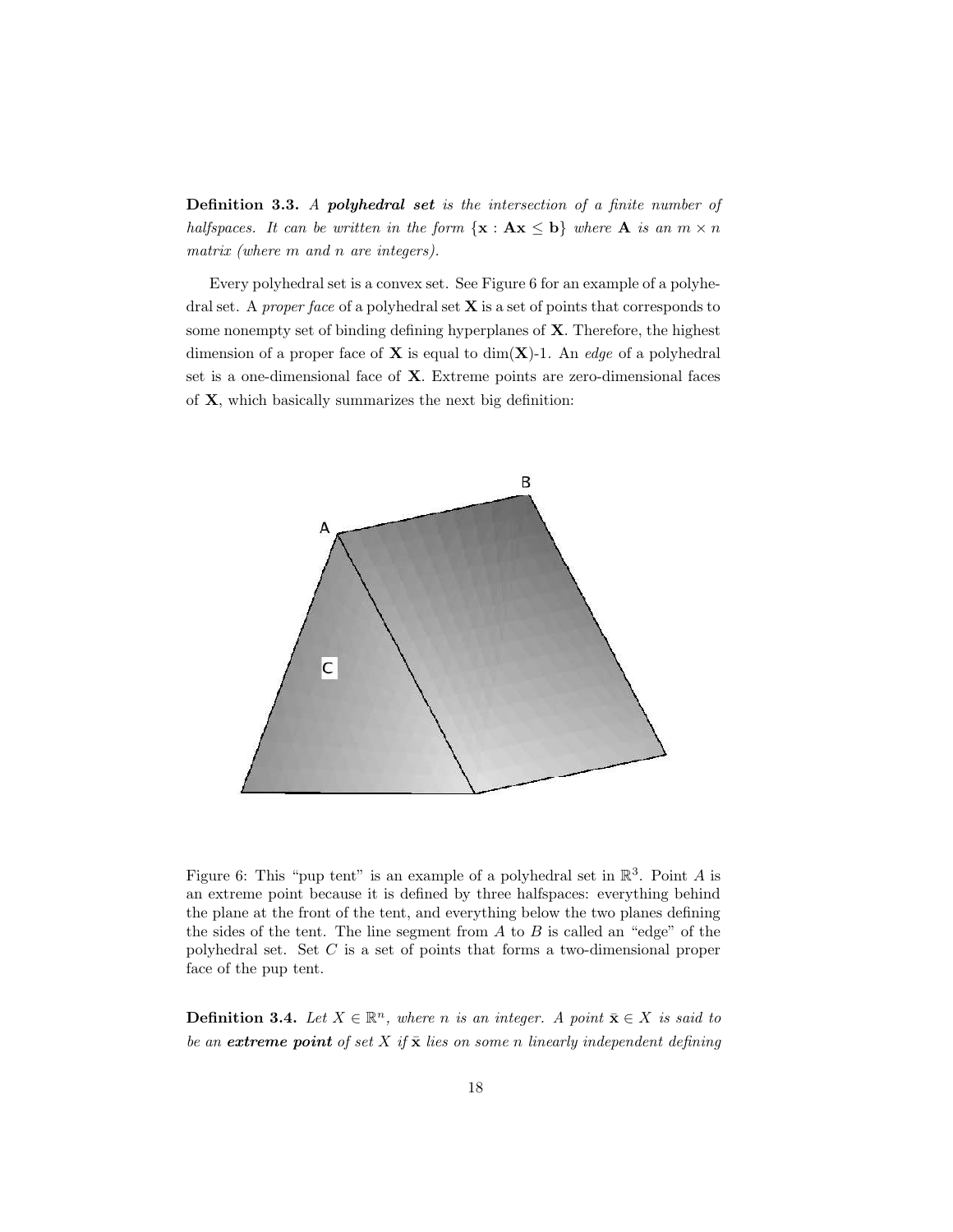#### hyperplanes of X.

Earlier, an extreme point was said to be a "corner point" of a feasible region in two dimensions. The previous definition states the definition of an extreme point more formally and generalizes it for more than two dimensions.

All of the previous definitions are for the purpose of generalizing the idea of a feasible region to more than two-dimensions. The feasible region will always be a polyhedral set, which, according to the definition, is a convex set in  $n$  dimensions. The terminology presented in these definitions is used in the statement and proof of the General Representation Theorem, which is covered in the next section.

#### 3.2 The General Representation Theorem

One of the most important (and difficult) theorems in linear programming is the General Representation Theorem. This theorem not only provides a way to represent any point in a polyhedral set, but its proof also lays the groundwork for understanding the Simplex method, a basic tool for solving linear programs.

Theorem 3.1. The General Representation Theorem: Let  $X = \{x :$  $Ax \leq b, x \geq 0$  be a nonempty polyhedral set. Then the set of extreme points is not empty and is finite, say  $\{x_1, x_2, \ldots, x_k\}$ . Furthermore, the set of extreme directions is empty if and only if  $X$  is bounded. If  $X$  is not bounded, then the set of extreme directions is nonempty and is finite, say  $\{d_1, d_2, \ldots, d_l\}$ . Moreover,  $\bar{\mathbf{x}} \in X$  if and only if it can be represented as a convex combination of  ${\bf x}_1, {\bf x}_2, \ldots, {\bf x}_k$  plus a nonnegative linear combination of  ${\bf d}_1, {\bf d}_2, \ldots, {\bf d}_l$ , that is,

$$
\bar{\mathbf{x}} = \sum_{j=1}^{k} \lambda_j \mathbf{x}_j + \sum_{j=1}^{l} \mu_j \mathbf{d}_j
$$

$$
\sum_{j=1}^{k} \lambda_j = 1,
$$

$$
\lambda_j \ge 0, \qquad j = 1, 2, \dots, k
$$

$$
\mu_j \ge 0, \qquad j = 1, 2, \dots, l.
$$

In sum, by visualizing an unbounded polyhedral set in two-dimensions, it is clear that any point in between extreme points can be represented as a convex combination of those extreme points. Any other point can be represented as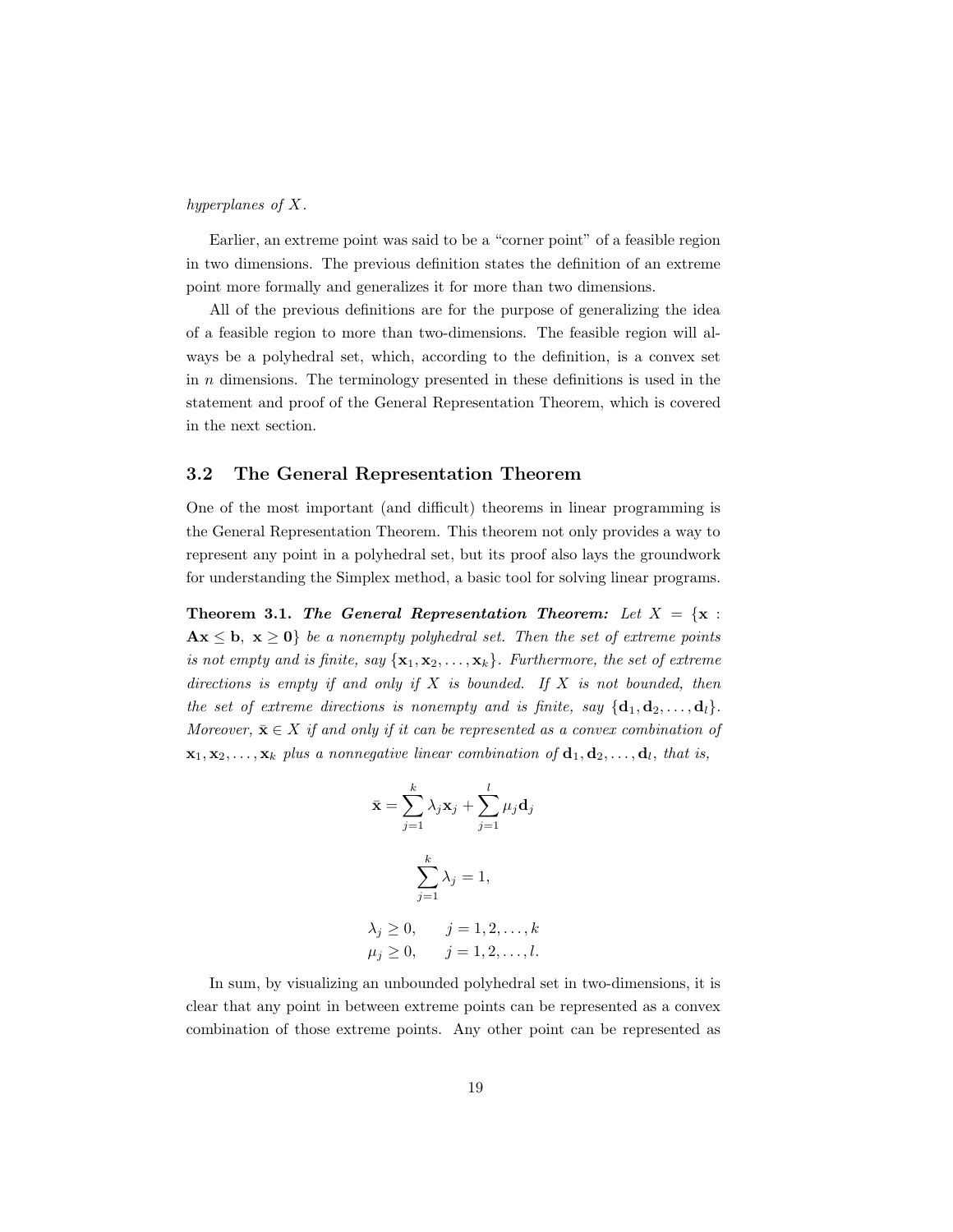one of these convex combinations, plus a combination of multiples of extreme directions.

This theorem is called "general" since it applies to either a bounded polyhedral set (in the case that  $\mu_j = 0$  for all j) or an unbounded polyhedral set.

## 4 An Outline of the Proof

The General Representation Theorem (GRT) has four main parts. First, it states that the number of extreme points in  $X$  is nonempty and finite. Next, if  $X$  is bounded then the set of extreme directions of  $X$  is empty. Further, if  $X$  is not bounded, then the set of extreme directions is nonempty and finite. Finally, the GRT states that  $\bar{\mathbf{x}} \in \mathbf{X}$  if and only if it can be represented as a convex combination of extreme points of  $X$  and a nonnegative linear combination of extreme directions of X. We will explore the proofs of these parts in sequence.

Since the last part of the GRT is a "if and only if" theorem, it must be proven both ways. Proving that if a point  $x$  can be represented as a convex combination of extreme points of a set X, plus a combination of multiples of extreme directions of **X**, then  $x \in \mathbf{X}$  (the "backward" proof), is simple. Before we do that, however, we must prove the first two parts of the GRT:

- First, we want to prove that there are a finite number of extreme points in the set  $X$ . We do this by moving along extreme directions until reaching a point that has  $n$  linearly independent defining hyperplanes, where  $n$  is just an integer. Thus there is at least 1 extreme point. Furthermore,  $\binom{m+n}{n}$  is finite, so the number of extreme points is finite.
- Prove that there are a finite number of extreme directions in the set  $X$ . The argument here is similar to proving that there are a finite number of extreme points.

Next, the backwards proof:

- Given:  $X = \{x : Ax \leq bx \geq 0\}$  is a nonempty polyhedral set. The set of extreme points of  $X$  is not empty and has a finite number of points, say  $x_1, x_2, \ldots, x_k$ . The set of extreme directions is either empty (if X is bounded) or has a finite number of vectors, say  $d_1, d_2, \ldots, d_l$ . There is a point  $\bar{\mathbf{x}}$  that can be written as in Equation GRT.
- Want to Prove:  $\bar{\mathbf{x}} \in X$ .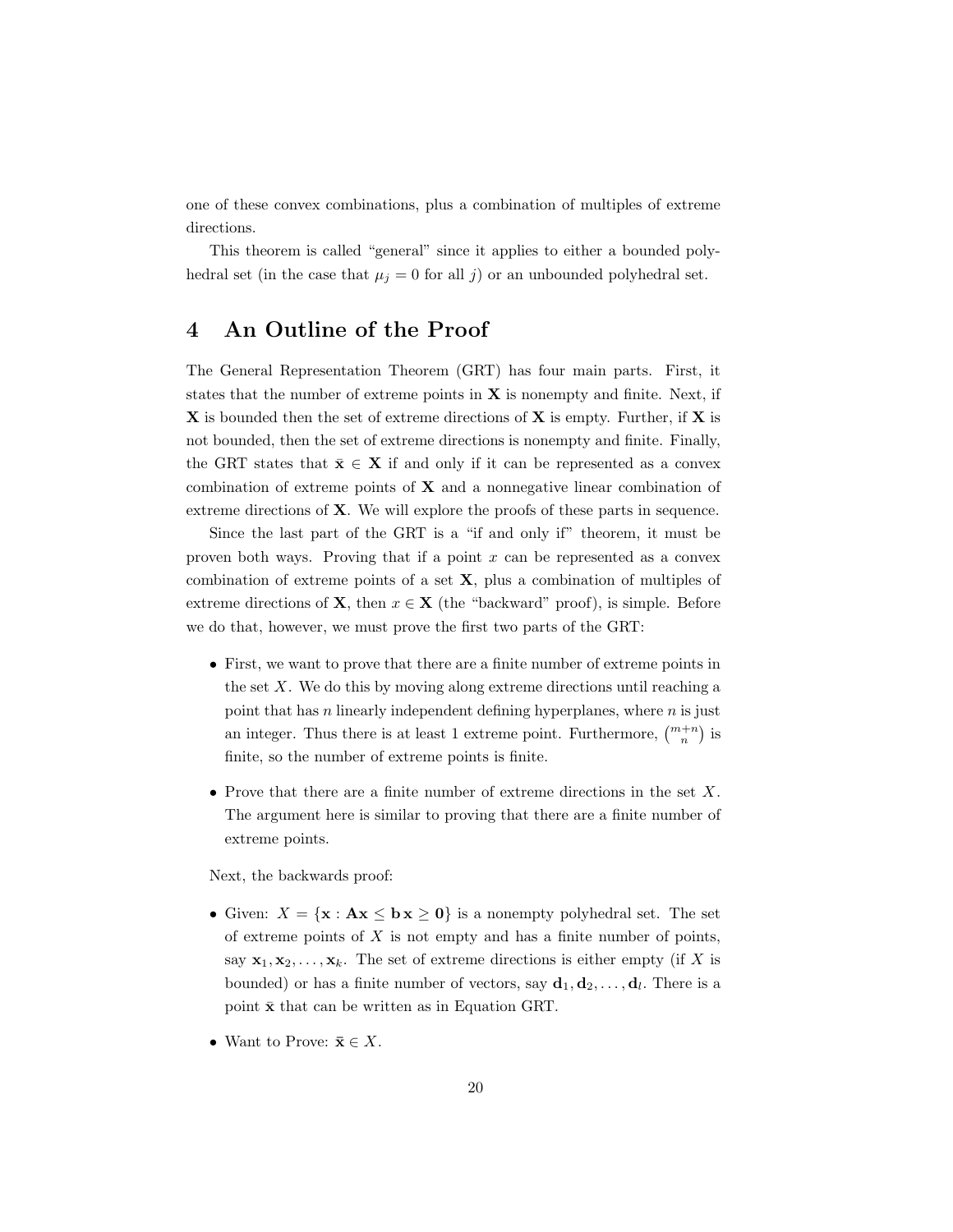– First, remember that  $A\bar{x} \leq b$  if  $\bar{x} \in X$ . From the assumptions:

$$
\mathbf{A}\bar{\mathbf{x}} = \sum_{j=1}^{k} \lambda_j \mathbf{A} \mathbf{x}_j + \sum_{j=1}^{l} \mu_j \mathbf{A} \mathbf{d}_j.
$$

It is clear that  $\sum_{j=1}^{k} \mathbf{A} \mathbf{x}_j$  is less than **b** (since each  $x_j$  is in X) and therefore  $\sum_{j=1}^{k} \lambda_j \mathbf{A} \mathbf{x}_j \leq \mathbf{b}$  since  $\sum_{j=1}^{k} \lambda_j = 1$ .

But what about  $\sum_{j=1}^{l} \mu_j \mathbf{A} \mathbf{d}_j$ ? From the definition of extreme directions, **d** is a direction of set X if for each **x** in X, the ray  $\{x + \lambda d :$  $\lambda \geq 0$  also belongs to the set. From this definition, there are two restrictions on d:

$$
\begin{array}{rcl}\n\mathbf{A}(\mathbf{x} + \lambda \mathbf{d}) & \leq & \mathbf{b} \\
\mathbf{x} + \lambda \mathbf{d} & \geq & \mathbf{0}\n\end{array} \tag{1}
$$

for each  $\lambda \geq 0$  and each  $\mathbf{x} \in X$ . The first inequality must hold for arbitrarily large  $\lambda$ , so therefore **Ad** must be less than or equal to **0.** From the same reasoning, since  $\mathbf{x} + \lambda \mathbf{d}$  can never be negative, no matter how big  $\lambda$  gets, it follows that  $\mathbf{d} \geq \mathbf{0}$  and  $\mathbf{d} \neq \mathbf{0}$  (since x could have negative components). Therefore  $d > 0$ .

From this information, it is clear that  $\sum_{j=1}^{l} \mu_j \mathbf{A} \mathbf{d}_j$  is less than **0**. Therefore,  $A\bar{x}$  is the sum of two sums, one of which is less than or equal to **b** and one of which is less than **0**. Therefore,  $A\bar{x} \leq b$ .

– Next,  $\bar{\mathbf{x}}$  must be nonnegative. Since  $\bar{\mathbf{x}}$  is the sum of the products of all positive numbers, this must be true.

Therefore, if we can write  $\bar{\mathbf{x}}$  in the form of the GRT then  $\bar{\mathbf{x}} \in X$ .

The "forward" proof of the GRT states that, if  $x \in \mathbf{X}$ , then a point x can be represented as a convex combination of extreme points of a set X, plus a combination of multiples of extreme directions of X. Since the proof of the GRT in the forward direction is quite complicated, it will not be proven carefully. The following outline provides a summary of the steps involved with the proof of the forward direction:

- Define a bounded set that adds another constraint on to the original set  $X$ .
- Show that  $\bar{x}$  can be written as a convex combination of extreme points in that set.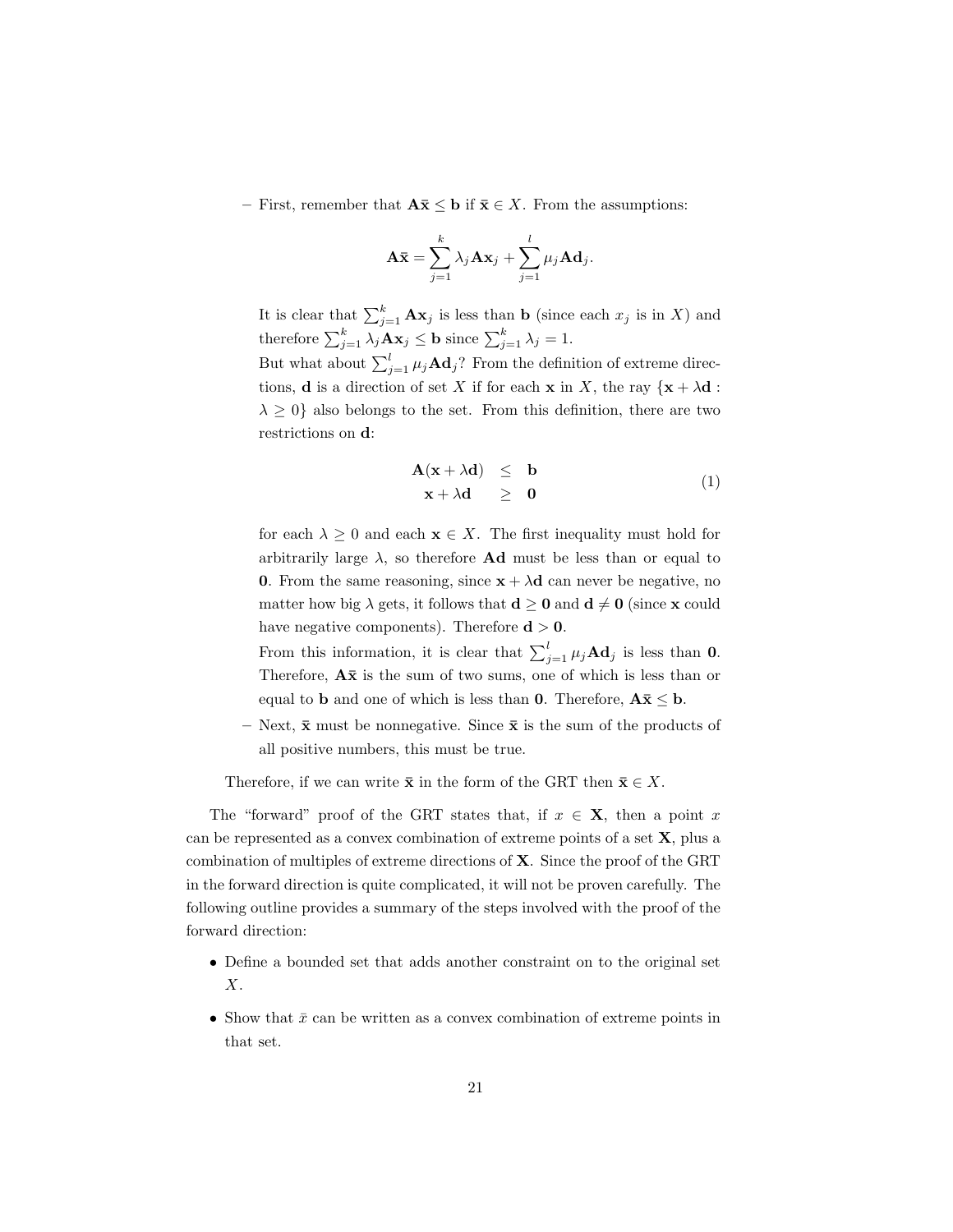- Define the extreme directions of  $X$  as the vectors created by subtracting the old extreme points (of  $X$ ) from the newly created extreme points (of the new bounded set).
- Write a point in  $X$  in terms of the extreme directions and evaluate the aforementioned convex combination in terms of this expression.
- The last step ends the proof by giving an expression that looks like the result of the GRT.

Even though this outline is not rigorous proof by any means, it still helps enhance understanding of the GRT. Figure 7 illustrates the GRT for a specific polyhedral set. It is from [2].

## 5 Examples With Convex Sets and Extreme Points From Bazaara et. al.

In the previous section, the General Representation Theorem concluded a theoretical overview of convex sets and their properties. Now it is time to apply this knowledge to a few examples. Let's see how a specific point in a specific convex set can be represented as a convex combination of extreme points. We will consider an example concerning the region  $\mathbf{X} = \{(x_1, x_2) : x_1 - x_2 \leq 3, 2x_1 + x_2 \leq$  $4, x_1 \geq -3$ } shown in Figure 8. We will find all the extreme points of **X** and express  $\mathbf{x} = (0, 1)$  as a convex combination of the extreme points.

There are 3 extreme points, which are the pairwise intersections of the constraints when they are binding. Two of these points are on the line  $x_1 = -3$  and these points are  $(-3, -6)$  and  $(-3, 10)$ . In Figure 8 these points are B and C respectively. Point  $A, (\frac{7}{3}, -\frac{2}{3})$ , is found by solving  $x_1 - x_2 = 3$  and  $2x_1 + x_2 = 4$ simultaneously.

In order to express  $(1,0)$  as a convex combination of extreme points, it is necessary to solve for  $\lambda_1$  and  $\lambda_2$  such that

$$
-3\lambda_1 - 3\lambda_2 + \frac{7}{3}(1 - \lambda_1 - \lambda_2) = 1
$$
  

$$
-6\lambda_1 + 10\lambda_2 - \frac{2}{3}(1 - \lambda_1 - \lambda_2) = 0.
$$

This is simply a system of two linear equations with two unknowns and the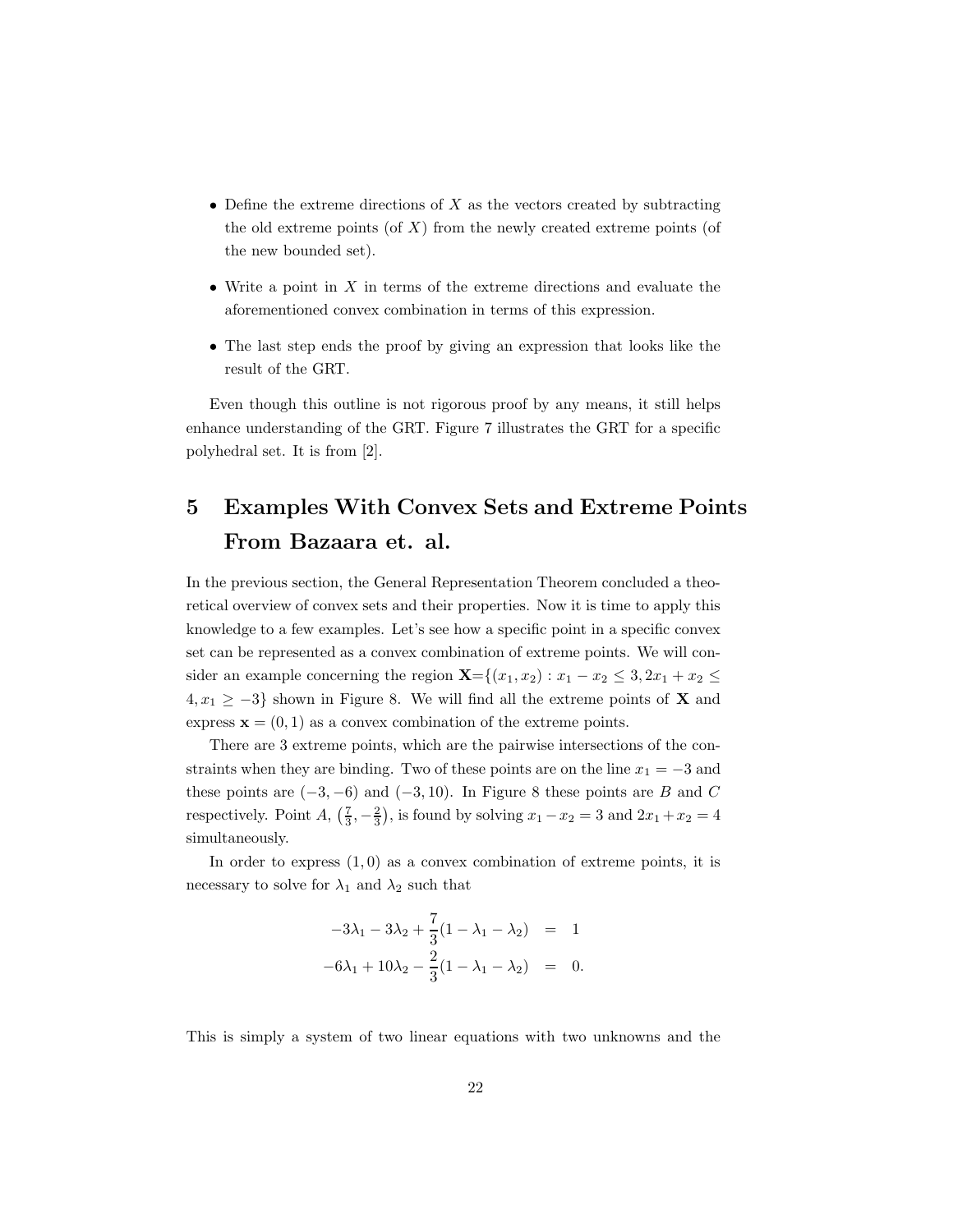solution  $\lambda_1 = -\frac{11}{56}$  and  $\lambda_2 = -\frac{29}{56}$ . Therefore, the expression

$$
\frac{2}{7}A - \frac{11}{56}B - \frac{29}{56}C = (1,0)
$$

is a convex combination of the extreme points that equals  $(1, 0)$ .

We can also use the GRT to show that the feasible region to a linear program in standard form is convex. Consider the linear program:

$$
\begin{array}{ll}\text{Minimize} & \mathbf{cx} & = & z\\ \text{Subject to} & \mathbf{Ax} & = & \mathbf{b}\\ & \mathbf{x} & \geq & \mathbf{0} \end{array}
$$

and let C be its feasible region. If **y** and  $z \in C$  and  $\lambda$  is a real number  $\in [0,1]$ , then we want to show that  $\mathbf{w} = \lambda \mathbf{y} + (1 - \lambda) \mathbf{z}$  is greater than zero and that  $\mathbf{A}\mathbf{w} = \mathbf{b}$ .

It is clear that  $w \ge 0$  since both terms of w are products of positive numbers. To show the second condition, substitute in for w:

$$
\mathbf{A}\mathbf{w} = \mathbf{A}(\lambda \mathbf{y} + (1 - \lambda)\mathbf{z})
$$
  
=  $\lambda \mathbf{A}\mathbf{y} + \mathbf{A}\mathbf{z} - \lambda \mathbf{A}\mathbf{z}$   
=  $\lambda \mathbf{b} + \mathbf{b} - \lambda \mathbf{b}$   
=  $\mathbf{b}$ .

This result means that  $\mathbf{w} \in C$ . Therefore, C is a convex set.

## 6 Tools for Solving Linear Programs

#### 6.1 Important Precursors to the Simplex Method

Linear programming was developed in order to obtain the solutions to linear programs. Almost always, finding a solution to a linear program is more important than the theory behind it. The most popular method of solving linear programs is called the Simplex algorithm. This section builds the groundwork for understanding the Simplex algorithm.

**Definition 6.1.** Given the system  $Ax = b$  and  $x \ge 0$  where A is an  $m \times n$  matrix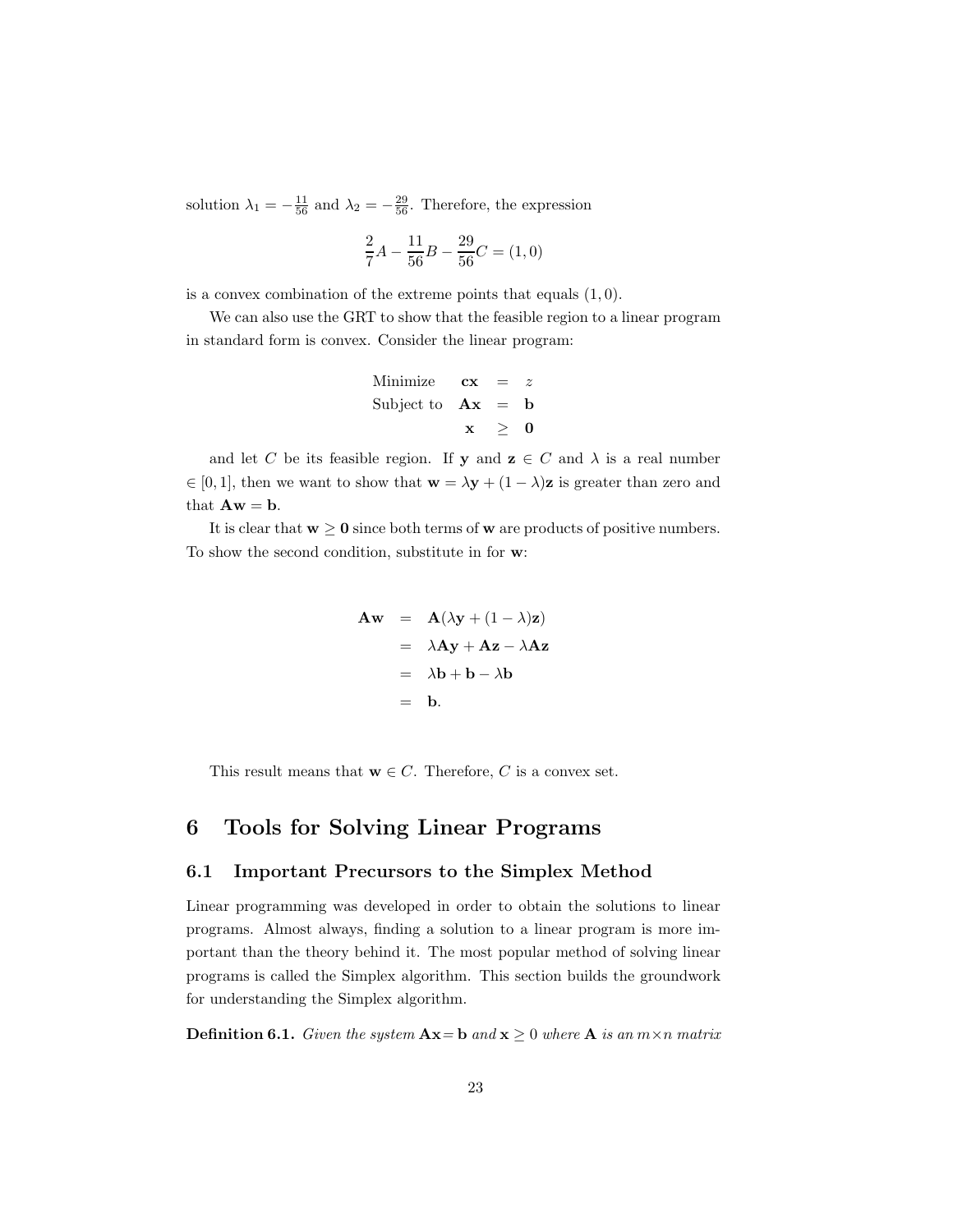and **b** is a column vector with m entries. Suppose that  $rank(A, b) = rank(A) = m$ . After possibly rearranging the columns of A, let  $A = [B, N]$  where B is an  $m \times m$  invertible matrix and N is an  $m \times (n-m)$  matrix. The solution  $\mathbf{x} =$  $\sqrt{ }$  $\mathbf{x}_B$  $\mathbf{x}_N$ 1 to the equations  $\mathbf{A}\mathbf{x} = \mathbf{b}$  where  $\mathbf{x}_B = \mathbf{B}^{-1}\mathbf{b}$  and  $\mathbf{x}_N = 0$  is called a basic solution of the system. If  $x_B \geq 0$  then x is called a basic feasible solution of the system. Here  $B$  is called the basic matrix and  $N$  is called the nonbasic matrix. The components of  $x_B$  are called basic variables and the components of  $x_N$  are called **nonbasic variables**. If  $x_B>0$  then x is a nondegenerate basic solution, but if at least one component of  $x_B$  is zero then x is a degenerate basic solution  $[2]$ .

This definition might be the most important one for understanding the Simplex algorithm. The following theorems help tie together the linear algebra and geometry of linear programming. All of these theorems refer to the system

> Minimize cx Subject to  $A x = b$  $x \geq 0$ .

Theorem 6.1. The collection of extreme points corresponds to the collection of basic feasible solutions, and both are nonempty, provided that the feasible region is not empty [2].

Theorem 6.2. If an optimal solution exists, then an optimal extreme point exists [2].

Theorem 6.2 builds on the idea put forward in Theorem 6.1 except this time it addresses optimal points and solutions specifically. In Theorem 6.3, a "basis" refers to the set of basic variables.

Theorem 6.3. For every extreme point there corresponds a basis (not necessarily unique), and, conversely, for every basis there corresponds a (unique) extreme point. Moreover, if an extreme point has more than one basis representing it, then it is degenerate. Conversely, a degenerate extreme point has more than one set of basic variables representing it if and only if the system  $Ax=b$  itself does not imply that the degenerate basic variables corresponding to an associated basis are identically zero [2].

All this theorem says is that a degenerate extreme point corresponds to several bases, but each basis represents only one point.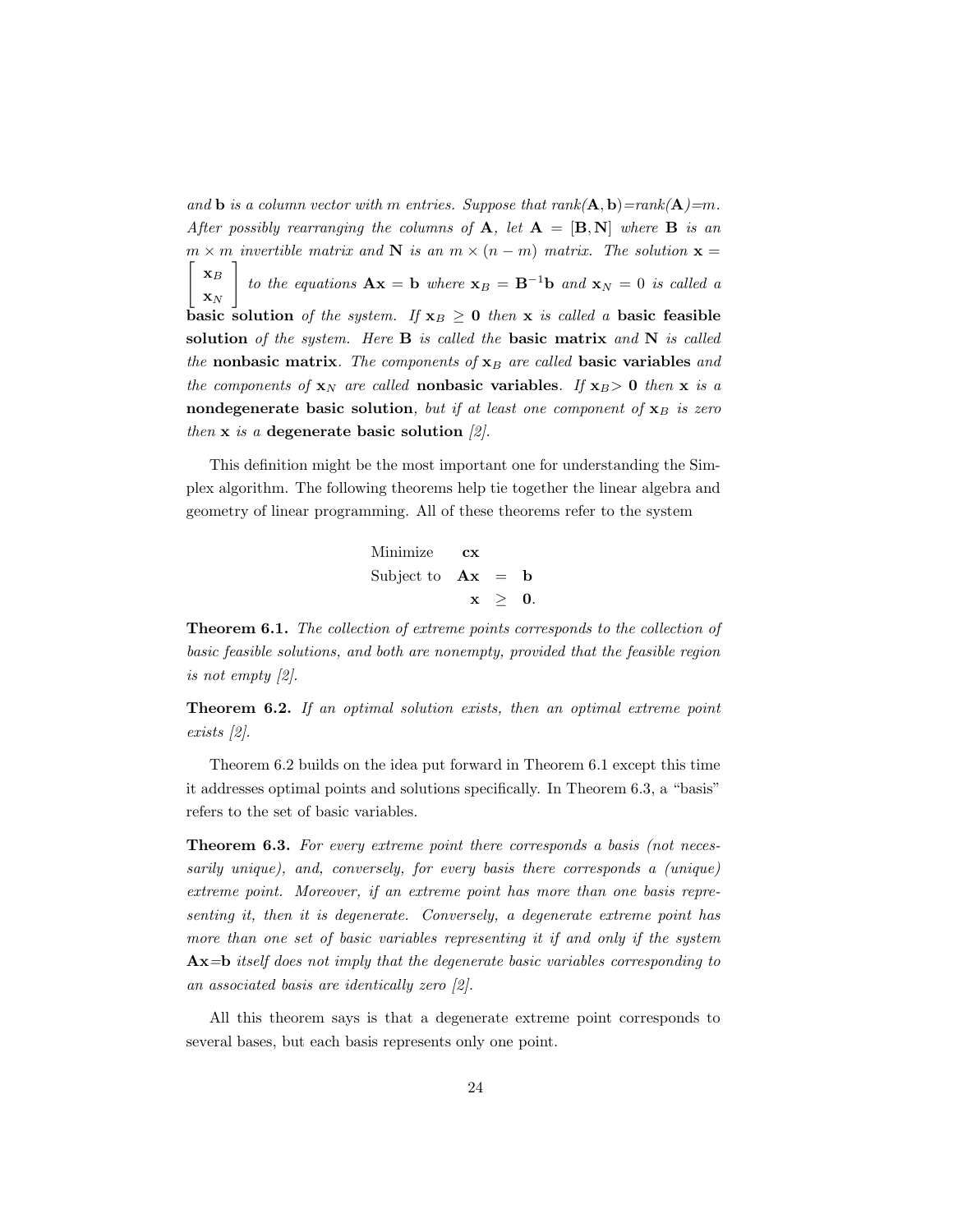With all of this information, we might think that the best way to solve a linear programming problem is to find all the extreme points of a system and see which one correctly minimizes (or maximizes) the problem. This is realistic (though still tedious) for small problems. The number of extreme points is  $\sqrt{ }$ n  $m$  $\setminus$ , where  $m$  is the rank of  $A$  and  $n$  is the number of variables. This number can be quite large. Also, this method does not indicate if the feasible region is unbounded or empty without first going through the whole set of extreme points. In short, this approach is not realistic. Instead, an ingenious algorithm known as the Simplex method, is the most common way to solve linear programs by hand, and is the basis for most computer software that solves linear programs.

In upcoming sections, the Simplex algorithm will be covered, including a discussion of how to manipulate programs with no starting basis. Then, sensitivity analysis will be discussed with examples. Finally, a case study concerning busing children to school will be presented and solved with computer software.

### 7 The Simplex Method In Practice

The Simplex algorithm remedies the shortcomings of the aforementioned "brute force" approach. Instead of checking all of the extreme points in the region, the Simplex algorithm selects an extreme point at which to start. Then, each iteration of the algorithm takes the system to the adjacent extreme point with the best objective function value. These iterations are repeated until there are no more adjacent extreme points with better objective function values. That is when the system is at optimality.

The best way to implement the Simplex algorithm by hand is through tableau form. A linear program can be put in tableau format by creating a matrix with a column for each variable, starting with  $z$ , the objective function value, in the far left column. For a general linear program, of the form

Maximize 
$$
cx
$$

\nSubject to  $Ax \leq b$ 

\n $x \geq 0$ 

the initial tableau would look like: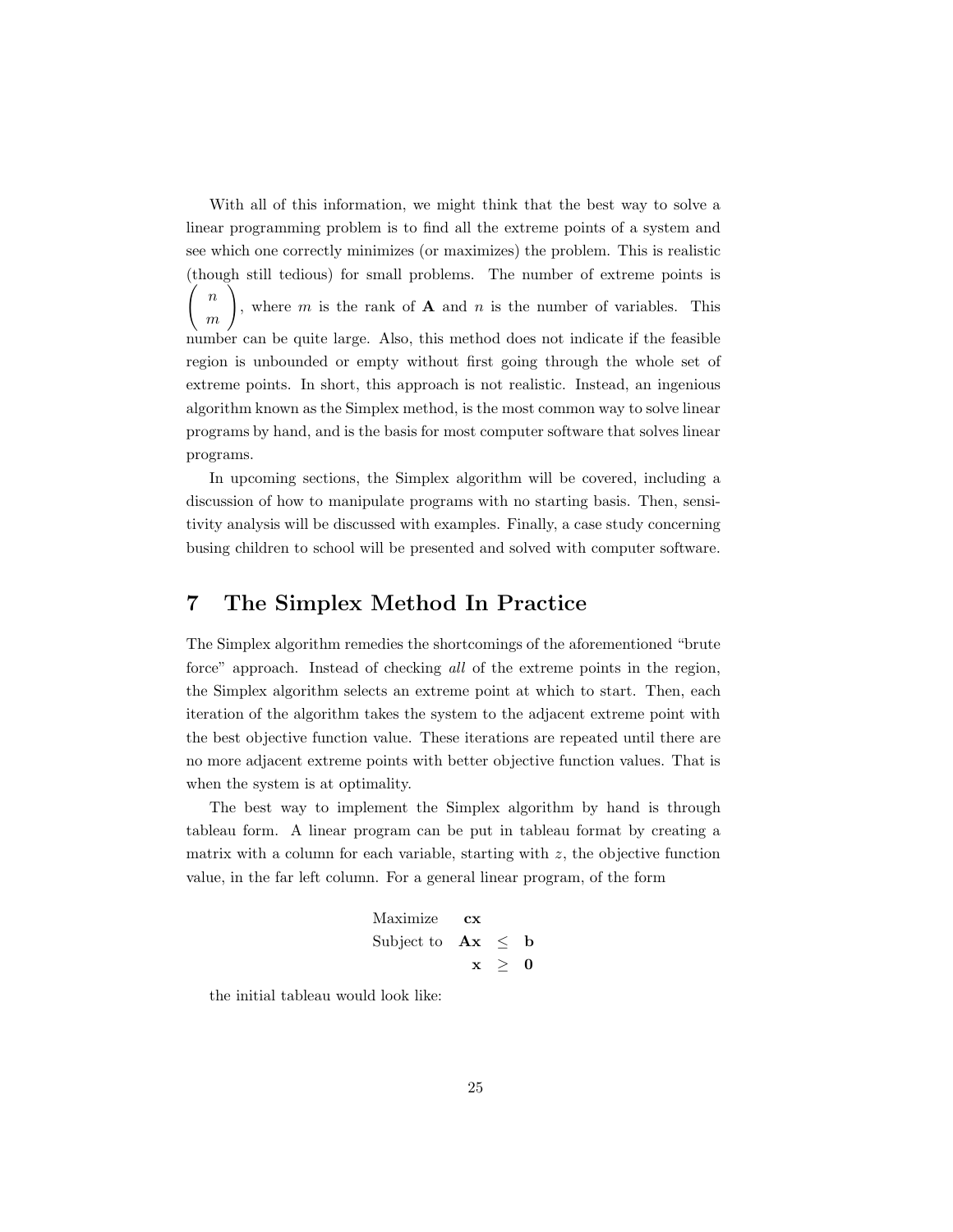The idea here is that  $z - cx = 0$  and  $A**x** = **b**$  so in this format all the variables can be forgotten and represented only by columns. If we were actually completing the Simplex algorithm for this program, we would be concerned with the lack of an initial basis in the first tableau. If there is no initial basis in the tableau (an mxm identity matrix), then we are not at an extreme point and the program cannot possibly be at optimality (according to Theorem 6.1).

The first iteration of the Simplex algorithm selects the column containing the most positive (in a minimization problem) coefficient in the first row (Row 0). Since Row 0 of the tableau corresponds to the objective function value  $z$ , the entering basic variable should be one that would decrease the value of z the fastest. This variable corresponds to the column with the most positive objective function coefficient, say, column i.

After selecting this variable as the entering basic variable, perform the ratio test. This test consists of dividing all the numbers on the right-hand side of the tableau by their corresponding coefficients in column i. This test is not performed in Row 0. If a number in column  $i$  is nonpositive, the ratio test doesn't apply for that row. The row  $j$  with the smallest positive ratio is selected. If the ratio test is a tie, the row can be selected arbitrarily between rows with the same valued (smallest) ratios. The ratio test is necessary because it ensures that the right-hand side of the tableau (except perhaps Row 0) will stay positive as the new basic variable enters the basis.

The new basic variable selected, say  $x_i$ , enters the basis in row j. Therefore, through elementary matrix row operations, column  $i$  must be transformed into a column of the identity matrix, with the one in the  $j<sup>th</sup>$  row. Through these operations,  $x_i$  enters the basis and whichever basic variable was in row j leaves the basis.

We repeat these steps until there are no longer positive numbers in Row 0 (for a minimization problem).

To help clarify these ideas, let's look at an example from [3]:

First, let's use the simplex algorithm to find the optimal solution of the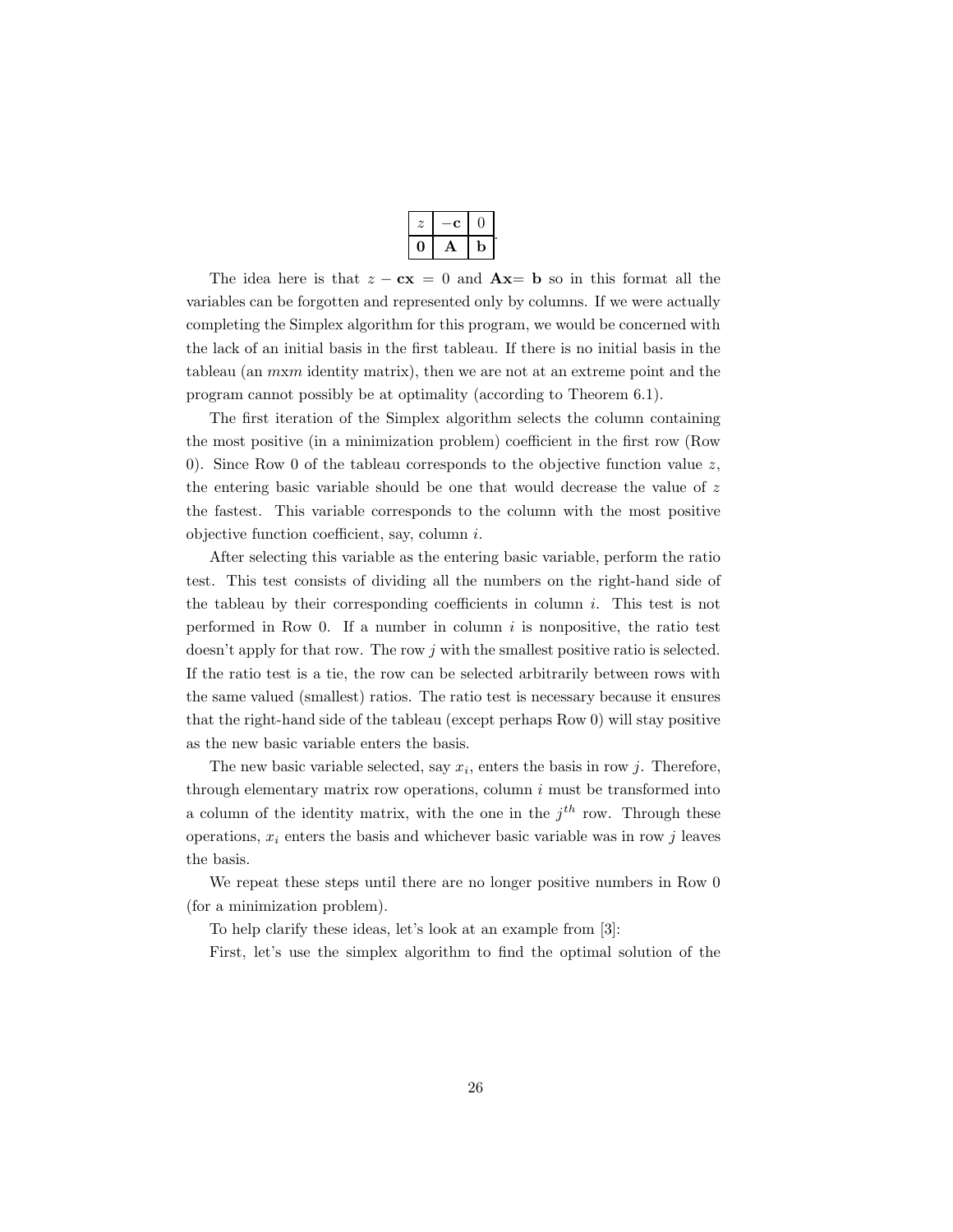Table 1: The number with the \* next to it is the entering basic variable, in this case  $x_1$ . The variable  $s_1$  is the leaving basic variable, since the one in the  $s_1$ column is in Row 1.

| <b>Row</b> | 7 | $x_1$ | $x_2$ | S <sub>1</sub> | s <sub>2</sub> | <b>RHS</b> |            | ratio             |
|------------|---|-------|-------|----------------|----------------|------------|------------|-------------------|
|            |   | ച     | -8    |                |                |            | $z=0$      |                   |
|            |   |       |       |                |                | 19         | $s_1 = 12$ | = პ               |
|            |   |       |       |                |                |            | $s_2 =$    | $\cdot =$ $\circ$ |

following LP:

$$
\min z = -3x_1 + 8x_2
$$
  
s.t.  $4x_1 + 2x_2 \le 12$   
 $2x_1 + 3x_2 \le 6$   
 $x_1, x_2 \ge 0$ 

First this LP must be in standard form. We add slack variables to transform our linear program to

$$
\min z = -3x_1 + 8x_2
$$
  
s.t.  $4x_1 + 2x_2 + s_1 = 12$   
 $2x_1 + 3x_2 + s_2 = 6$   
 $x_1, x_2, s_1, s_2 \ge 0$ 

The first tableau is shown in Table 1. The rows are labeled 0, 1, and 2. The columns are labeled according to which variable they represent. The column labeled "RHS" indicates the right-hand side of the equations. The column "BV" indicates the values of basic variables in that tableau. In the "ratio" column, we give the ratios used in the ratio test.

In Table 1  $s_1$  and  $s_2$  are the initial basic variables, since their columns are columns from the identity matrix. The number in Row 0 that is most positive is the 3 in the  $x_1$  column. Therefore,  $x_1$  is the entering basic variable. The ratio test (shown in the far right column of Table 1), yields a tie since both ratios are 3. Row 1 is chosen arbitrarily to be the row of the entering basic variable.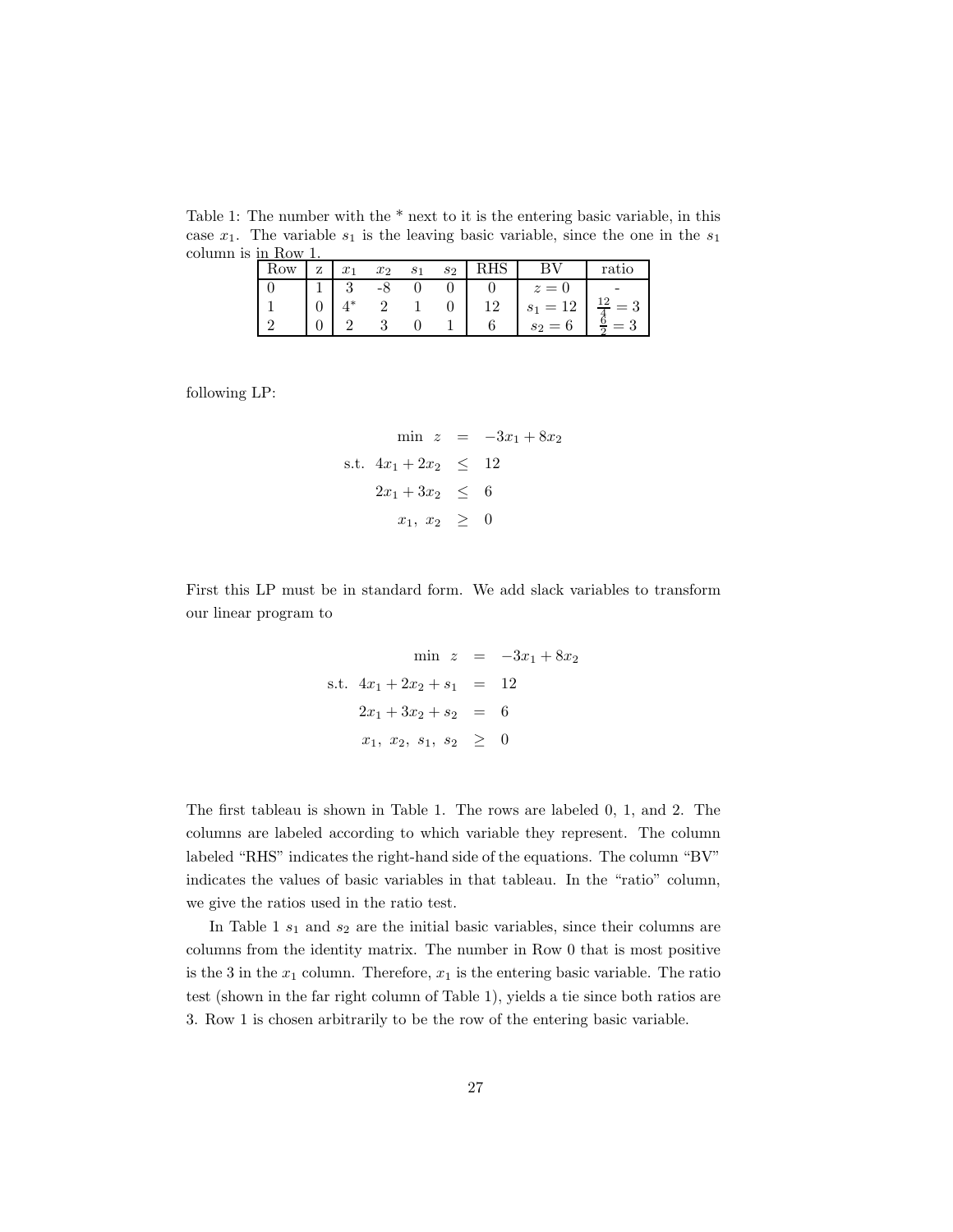Table 2: This tableaux is optimal since all the values in Row 0 (except for the z column) are nonpositive.

| Row | z | $x_1$ | x <sub>2</sub> | $s_2$ | <b>RHS</b> |           | ratio |
|-----|---|-------|----------------|-------|------------|-----------|-------|
|     |   |       |                |       | -9         | $z=-9$    |       |
|     |   |       |                |       |            | $x_1 = 3$ |       |
|     |   |       |                |       |            | $s_2 = 0$ |       |

The next tableau is shown in Table 2. This table is obtained after dividing Row 1 of Table 1 by 4, and then adding −3 times Row 1 to Row 0 and −2 times Row 1 to Row 2.

The solution shown in Table 2 is optimal because all the numbers (except for the number in the  $z$  column, of course) in Row 0 are negative, which means z cannot be decreased anymore. The solution is  $x_1 = 3$ ,  $x_2 = s_1 = s_2 = 0$  and  $z = -9$ .

Now that the basics of the Simplex algorithm have been covered, the next section will explain what to do when the initial tableau does not contain an identity matrix.

## 8 What if there is no initial basis in the Simplex tableau?

After learning the basics of the Simplex algorithm, we explore the special cases and exceptions. For example, what does one do when the initial tableau contains no starting basis? That is, what happens if the initial tableau (for a program where  $\bf{A}$  is mxn) does not contain all the columns of an mxm identity matrix?

This problem occurs when the constraints are in either equality or "greater than or equal to" form. In the case of an equality constraint, one cannot add a slack or an excess variable and therefore there will be no initial basic variable in that row. In the case of a "greater than or equal to" constraint, one must add an excess variable, which gives a  $-1$  in that row instead of a  $+1$ . Simply multiplying through that row by  $-1$  would not solve the problem, for then the right-hand-side variable would be negative.

There are two main methods to dealing with this problem: the Two-Phase Method and the Big-M Method. Both of these methods involve adding "artificial" variables that start out as basic variables but must eventually equal zero in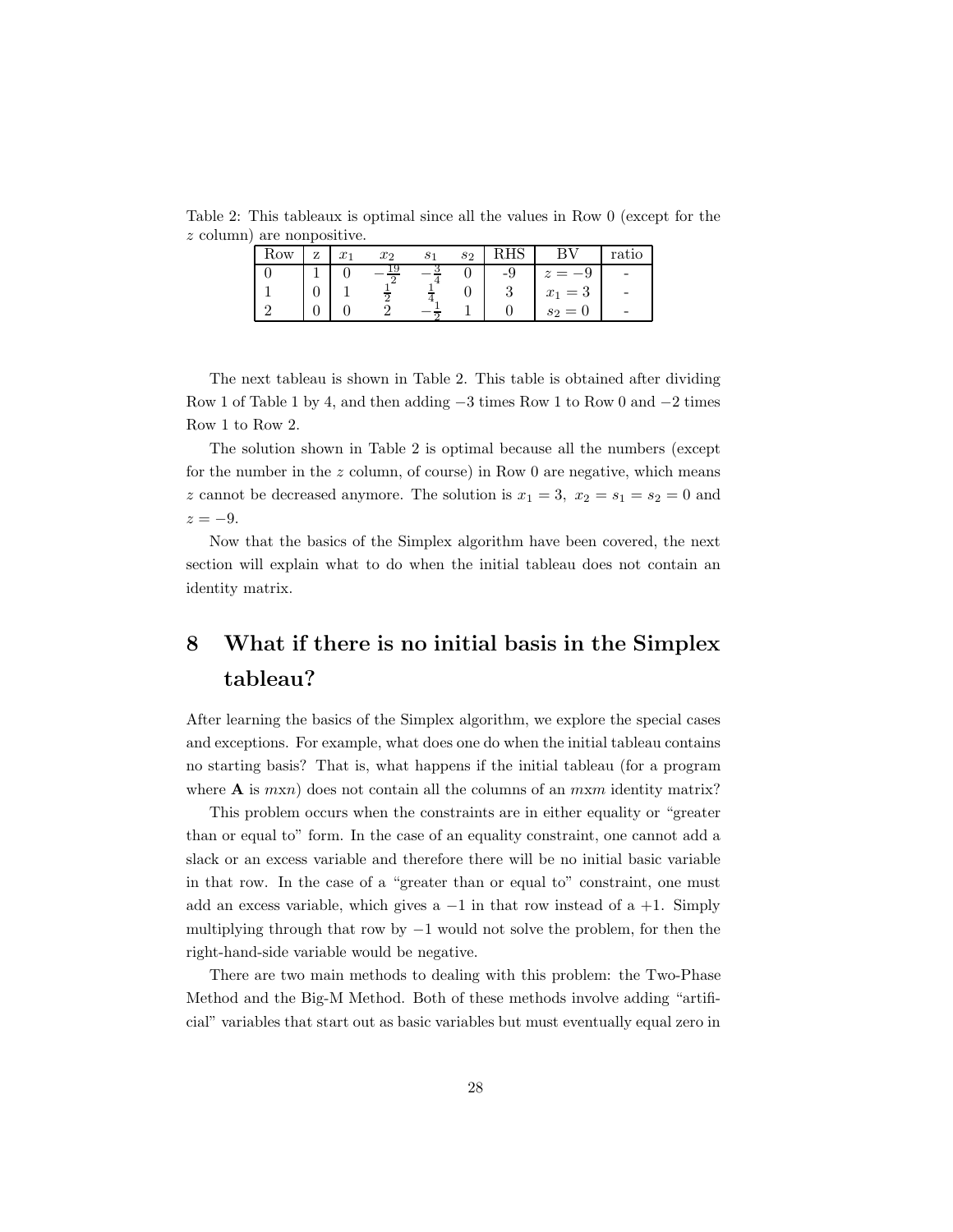|          |  | Table 3: |  |  |
|----------|--|----------|--|--|
|          |  |          |  |  |
|          |  |          |  |  |
| $\Omega$ |  |          |  |  |
|          |  |          |  |  |

| Table 4: |                |      |                |                  |                |            |      |                                              |  |  |
|----------|----------------|------|----------------|------------------|----------------|------------|------|----------------------------------------------|--|--|
|          |                |      | 0.             | $\overline{0}$   | $\Omega$       | $-1$       | $-1$ | 0 <sub>1</sub>                               |  |  |
|          | $\overline{2}$ |      | $-2$           | $\Omega$         |                | $\Omega$   |      |                                              |  |  |
|          |                | $-1$ | $\overline{2}$ | $\boldsymbol{0}$ | $\overline{0}$ |            |      |                                              |  |  |
|          | $\overline{2}$ | 3    |                | $-1$             | $\overline{0}$ | $^{\circ}$ |      | $\begin{array}{c c} 8 \\ 2 \\ 4 \end{array}$ |  |  |

order for the original problem to be feasible. These two techniques are outlined in the following sections.

#### 8.1 The Two-Phase Method

Consider the following problem:

Maximize 
$$
2x_1 - x_2 + x_3
$$
  
\nSubject to  $2x_1 + x_2 - 2x_3 \le 8$   
\n $4x_1 - x_2 + 2x_3 = 2$   
\n $2x_1 + 3x_2 - x_3 \ge 4$   
\n $x_1, x_2, x_3 \ge 0.$ 

To put this in standard form, all constraints must become equalities. Adding a slack variable,  $s_1$ , to the first constraint and subtracting an excess variable, e3, from the third constraint gives the initial Simplex tableau shown in Table 3.

There is no initial basis in this tableau. To correct this, add two more variables, called "artificial variables,"  $a_1$  and  $a_3$ , to constraints two and three. This step alone however, will not solve the problem since these two extra variables cannot be in the final basis. Therefore, in addition to adding two artificial variables, the initial objective function must be altered as well. To ensure that  $a_1$ and  $a_3$  are not in the final basis, the initial objective function must become "minimize  $z = a_1 - a_3$ ." Therefore, the tableau shown in Table 3 becomes the tableau shown in Table 4.

The last step before performing the Simplex algorithm as usual, is to add rows 2 and 3 to Row 0. This gives the tableau shown in Table 5. The tableau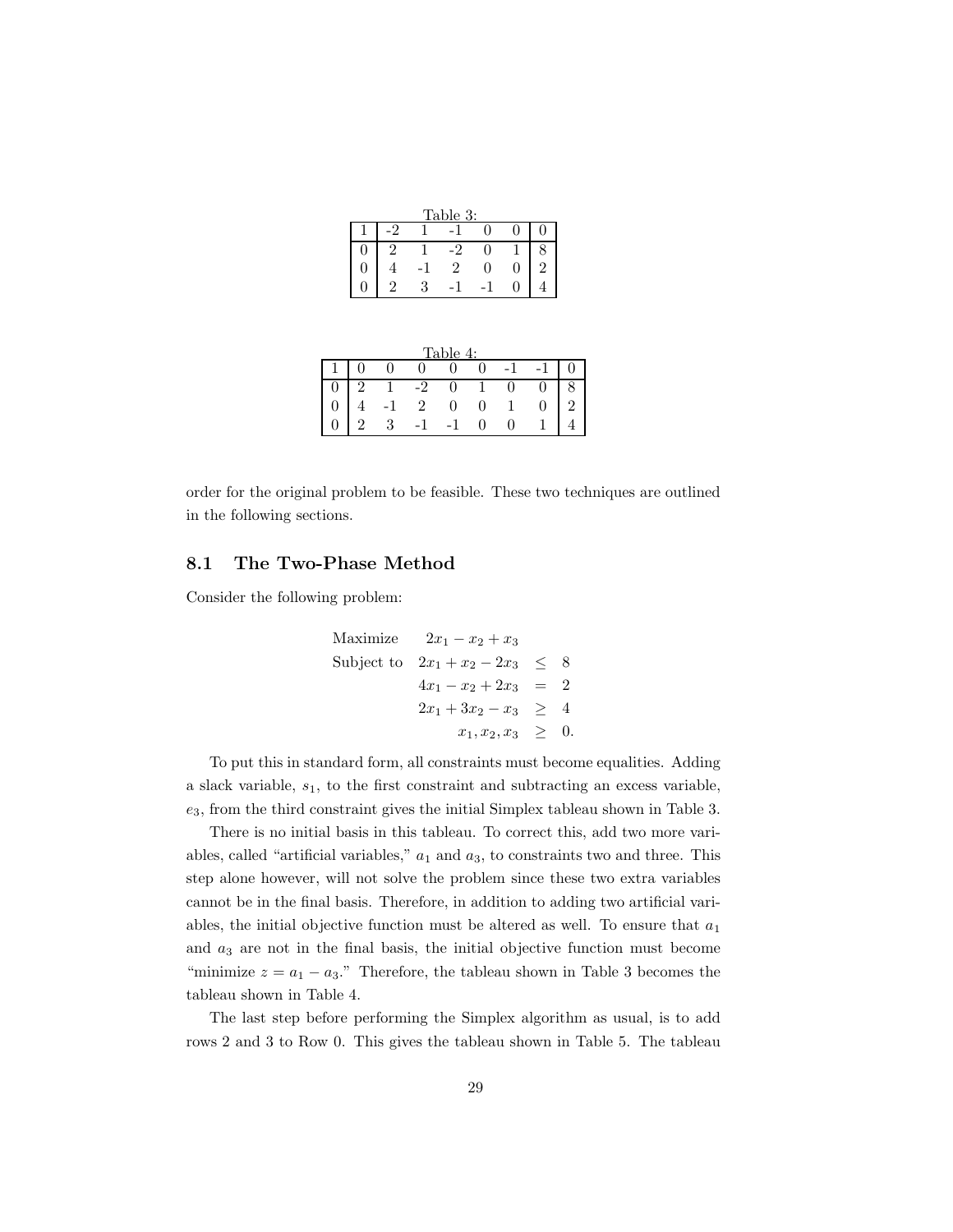| able |  |
|------|--|
|      |  |

|  | $\begin{array}{ cccccccccccc }\hline 1&6&2&1&-1&0&0&0&6\\ \hline 0&2&1&-2&0&1&0&0&8\\ 0&4&-1&2&0&0&1&0&2\\ 0&2&3&-1&-1&0&0&1&4\\ \hline \end{array}$ |  |  |  |
|--|------------------------------------------------------------------------------------------------------------------------------------------------------|--|--|--|

|  |  | Table 6: |  |                                                                                                                                                                           |  |
|--|--|----------|--|---------------------------------------------------------------------------------------------------------------------------------------------------------------------------|--|
|  |  |          |  | $1 \mid 0 \quad 0 \quad .6 \quad -.3 \quad 0 \quad -.8 \quad -1.4 \mid .8$                                                                                                |  |
|  |  |          |  |                                                                                                                                                                           |  |
|  |  |          |  |                                                                                                                                                                           |  |
|  |  |          |  | $\begin{array}{cccccc} 0 & 0 & 0 & -2.6 & .2 & 1 & -.25 & .2 & 6.4 \\ 0 & 1 & 0 & .3 & -.1 & 0 & .2 & .10 & .8 \\ 0 & 0 & 1 & -.8 & -.4 & 0 & -.2 & .4 & 1.2 \end{array}$ |  |

in Table 5 is better because  $I_3$  is in the body of the tableau.

The tableau shown in Table 5 is the initial tableau for Phase I of the Two-Phase Method. Phase I will be complete when this tableau is optimal. To get this tableau to optimality takes two steps. The final optimal tableau for Phase I is shown in Table 6. In this tableau the variables  $a_1$  and  $a_3$  are zero and the variables  $x_1, x_2$  and  $s_1$  are basic.

For Phase II of the Two-Phase Method, replace the current objective function with the objective function from the original problem and make all entries of Row 0 in the column of a basic variable equal to zero. Also, delete all columns associated with artificial variables. After that, proceed with the Simplex algorithm until optimality is reached. The first tableau for Phase II is shown in the first part of Table 7. After multiplying Row 2 by two, Row 3 by negative one, and adding both of the resultant rows to Row 0, the tableau becomes like the second part of Table 7. After obtaining this tableau, proceed with the Simplex algorithm as usual. Remember, now the objective function must be maximized. The solution to this phase is the solution to the original problem.

In summary, the Two-Phase Method can be completed using the following steps:

- 1. If there is no basis in the original tableau, add artificial variables to rows in which there are no slack variables.
- 2. Set up a new objective function that minimizes these slack variables.
- 3. Modify the tableau so that the Row 0 coefficients of the artificial variables are zero.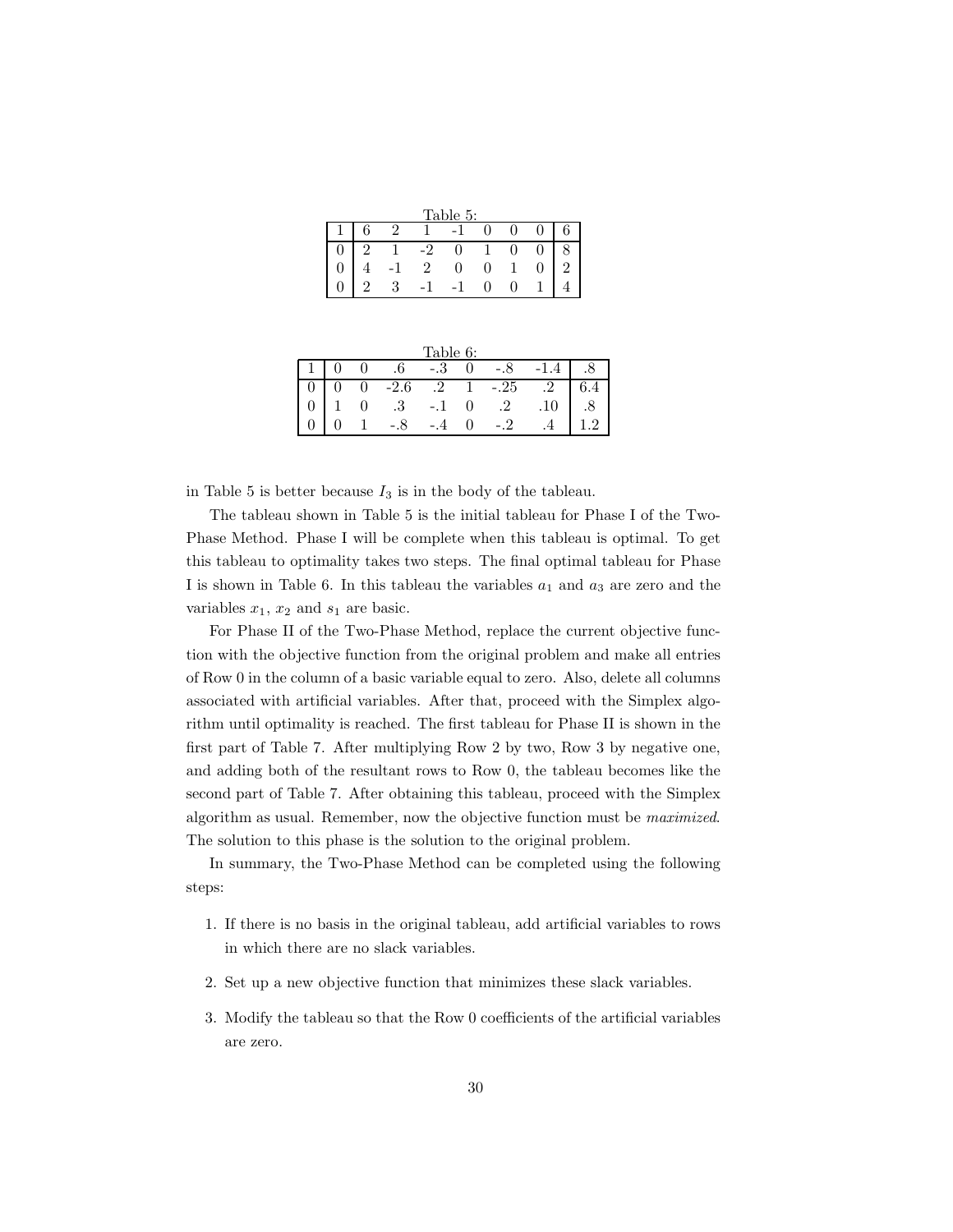| Table |  |
|-------|--|
|       |  |

|   | -2 |   |        |    |             |         |
|---|----|---|--------|----|-------------|---------|
| 0 |    | 0 | $-2.6$ | .2 |             | 6.4     |
| 0 |    | 0 | .3     |    | 0           | 8       |
| 0 |    |   | -.8    |    | 0           | $1.2\,$ |
|   |    |   |        |    |             |         |
|   |    | ⋂ |        | 2  | $^{\prime}$ |         |
| 0 | 0  | 0 | $-2.6$ | .2 |             | 6.4     |
| 0 |    | 0 | .3     |    | $\theta$    | .8      |

- 4. Complete the Simplex algorithm as usual for a minimization problem.
- 5. At optimality, the artificial variables should be nonbasic variables, or basic variables equal to zero. If not, the original problem was infeasible.
- 6. After reaching optimality, delete all rows associated with artificial variables. Also, replace the artificial objective function with the original objective function. This is the start of Phase II.
- 7. Modify the tableau so that the Row 0 coefficients of the basic variables are zero.
- 8. Proceed with the Simplex algorithm as usual. The optimal solution to this tableau will be the optimal solution to the original problem.

#### 8.2 The Big-M Method

Another way to deal with no basis in the initial tableau is called the Big-M Method. The following example from [2] will help illustrate this method:

Consider the problem

Minimize 
$$
x_1 - 2x_2
$$
  
\nSubject to  $x_1 + x_2 \ge 2$   
\n $-x_1 + x_2 \ge 1$   
\n $x_2 \le 3$   
\n $x_1, x_2 \ge 0$ .

Wouldn't it be nice to be able to solve this problem with artificial variables, but without having to complete two phases? Well, the Big-M method makes that possible.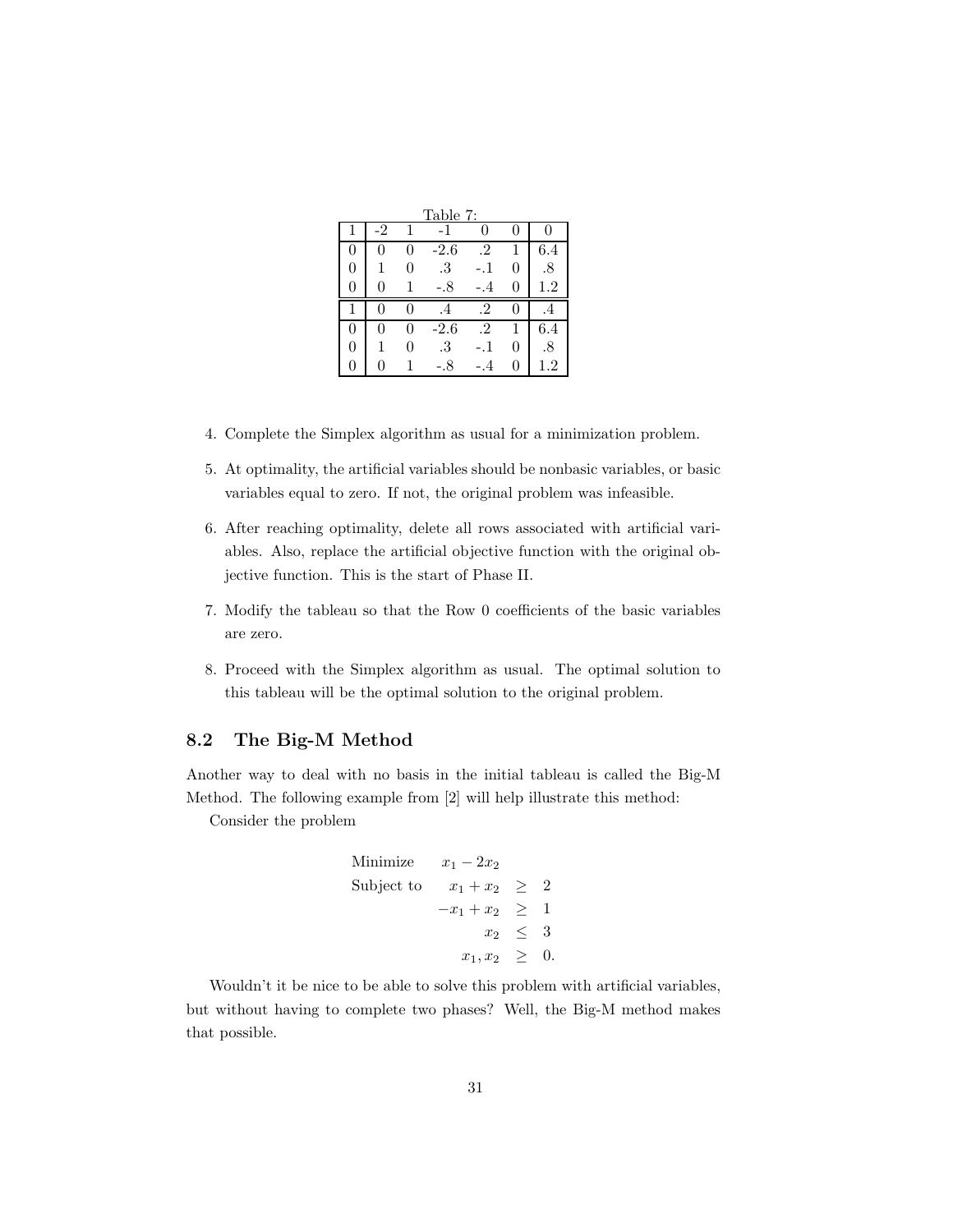| Table 8: |  |  |    |  |  |  |  |  |  |
|----------|--|--|----|--|--|--|--|--|--|
|          |  |  |    |  |  |  |  |  |  |
|          |  |  |    |  |  |  |  |  |  |
|          |  |  | וו |  |  |  |  |  |  |
|          |  |  |    |  |  |  |  |  |  |

|                |                |                  |                  | Table 9:         |                |                |                |                   |
|----------------|----------------|------------------|------------------|------------------|----------------|----------------|----------------|-------------------|
| $\mathbf{1}$   | $-1$           | $\overline{2}$   | 0                | $\boldsymbol{0}$ | $\theta$       | 0              | 0              | 0                 |
| $\overline{0}$ | $\mathbf{1}$   | 1                | $-1$             | $\overline{0}$   | $\theta$       | 1              | $\theta$       | $\overline{2}$    |
| $\theta$       | $-1$           | 1                | $\Omega$         | $-1$             | 0              | $\overline{0}$ | 1              | $\mathbf 1$       |
| $\overline{0}$ | $\theta$       | 1                | $\overline{0}$   | $\boldsymbol{0}$ | 1              | 0              | 0              | 3                 |
| $\mathbf 1$    | $-1$           | $\overline{2}$   | $\boldsymbol{0}$ | $\boldsymbol{0}$ | $\theta$       | -M             | -M             | $\boldsymbol{0}$  |
| $\overline{0}$ | $\overline{1}$ | 1                | $-1$             | $\overline{0}$   | $\overline{0}$ | $\mathbf{1}$   | $\overline{0}$ | $\overline{2}$    |
| $\overline{0}$ | $-1$           | 1                | $\overline{0}$   | $-1$             | $\theta$       | $\overline{0}$ | 1              | $\mathbf{1}$      |
| 0              | $\theta$       | 1                | $\overline{0}$   | $\boldsymbol{0}$ | 1              | 0              | $\overline{0}$ | 3                 |
| $\mathbf{1}$   | $-1$           | $2 + 2M$         | -M               | $-M$             | $\overline{0}$ | $\overline{0}$ | $\overline{0}$ | 3M                |
| $\theta$       | 1              | 1                | $-1$             | $\overline{0}$   | $\theta$       | 1              | $\theta$       | $\overline{2}$    |
| $\theta$       | $-1$           | 1                | $\overline{0}$   | $-1$             | 0              | $\overline{0}$ | $\mathbf 1$    | $\mathbf{1}$      |
| $\overline{0}$ | 0              | 1                | $\boldsymbol{0}$ | $\theta$         | 1              | 0              | $\theta$       | 3                 |
| $\mathbf{1}$   | $1+2M$         | $\boldsymbol{0}$ | -M               | $2+M$            | $\theta$       | 0              | $-2-2M$        | $-2+\overline{M}$ |
| $\overline{0}$ | $\overline{2}$ | $\theta$         | $-1$             | 1                | $\theta$       | $\mathbf{1}$   | $-1$           | $\mathbf 1$       |
| 0              | -1             | 1                | $\Omega$         | $-1$             | 0              | $\theta$       | 1              | 1                 |
| 0              | 1              | 0                | $\overline{0}$   | $\mathbf 1$      | 1              | $\theta$       | $-1$           | $\boldsymbol{2}$  |
| 1              | -1             | $\theta$         | $\overline{0}$   | $\theta$         | $-2$           | $-M$           | $-M$           | $-6$              |
| $\theta$       | $\mathbf{1}$   | $\theta$         | $\theta$         | $\mathbf{1}$     | $\mathbf{1}$   | $\overline{0}$ | $-1$           | $\overline{2}$    |
| $\theta$       | 0              | 1                | 0                | $\theta$         | 1              | $\theta$       | 0              | 3                 |
| $\overline{0}$ | -1             | 0                | 1                | $\overline{0}$   | 1              | -1             | $\overline{0}$ | $\mathbf{1}$      |

 $T<sub>1</sub>$ 

First, the initial tableau of this problem is shown in Table 6. After adding artificial variables  $a_1$  and  $a_2$  to rows 1 and 2, the tableau becomes the tableau in the first part of Table 8. Since the artificial variables must go to zero at optimality, there must be a way to force them to do so. By adding  $Ma_1 + Ma_2$ to the objective function, where  $M$  is a really  $big$  number (near infinity!), it is clear that this minimization problem will be optimal when  $a_1$  and  $a_2$  are zero. For a maximization problem, adding  $-Ma_1 - Ma_2$  to the objective function produces the same effect. This step is shown in the second part of Table 9.

Next, the coefficients in Row 0 must be modified so that they are zero for all basic variables. Therefore, multiply rows 1 and 2 by  $M$  and add them to Row 0. The resulting tableau is shown in the third part of Table 9.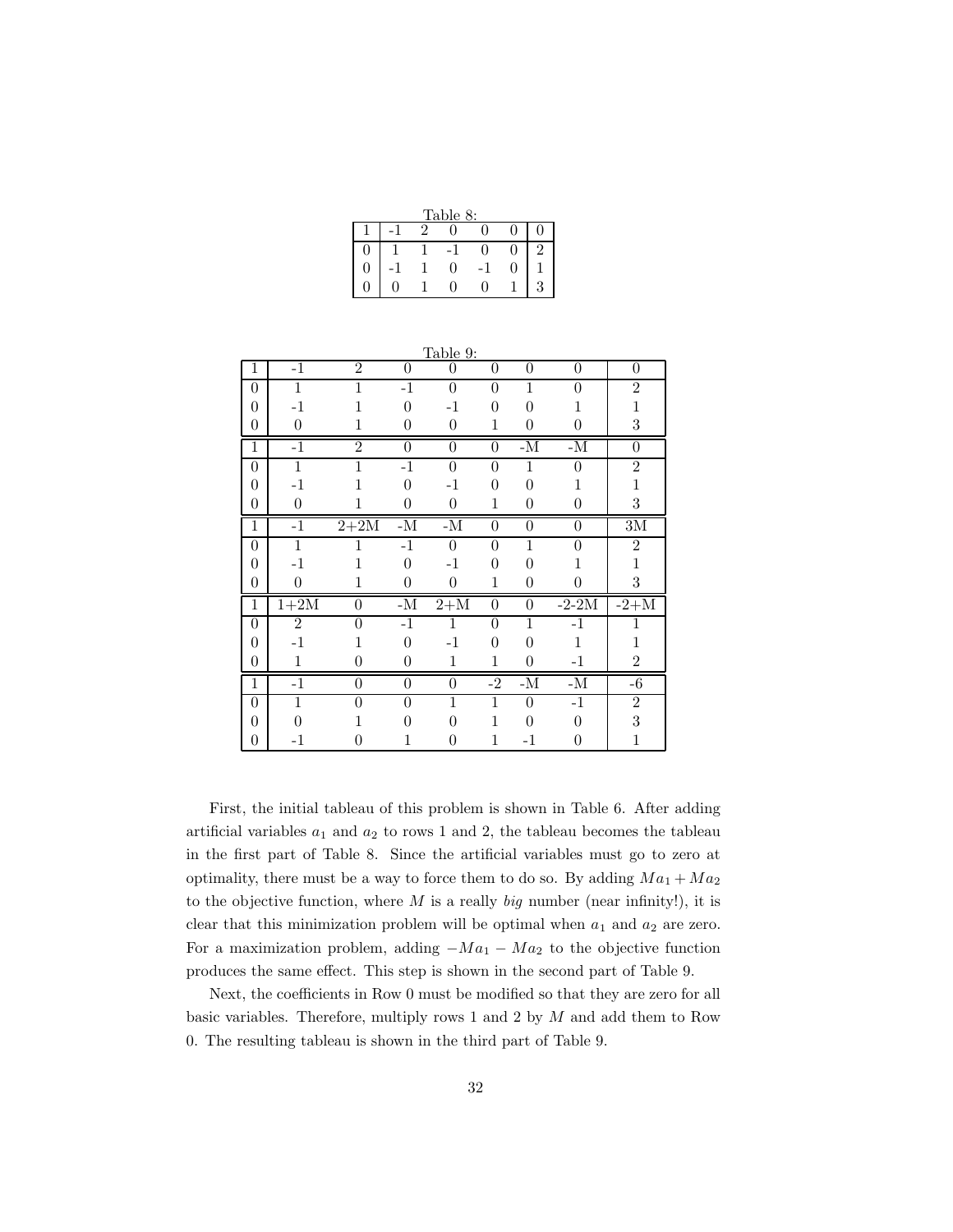The most positive coefficient in Row 0 is  $2 + 2M$ . Therefore, this column is selected for a pivot and the ratio test is performed as usual. Row 2 wins the ratio test and the next tableau is shown in the fourth part of Table 9. The term  $1 + 2M$  is the most positive so that column is the pivot column. This part of the Big-M Method is just like performing the Simplex Method as usual, except with a variable M floating around. This particular problem continues for a few more steps (two more pivots to be exact) before reaching optimality. The optimal tableau is shown in the fifth part of Table 9, where the solution is  $x_2 = 3$ ,  $x_3 = 1$ ,  $x_4 = 2$  and  $z = -6$ .

In this tableau, there is no  $M$  in the objective function value. Also, none of the artificial variables are basic variables. If an artificial variable were a basic variable in the optimal tableau, this would indicate that the the original problem was infeasible. If there were an  $M$  in the objective function value, this would indicate that the original problem was unbounded.

In summary, the Big-M Method can be completed using the following steps:

- 1. If there is no basis in the original tableau, add artificial variables to rows in which there are no slack variables.
- 2. Depending on whether the problem is minimization or maximization, add or subtract  $Mx_a$  to the objective function where M is a *really* big number and  $x_a$  is a vector of the artificial variables.
- 3. Modify the tableau so that the Row 0 coefficients of the artificial variables are zero.
- 4. Complete the Simplex algorithm as usual.
- 5. At optimality, the artificial variables should be nonbasic variables and the objective function value should be finite.

## 9 Cycling

In the case of a degenerate problem, a rare phenomenon occurs when a Simplex tableau iterates through several bases all representing the same solution, only to arrive back at the original tableau. Geometrically, several linearly independent hyperplanes define a certain extreme point, and the Simplex algorithm moves with each pivot to another set of these hyperplanes that represent the same basis, and finally comes back to the beginning set of these hyperplanes and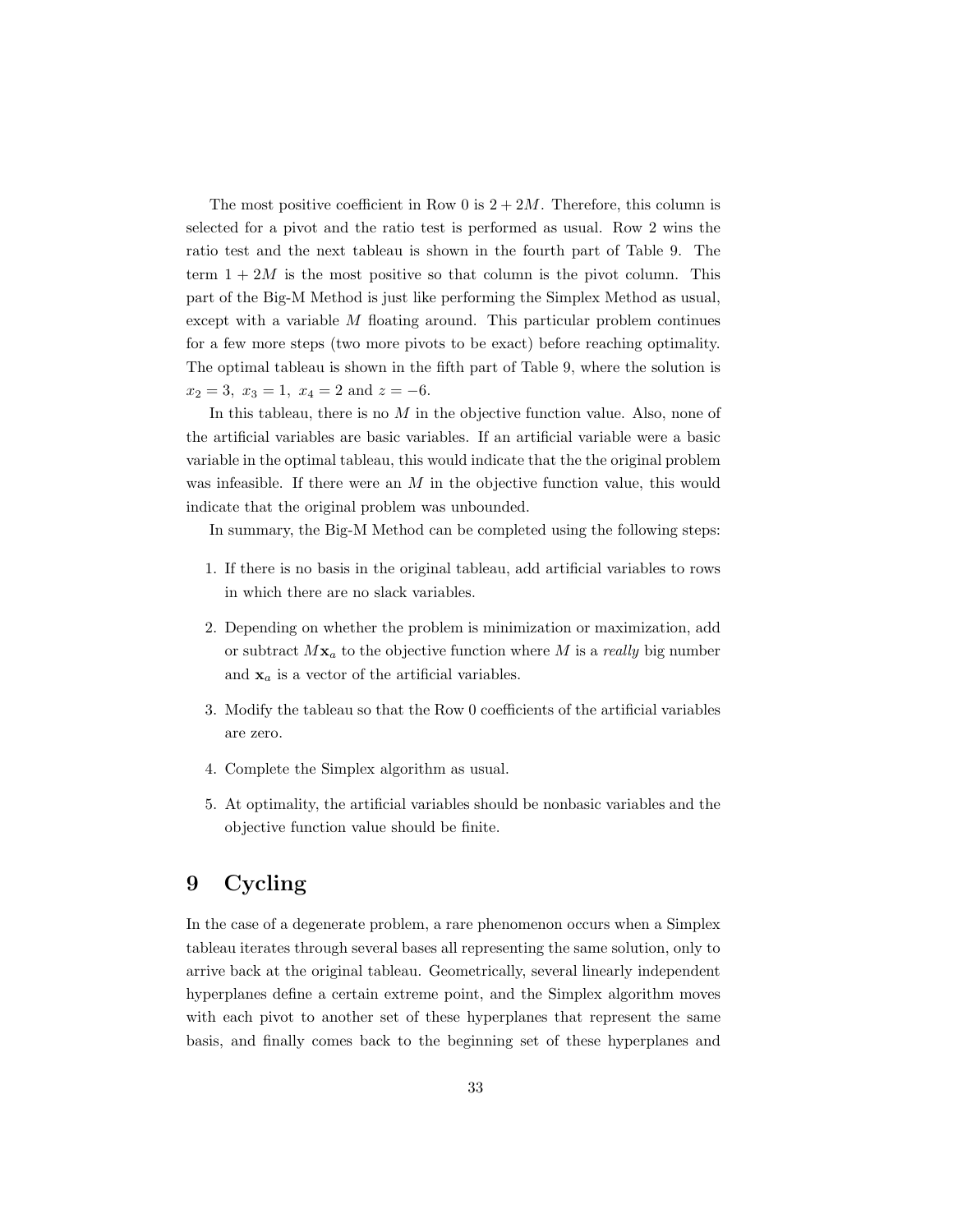starts over again. Thus, the tableau "cycles" around an extreme point. This phenomenon is aptly called "cycling."

As mentioned before, this phenomenon is quite rare. The following example in Table 10 is from [2]. At each iteration, the pivot is indicated with a ∗.

The two important things to note in this series of tableaux are that the solution does not change even though the basis does change and that the last tableau is the same as the first.

Cycling is undesirable because it prevents the Simplex algorithm from reaching optimality. Therefore, even though cycling is so rare, there are several rules that prevent its occurrence.

#### 9.1 The Lexicographic Method

Given the problem

$$
\begin{array}{ll}\text{Minimize} & \mathbf{cx} \\ \text{Subject to} & \mathbf{Ax} = \mathbf{b} \\ & \mathbf{x} \geq \mathbf{0}, \end{array}
$$

where **A** is an  $m \times n$  matrix of rank m, suppose that there is a starting basis such that the first  $m$  columns of  $A$  form the identity. The following steps, called the lexicographic rule are guaranteed to prevent cycling.

- 1. Say that the nonbasic variable  $x_k$  is chosen to enter the basis by normal means (its coefficient is the most positive number in Row 0).
- 2. The index r of the leaving basic variable  $x_r$  is in the set

$$
I_0 = \left\{ r : \frac{\bar{b}_r}{y_{rk}} = 1 \le i \le m \left\{ \frac{\bar{\mathbf{b}}_i}{y_{ik}} : y_{ik} > 0 \right\} \right\}.
$$

If  $I_0$  only contains one element r, then  $x_r$  leaves the basis. If  $I_0$  contains more than one element, that is, the ratio test is a tie, go to the next step.

3. Form the set  $I_1$  such that

$$
I_1 = \left\{ r : \frac{y_{r1}}{y_{rk}} = \stackrel{\text{Minimum}}{i \in I_0} \left\{ \frac{y_{i1}}{y_{ik}} : y_{ik} > 0 \right\} \right\}.
$$

If  $I_1$  contains only one element r, then  $x_r$  leaves the basis. Otherwise, this new ratio is a tie.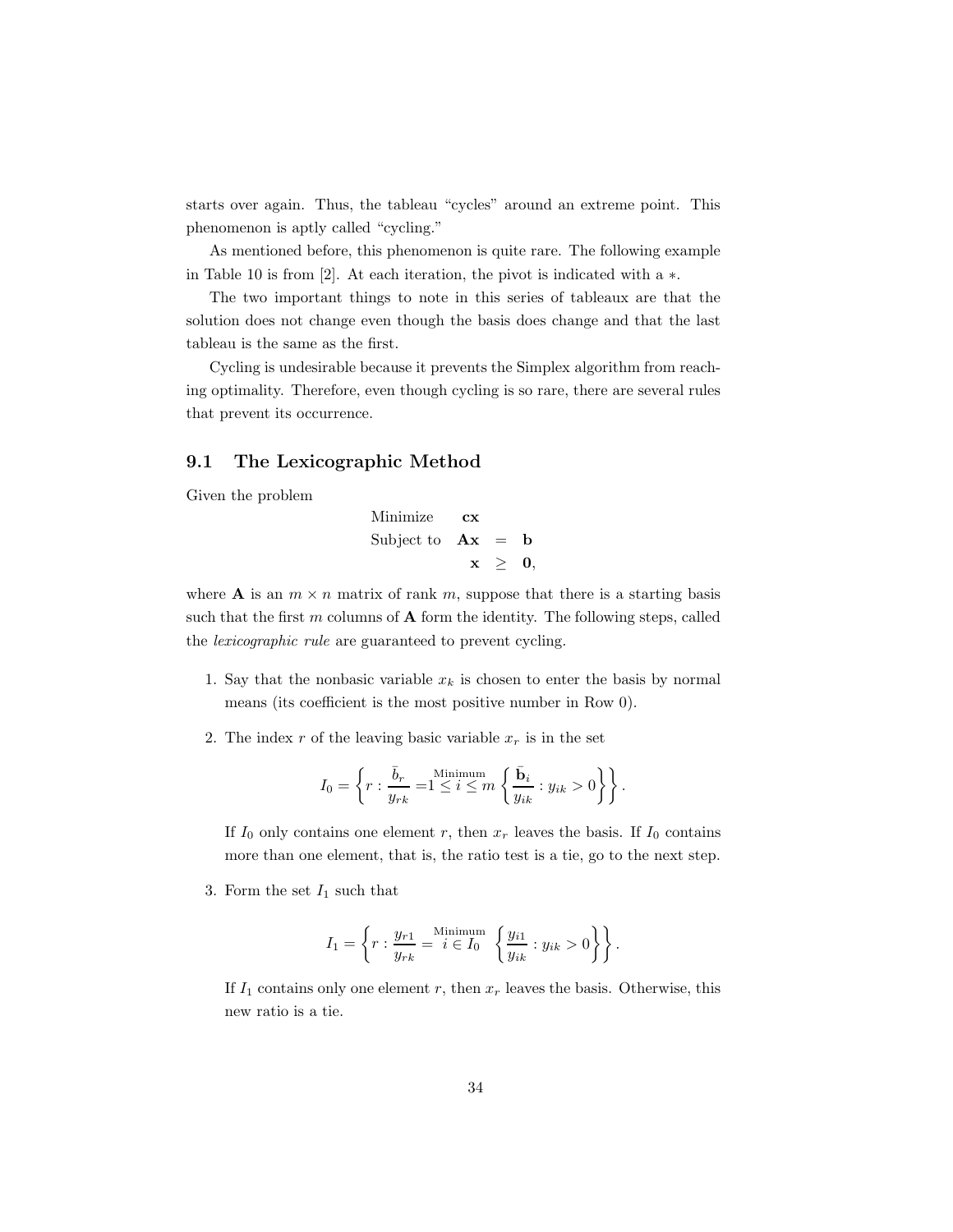| $\mathbf{1}$                       | $\overline{0}$                     | $\overline{0}$                | $\overline{0}$                   | .75                                  | $-20$                                     | $\overline{.5}$                           | $-6$                        | $\overline{0}$                 |
|------------------------------------|------------------------------------|-------------------------------|----------------------------------|--------------------------------------|-------------------------------------------|-------------------------------------------|-----------------------------|--------------------------------|
| $\overline{0}$                     | $\,1$                              | $\boldsymbol{0}$              | $\boldsymbol{0}$                 | $.25*$                               | $-8$                                      | $-1$                                      | $\overline{9}$              | $\boldsymbol{0}$               |
| $\overline{0}$                     | $\overline{0}$                     | $\mathbf{1}$                  | $\overline{0}$                   | .5                                   | $-12$                                     | $-.5$                                     | $\overline{3}$              | $\boldsymbol{0}$               |
| $\overline{0}$                     | $\overline{0}$                     | $\overline{0}$                | $\mathbf{1}$                     | $\overline{0}$                       | $\overline{0}$                            | $\mathbf{1}$                              | $\boldsymbol{0}$            | $\mathbf{1}$                   |
| $\mathbf{1}$                       | $-3$                               | $\overline{0}$                | $\overline{0}$                   | $\boldsymbol{0}$                     | $\overline{4}$                            | $\frac{7}{2}$                             | $-33$                       | $\boldsymbol{0}$               |
| $\overline{0}$                     | $\overline{4}$                     | $\overline{0}$                | $\overline{0}$                   | $\overline{1}$                       | $-32$                                     | $-4$                                      | 36                          | $\overline{0}$                 |
| $\boldsymbol{0}$                   | $-2$                               | $\mathbf{1}$                  | $\boldsymbol{0}$                 | $\boldsymbol{0}$                     | $\begin{array}{c} 4* \\ 0 \end{array}$    | 1.5                                       | $-15$                       | $\boldsymbol{0}$               |
| $\boldsymbol{0}$                   | $\overline{0}$                     | $\boldsymbol{0}$              | $\mathbf{1}$                     | $\overline{0}$                       |                                           | $\,1$                                     | $\boldsymbol{0}$            | $\mathbf{1}$                   |
| $\overline{1}$                     | $-1$                               | $-1$                          | $\overline{0}$                   | $\overline{0}$                       | $\overline{0}$                            | $\overline{2}$                            | $-18$                       | $\overline{0}$                 |
| $\overline{0}$                     | $-12$                              | 8                             | $\boldsymbol{0}$                 | $\overline{1}$                       | $\overline{0}$                            | $\frac{8}{8}$ $\frac{3}{8}$ $\frac{3}{1}$ |                             | $\overline{0}$                 |
| $\overline{0}$                     | $-.5$                              | .25                           | $\overline{0}$                   | $\overline{0}$                       | $\mathbf{1}$                              |                                           |                             | $\boldsymbol{0}$               |
| $\overline{0}$                     | $\overline{0}$                     | $\overline{0}$                | $\overline{1}$                   | 0                                    | $\overline{0}$                            |                                           | $-84$<br>$-15$<br>$14$<br>0 | $\mathbf{1}$                   |
| $\overline{1}$                     | $\overline{2}$                     | $-3$                          | $\boldsymbol{0}$                 | $-0.25$                              | $\boldsymbol{0}$                          | $\overline{0}$                            | $\overline{3}$              | $\overline{0}$                 |
| $\overline{0}$                     | $-1.5$                             | $\overline{1}$                | $\overline{0}$                   |                                      | $\overline{0}$                            | $\overline{1}$                            | $-10.5$                     | $\overline{0}$                 |
| $\boldsymbol{0}$                   | $\frac{1}{16}$                     | $-.125$                       | $\overline{0}$                   |                                      | $\mathbf{1}$                              | $\overline{0}$                            | $\frac{3}{16}$ *            | $\boldsymbol{0}$               |
|                                    |                                    |                               |                                  |                                      |                                           |                                           |                             |                                |
| $\boldsymbol{0}$                   | $1.\overline{5}$                   | $-1$                          | $\overline{1}$                   |                                      | $\overline{0}$                            | $\overline{0}$                            | 10.2                        | $\mathbf{1}$                   |
| $\overline{1}$                     | $\overline{1}$                     | $-1$                          | $\overline{0}$                   | $.125$<br>$-\frac{3}{64}$<br>$-.125$ | $-16$                                     | $\boldsymbol{0}$                          | $\boldsymbol{0}$            | $\overline{0}$                 |
| $\overline{0}$                     |                                    |                               | $\overline{0}$                   | $\overline{.5}$                      | 56                                        | $\overline{1}$                            | $\overline{0}$              | $\overline{0}$                 |
| $\boldsymbol{0}$                   |                                    |                               | $\overline{0}$                   |                                      |                                           | $\boldsymbol{0}$                          | $\mathbf{1}$                | $\overline{0}$                 |
| $\boldsymbol{0}$                   | $\frac{2^*}{\frac{1}{3}}$<br>-2    | $-6$<br>$-\frac{2}{3}$<br>$6$ | $\mathbf{1}$                     |                                      | $\frac{16}{3}$ -56                        | $\boldsymbol{0}$                          | $\boldsymbol{0}$            | $\mathbf{1}$                   |
| $\overline{1}$                     | $\overline{0}$                     | $\overline{2}$                | $\overline{0}$                   | $-2.5$<br>$-2.5$<br>$2.5$            | -44                                       | $-0.5$                                    | $\overline{0}$              | $\overline{0}$                 |
| $\overline{0}$                     | $\overline{1}$                     |                               | $\overline{0}$                   | $rac{7}{4}$                          | 28                                        |                                           | $\boldsymbol{0}$            | $\boldsymbol{0}$               |
| $\overline{0}$                     | $\overline{0}$                     |                               | $\overline{0}$                   |                                      |                                           |                                           | $\mathbf{1}$                | $\boldsymbol{0}$               |
| $\overline{0}$                     | $\overline{0}$                     | $\frac{1}{3}$ * 0             | $\mathbf{1}$                     | $\frac{5}{4}$ $\frac{1}{6}$<br>0     | $-4$<br>$\overline{0}$                    | $\frac{5}{6}$                             | $\boldsymbol{0}$            | $\mathbf{1}$                   |
| $\overline{1}$                     | $\overline{0}$                     | $\overline{0}$                | $\boldsymbol{0}$                 | .75                                  | $-20$                                     | $\overline{.5}$                           | $-6$                        | $\overline{0}$                 |
| $\overline{0}$                     | $\overline{1}$                     | $\overline{0}$                | $\boldsymbol{0}$                 | $25*$                                |                                           | $\overline{-1}$                           | $\overline{9}$              | $\overline{0}$                 |
| $\boldsymbol{0}$<br>$\overline{0}$ | $\boldsymbol{0}$<br>$\overline{0}$ | $\mathbf{1}$                  | $\boldsymbol{0}$<br>$\mathbf{1}$ | $.5\,$<br>$\overline{0}$             | $\frac{1}{-8}$<br>$-12$<br>$\overline{0}$ | $-.5$<br>$\mathbf{1}$                     | 3<br>$\overline{0}$         | $\overline{0}$<br>$\mathbf{1}$ |

Table 10: An example of cycling.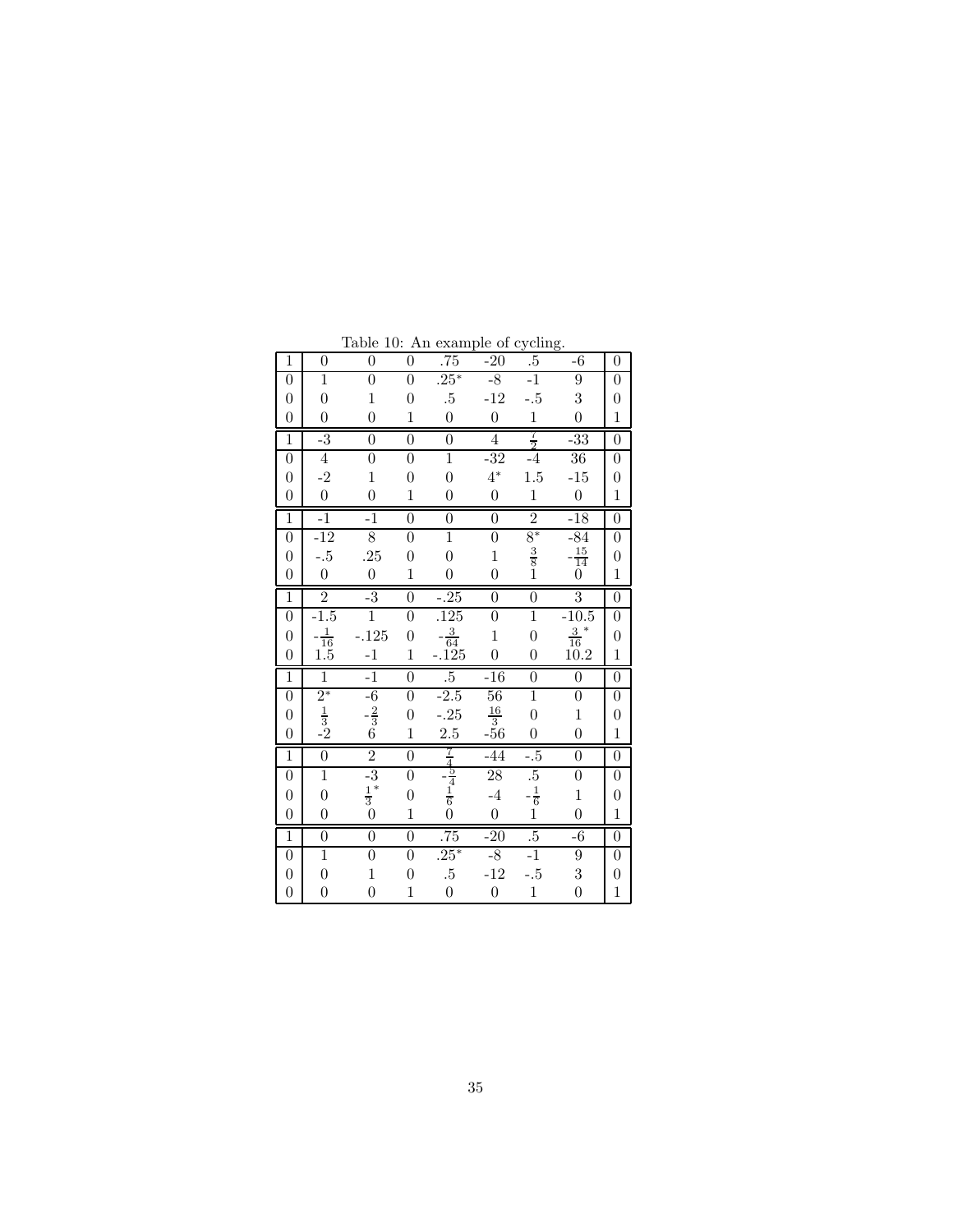4. If  $I_1$  contains more than one element, form  $I_2$ . The general form for  $I_j$  is

$$
I_j = \left\{ r : \frac{y_{rj}}{y_{rk}} = i \in I_{j-1} \left\{ \frac{y_{ij}}{y_{ik}} : y_{ik} > 0 \right\} \right\}.
$$

5. Keep forming  $I_i$ s until one of them contains only one element r. Then  $x_r$ leaves the basis.

The lexicographic method will alway converge (there will always be an  $I_i$ that is a singleton) because otherwise the rows would be redundant.

Applying the lexicographic rule to the previous example prevents cycling. Using the lexicographic rule, optimality occurs after only two pivots!

The proof that lexicographic method prevents cycling is moderately difficult to understand, and going into its details is not especially illuminating. Instead of presenting the whole proof, a brief outline will suffice. Before going into the proof outline, however, a new definition is needed:

**Definition 9.1.** A vector **x** is called lexicographically positive (denoted  $\mathbf{x} \succ \mathbf{0}$ ) if the following hold:

- 1. x is not identically zero
- 2. The first nonzero component of  $x$  is positive  $[2]$ .

An outline of the proof that the lexicographic method prevents cycling is as follows:

- 1. Prove that none of the bases generated by the simplex method repeat.
	- Show that each row of the  $m \times (m+1)$  matrix  $(\mathbf{\bar{b}}, \mathbf{B}^{-1})$  is lexicographically positive at each iteration where  $\bar{\mathbf{b}} = \mathbf{B}^{-1}\mathbf{b}$ .
		- For a typical row i where  $i \neq r$  where r is the pivot row.
		- For the row i where  $i = r$ .
- 2. The bases developed by the Simplex algorithm are distinct (proof by contradiction).
- 3. Since there are a finite number of bases, finite convergence occurs.

The lexicographic rule is complicated, but there are simpler rules to prevent cycling. Bland's rule, explained next, is more straightforward.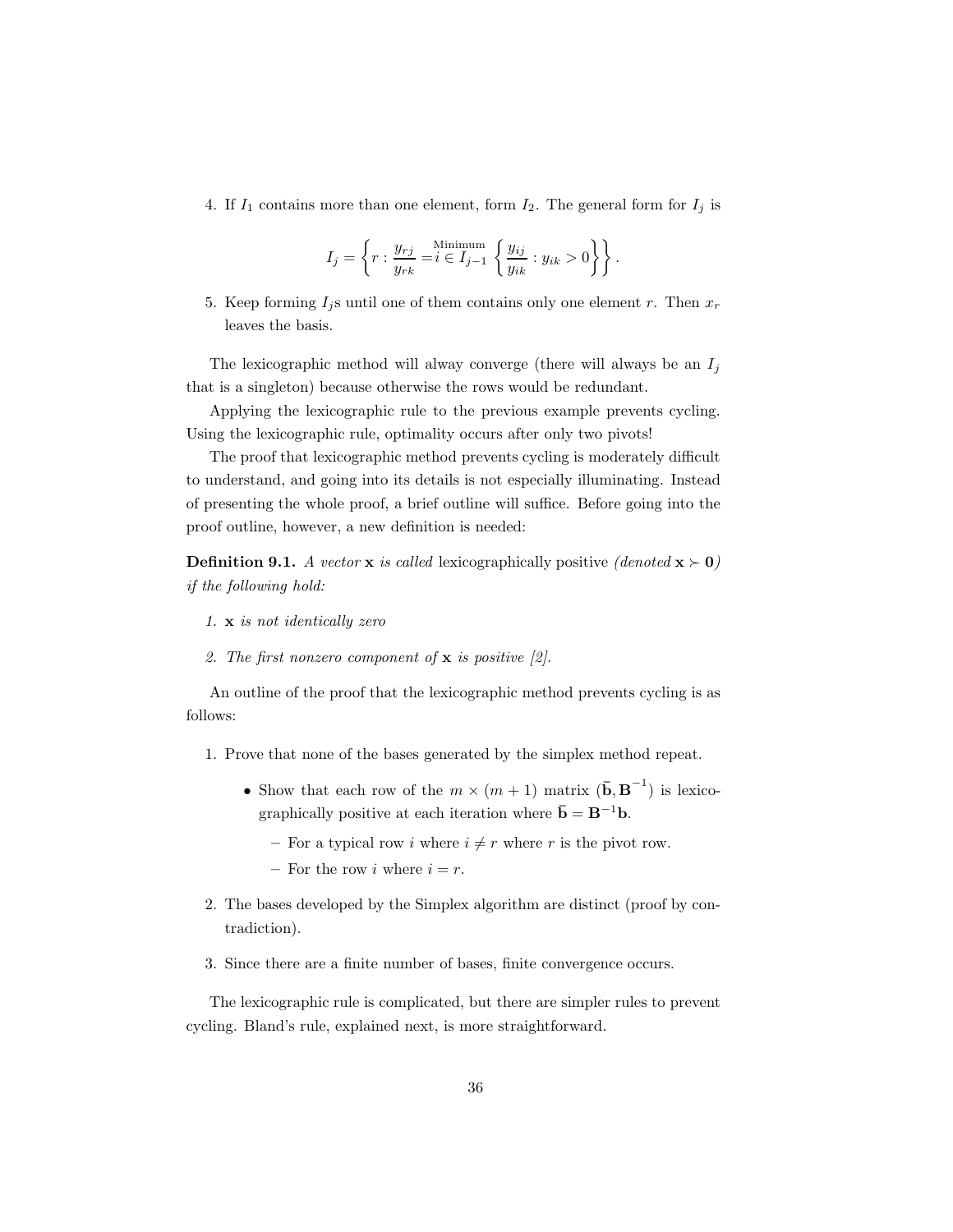#### 9.2 Bland's Rule

Bland's rule for selecting entering and leaving basic variables is simpler than the lexicograpic method. First, the variables are ordered arbitrarily from  $x_1$  to  $x_n$ without loss of generality. Of all the nonbasic variables with positive coefficients in Row 0, the one with the smallest index is chosen to enter. The leaving basic variable is the variable with the smallest index of all the variables who tie in the usual minimum ratio test.

Although this rule is much simpler than the lexicographic rule, it also usually takes a lot longer for the Simplex algorithm to converge using this rule.

#### 9.3 Theorem from [2]

This theorem concerns another rule to prevent cycling called Charnes' method, or the perturbation technique. Charnes' method will be shown to be equivalent to the lexicographic rule.

Theorem Consider the following problem.

$$
\begin{array}{ll}\n\text{Minimize} & \mathbf{cx} \\
\text{Subject to} & \mathbf{Ax} = \mathbf{b} \\
& \mathbf{x} \geq 0\n\end{array}
$$

Assume that the first  $m$  columns of  $A$  form the identity and assume that  $\mathbf{b} \geq 0$ . Given a basis **B** the corresponding feasible solution is nondegenerate if  $B^{-1}b > 0$ . Consider the following perturbation procedure of Charnes. Replace **b** by  $\mathbf{b} + \sum_{j=1}^{m} \mathbf{a}_j e^j$  where  $\epsilon$  is a very small number. Now suppose that we have a basis **B**, where  $\mathbf{B}^{-1}(\mathbf{b} + \sum_{j=1}^m \mathbf{a}_j e^j) = \bar{\mathbf{b}} + \sum_{j=1}^m \mathbf{y}_j e^j > 0$ . Suppose that  $x_k$ is chosen to enter the basis and the following minimum ratio test is made:

$$
1 \leq i \leq m \left\{ \frac{\bar{\mathbf{b}}_i + \sum_{j=1}^m y_{ij} \epsilon^j}{y_{ik}} : y_{ik} > 0 \right\}.
$$

Show that this minimum ratio occurs at a unique r. Show that this method is equivalent to the lexicographic rule.

Proof In the perturbation technique we take a degenerate extreme point with  $m$  linearly independent defining hyperplanes and shift each of these hyperplanes just a little bit. By doing so, this one extreme point will become several extreme points, and each of these new extreme points will be nondegenerate.

To do this algebraically, Charnes came up with the idea of changing the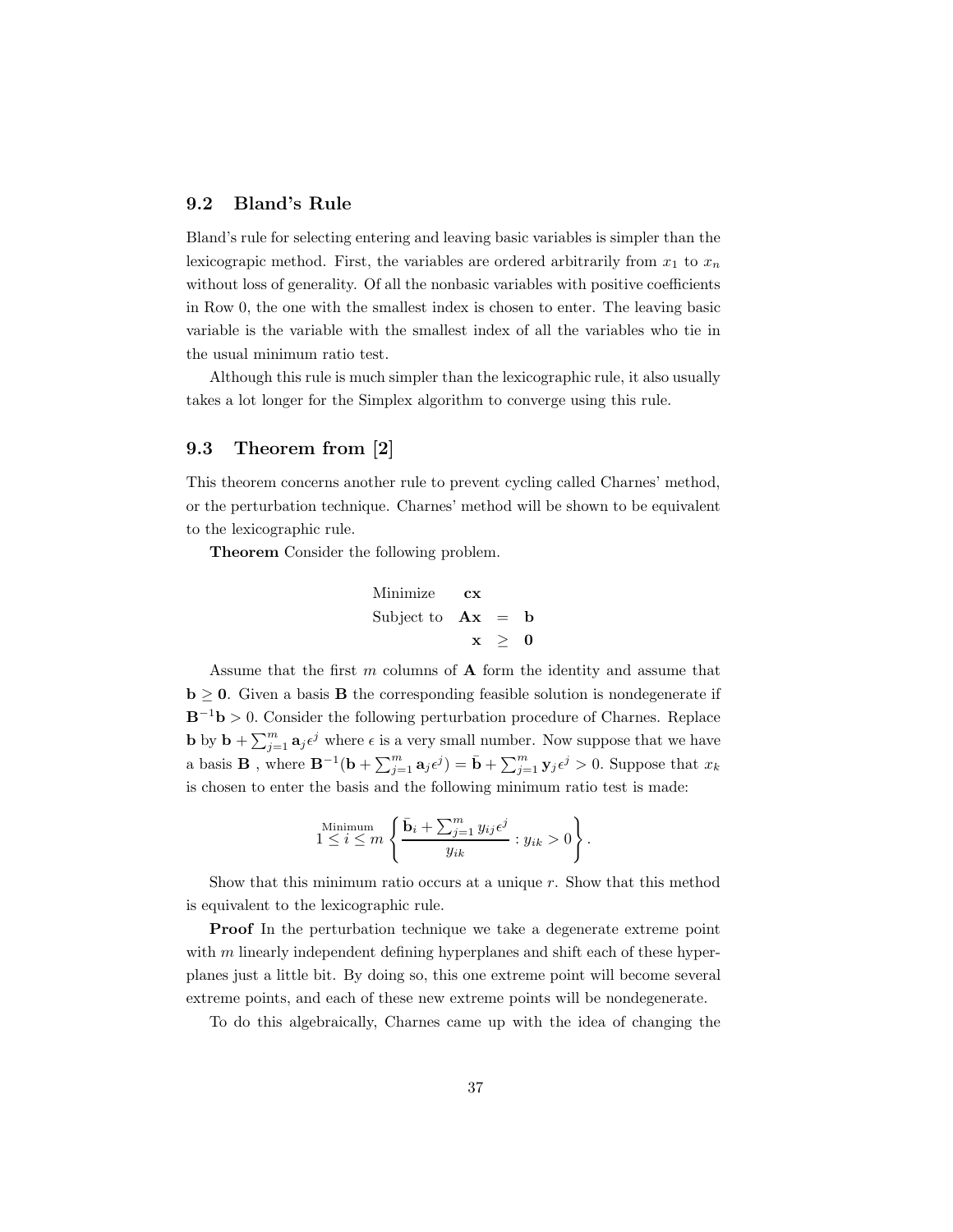right-hand vector from  $\mathbf{b} =$  $\lceil$   $\overline{x_1}$  $\overline{x_2}$ . . .  $\bar{x}_n$ 1 to  $\mathbf{b}' =$  $\lceil$   $x_1 + \epsilon$  $x_2 + \epsilon^2$ . . .  $x_n + \epsilon^n$ 1 .

Let the pivot column be column k. Suppose in the original problem (before perturbation), the minimum ratio was tied between two rows, row  $i$  and row  $l$ . This means that  $\bar{b}_i/y_{ik} = \bar{b}_l/y_{lk}$ .

The new minimum ratio test is equivalent to

$$
\frac{\bar{b}_i + y_{i1}\epsilon + y_{i2}\epsilon^2 + \ldots + y_{it}\epsilon^t}{y_{ik}}
$$

where  $t$  is the number of variables in the system. Therefore, the next pivot row is the minimum of

$$
\frac{\bar{b}_i + y_{i1}\epsilon + y_{i2}\epsilon^2 + \ldots + y_{it}\epsilon^t}{y_{ik}}
$$

and

$$
\frac{\overline{b}_l + y_{l1}\epsilon + y_{l2}\epsilon^2 + \ldots + y_{lt}\epsilon^t}{y_{lk}}.
$$

At some point, two terms  $y_{ir}/y_{ik}$  and  $y_{ir}/y_{lk}$  will be different, or else the constraints are redundant and one of them can be eliminated altogether.

At the index  $r$  where the terms are different, the minimum of those terms is the new pivot row. This is true because each successive term  $y_{i(r+1)}/y_{ik}$  and  $y_{l(r+1)}/y_{lk}$  is an order of magnitude smaller since is it multiplied by another  $\epsilon$ , and so it does not affect the sum significantly. Therefore, this minimum occurs at a unique index r.

This method is equivalent to the lexicographic method since the lexicographic method selects the pivot row in much the same way. Instead of involving  $\epsilon$ , the lexicographic method simply iterates. First, it defines

$$
I_0 = \left\{ r : \frac{\bar{b}_r}{y_{rk}} = 1 \leq i \leq m \left\{ \frac{\bar{\mathbf{b}}_i}{y_{ik}} : y_{ik} > 0 \right\} \right\}.
$$

If  $I_0$  is a singleton, then this ratio occurs at a unique index and that index corresponds to the leaving basic variable. Otherwise,

$$
I_j\left\{r:\frac{y_{rj}}{y_{rk}}=i\in I_{j-1}\left\{\frac{y_{ij}}{y_{ik}}: y_{ik}>0\right\}\right\}.
$$

Eventually  $I_j$  must be a singleton for some  $j \leq m$  or else the tied rows would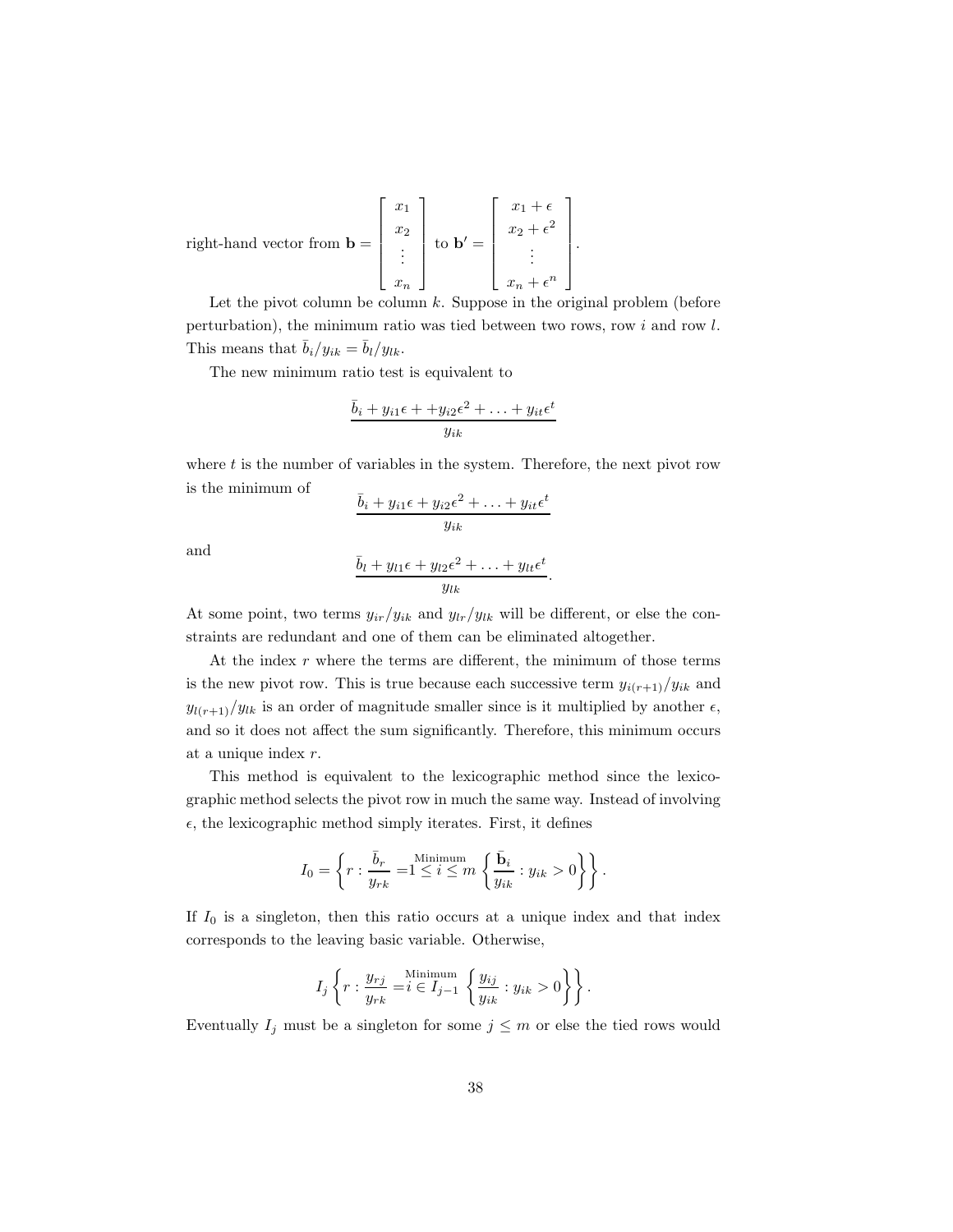be repetitive and one could be eliminated. When a singleton occurs, this is equivalent to the terms in the perturbed minimum ratio sum that are different. The ratios are, in fact, only off by a factor of  $\epsilon^r$ , which doesn't matter since both terms in the sum have it. Then the lexicographic method terminates, and the rest of the terms in the perturbed minimum ratio sum are negligible since they are orders of magnitude less than the ones before them.

#### 9.4 Which Rule to Use?

When solving a linear programming problem with a computer, which no-cycling rule is best? The answer, surprisingly, is none of them.

The lexicographic rule is computationally expensive to implement since it requires many calculations. Bland's rule is inefficient since the Simplex algorithm takes a very long time to converge. Charnes' method, or the perturbation technique, causes problems in computer programs because the value of  $\epsilon$  must be predetermined. Using such a small number causes computer round-off errors.

From this information, it is clear that these rules for preventing cycling are more interesting theoretically than practically. In applications of linear programming, problems that are known to be degenerate are ignored or revised until they are nondegenerate.

## 10 Sensitivity Analysis

Sensitivity analysis deals with the effect changing a parameter in a linear program has on the linear program's solution. For example, consider the simple example of Leary Chemicals.

#### 10.1 An Example

Leary Chemical produces three chemicals: A, B, and C. Only chemical A can be sold and the other two are polluting byproducts. These chemicals are produced via two production processes: 1 and 2. Running process 1 for an hour costs \$4 and yields 3 units of A, 1 of B, and 1 of C. Running process 2 for an hour costs \$1 and produces 1 unit of A, and 1 of B. To meet customer demands, at least 10 units of A must be produced daily. Also, in order to comply with government regulations, at most 5 units of B and 3 of C can be produced daily.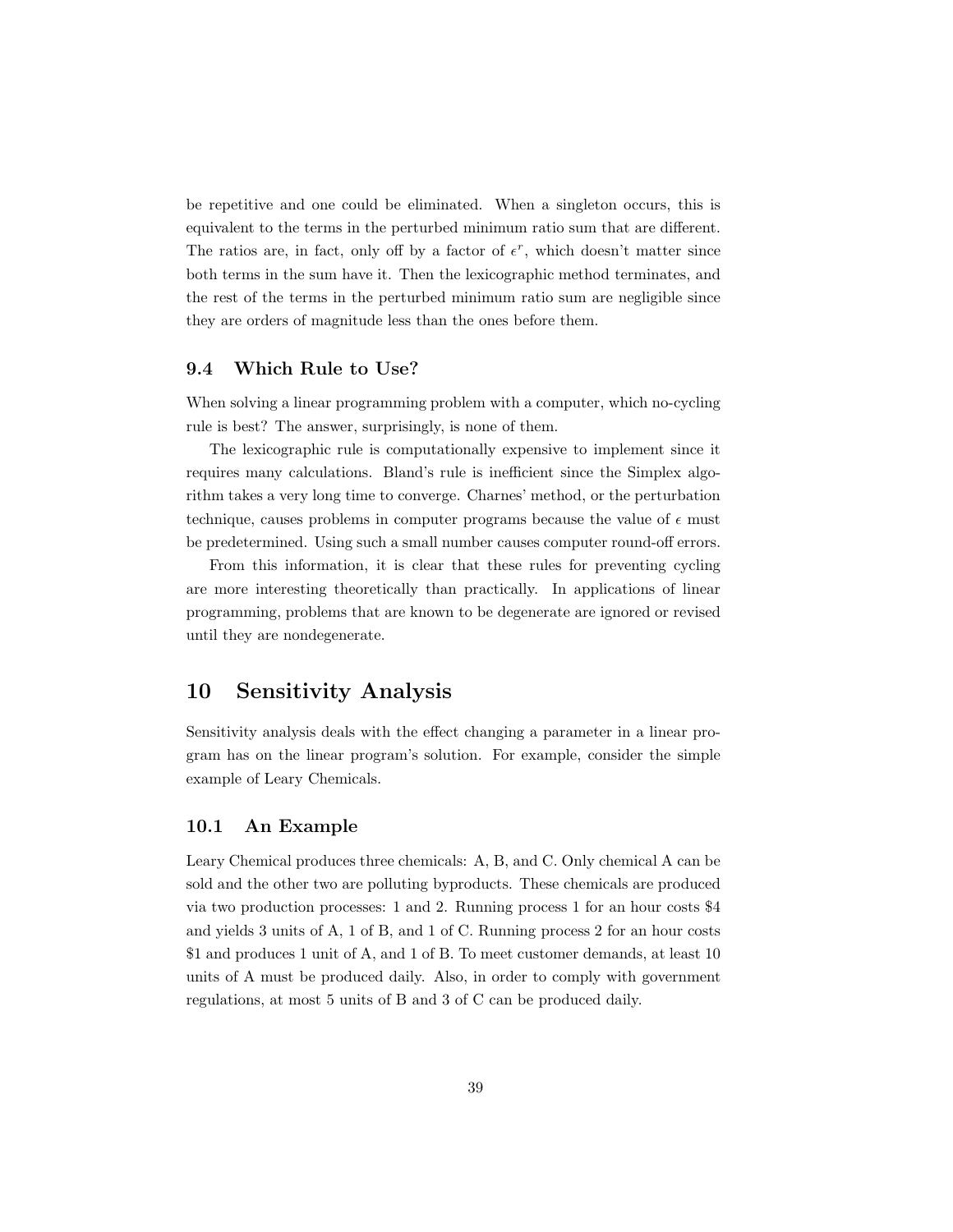By assigning variables such that  $x_1$  is the number of hours per day running process 1 and  $x_2$  is the number of hours per day running process 2, the linear program becomes

| Minimize $4x_1+x_2$          |                  | $=$    |      |
|------------------------------|------------------|--------|------|
| Subject to $3x_1 + x_2 \geq$ |                  |        | - 10 |
|                              | $x_1 + x_2 \leq$ |        | 5    |
|                              | $x_1$            | $\leq$ | - 3  |
|                              | $x_1, x_2$       |        |      |

Graphing the constraints and an isocost line for  $z = 12.5$  results in Figure 9. From this figure, it is clear that the solution to this problem is  $x_2 = 2.5$ ,  $x_1 =$ 2.5.

Sensitivity analysis is concerned with questions such as "for what prices of process 1 is this basis still optimal?" or "for what values of customer demand of chemical A is this basis still optimal?"

#### 10.1.1 Sensitivity Analysis for a cost coefficient

We can understand and answer these questions through graphical analysis. The first question, concerning the price of process 1, deals with the coefficient  $c_1 = 4$ . Changing this coefficient changes the isocost line. An isocost line is a line of the form:

$$
x_1 = \frac{z}{c_1} - \frac{x_2}{c_1}.
$$

Therefore, changing  $c_1$  will change both the slope and the  $x_1$ -intercept of the line. However, the question for what values of  $c_1$  does the current basis remain optimal only concerns the slope. To understand this, remember that each extreme point in the feasible region corresponds to another basis. Therefore, what this question really asks is when the optimal solution is at another extreme point.

Notice that as  $c_1$  decreases, the slope will become steeper. When  $c_2 = 3$  the slope of the isocost line will be the same as the slope of the line corresponding to the first constraint. As seen in Figure 10, once  $c_2$  becomes less than 3, the isocost line goes through extreme point 2 with a lowest objective function value. Therefore, the basis corresponding to extreme point 2 is the new basis of the optimal solution. From this analysis, it is clear that  $c_1$  must be greater than 3 for the basis to remain at extreme point 1.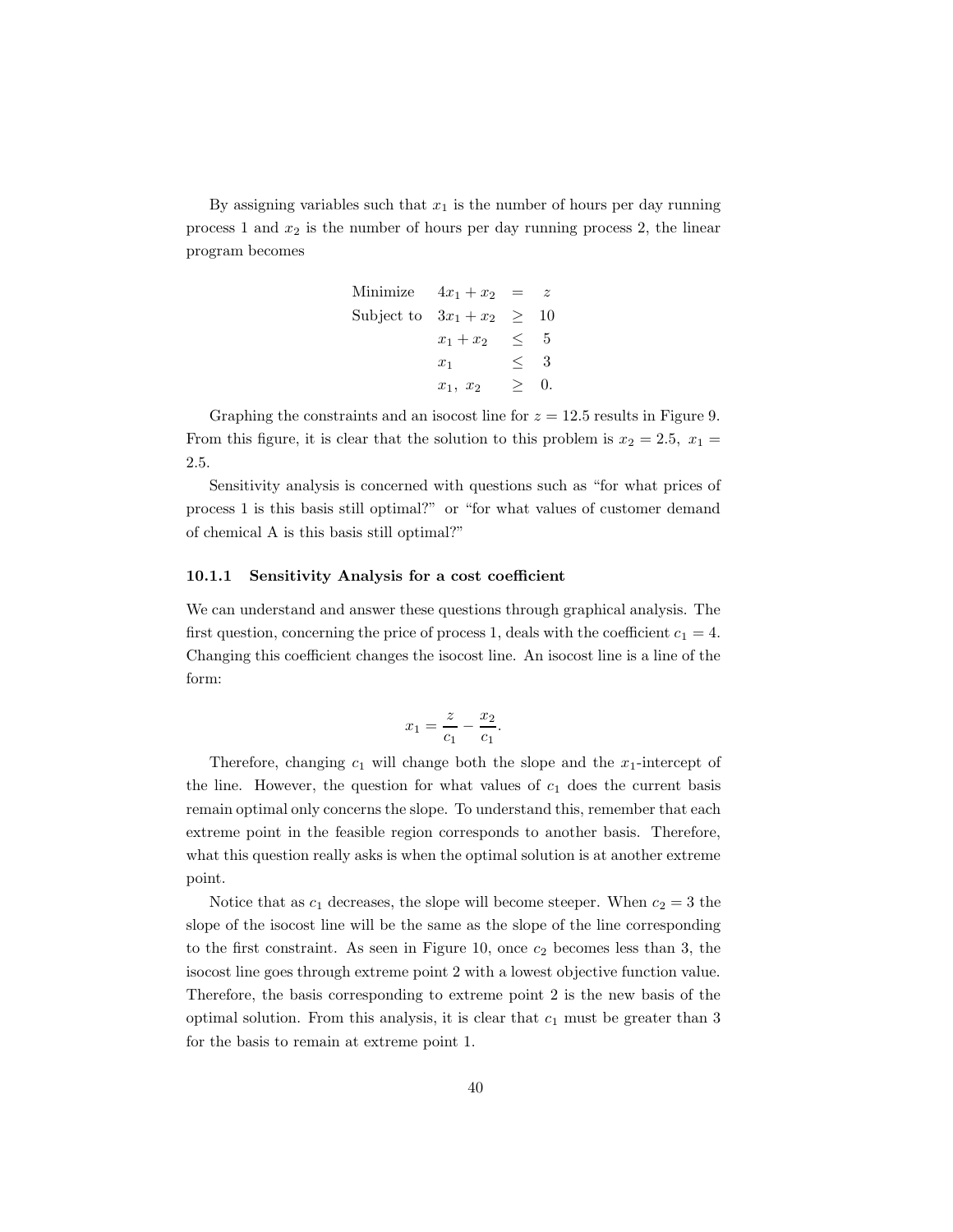As  $c_1$  increases, the slope of the isocost line approaches zero, that is, it becomes a horizontal line. This change will ensure that the original basis remains the basis for all  $3 < c_1 < \infty$ . At  $c_1 = 3$  the set of optimal solutions contains all points on the line segment defined by constraint 1 between extreme points 1 and 2. That is, the set of optimal solutions contains an infinite number of points. Of course,  $c_1$  cannot realistically equal  $\infty$ . For all practical purposes, the upper bound on  $c_1$  can be interpreted as just "a really big number."

#### 10.1.2 Sensitivity Analysis for a right-hand-side value

The second question "for what values of customer demand of chemical A is this basis still optimal?" deals with the right-hand-side of constraint 1. From simple analysis, it is clear that changing  $b_1$  moves this constraint parallel to itself. As long as the point where the first and second constraints are binding is optimal, the current basis is optimal.

When shifting the first constraint to the left, note that it defines the optimal isocost line. When this constraint intersects the  $x_2$  axis at  $b_1 = 5$ , three constraints are binding: the first, the second and the nonnegativity constraint on  $x_2$ . For  $b_1 < 5$  the only the first constraint and the nonnegativity constraint on  $x_2$  are binding. Therefore, for  $b_1 < 5$  the current basis is no longer optimal. This can be seen in Figure 12.

When shifting the first constraint to the right, it still defines the isocost line until  $b_1 = 11$ . When  $b_1 = 11$ , the first constraint intersects with the second and the third constraints and the feasible region only contains one point (so that point is optimal). As  $b_1$  gets bigger than 11 the feasible region becomes empty. This shift is illustrated in Figure 13. Therefore, if  $b_1$  is between 5 and 11, the current basis remains optimal.

## 11 Case Study: Busing Children to School

Now that we have learned how to solve and analyze linear programs quite thoroughly, it is time to apply these skills to a case study. The case study below concerns how to most efficiently bus children from six areas to three schools.

We will use a software program called Lindo to solve this problem. Lindo is a program specifically designed to solve linear programs. It not only outputs an answer, but also a wide variety of sensitivity analysis information. This information will be helpful later when analysing different options available to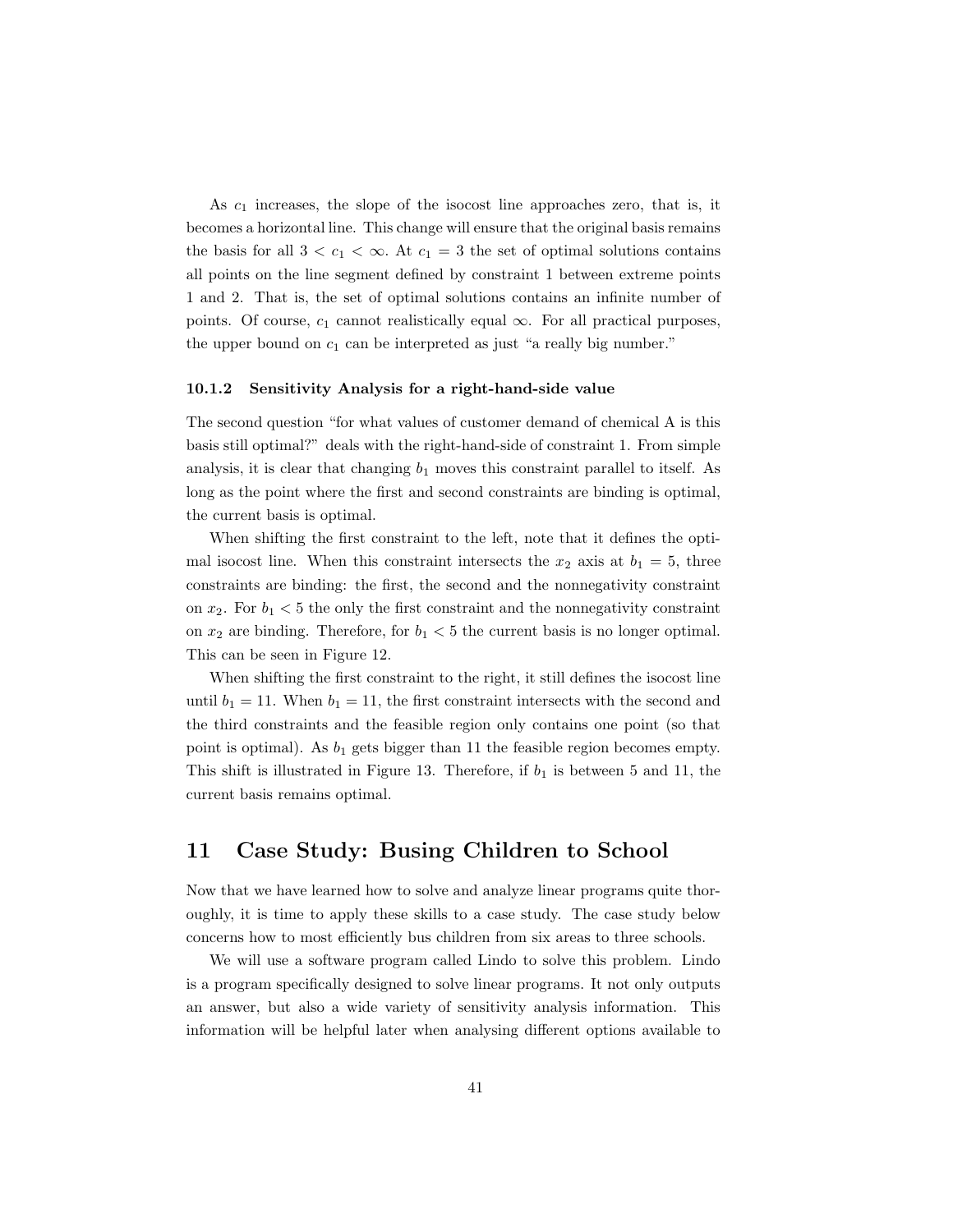| Table 11: |  |  |
|-----------|--|--|
|           |  |  |

|                |          | Number | Number | Number | Busing Cost per Student |          |          |
|----------------|----------|--------|--------|--------|-------------------------|----------|----------|
|                | No. of   | in 6th | in 7th | in 8th |                         |          |          |
| Area           | Students | Grade  | Grade  | Grade  | School 1                | School 2 | School 3 |
|                | 450      | 144    | 171    | 135    | \$300                   |          | \$700    |
| $\overline{2}$ | 600      | 222    | 168    | 210    |                         | \$400    | \$500    |
| 3              | 550      | 165    | 176    | 209    | \$600                   | \$300    | \$200    |
| $\overline{4}$ | 350      | 98     | 140    | 112    | \$200                   | \$500    |          |
| 5              | 500      | 195    | 170    | 135    | $\theta$                |          | \$400    |
| 6              | 450      | 153    | 126    | 171    | \$500                   | \$300    |          |

us after we solve the initial problem.

#### 11.1 The Problem

The Springfield school board has made the decision to close one of its middle schools (sixth, seventh and eighth grades) at the end of this school year and reassign all of next year's middle school students to the three remaining middle schools. The school district provides for all middle school students who must travel more than approximately a mile, so the school board wants a plan for reassigning the students that will minimize the total busing cost. The annual cost per student of busing from each of the six residential areas of the city to each of the schools is shown in Table 11 (along with other basic data for next year), where 0 indicates that busing is not needed and a dash indicates an infeasible assignment.

The school board also has imposed the restriction that each grade must constitute between 30 and 36 percent of each school's population. The table shows each area's middle school population for next year.

We have been hired as an operations research consultant to assist the school board in determining how many students in each area should be assigned to each school. Our job is to formulate and solve a linear program for this problem.

#### 11.2 The Solution

#### 11.2.1 Variables

The first step to solving this problem is to assign decision variables. We can choose variables in the following way: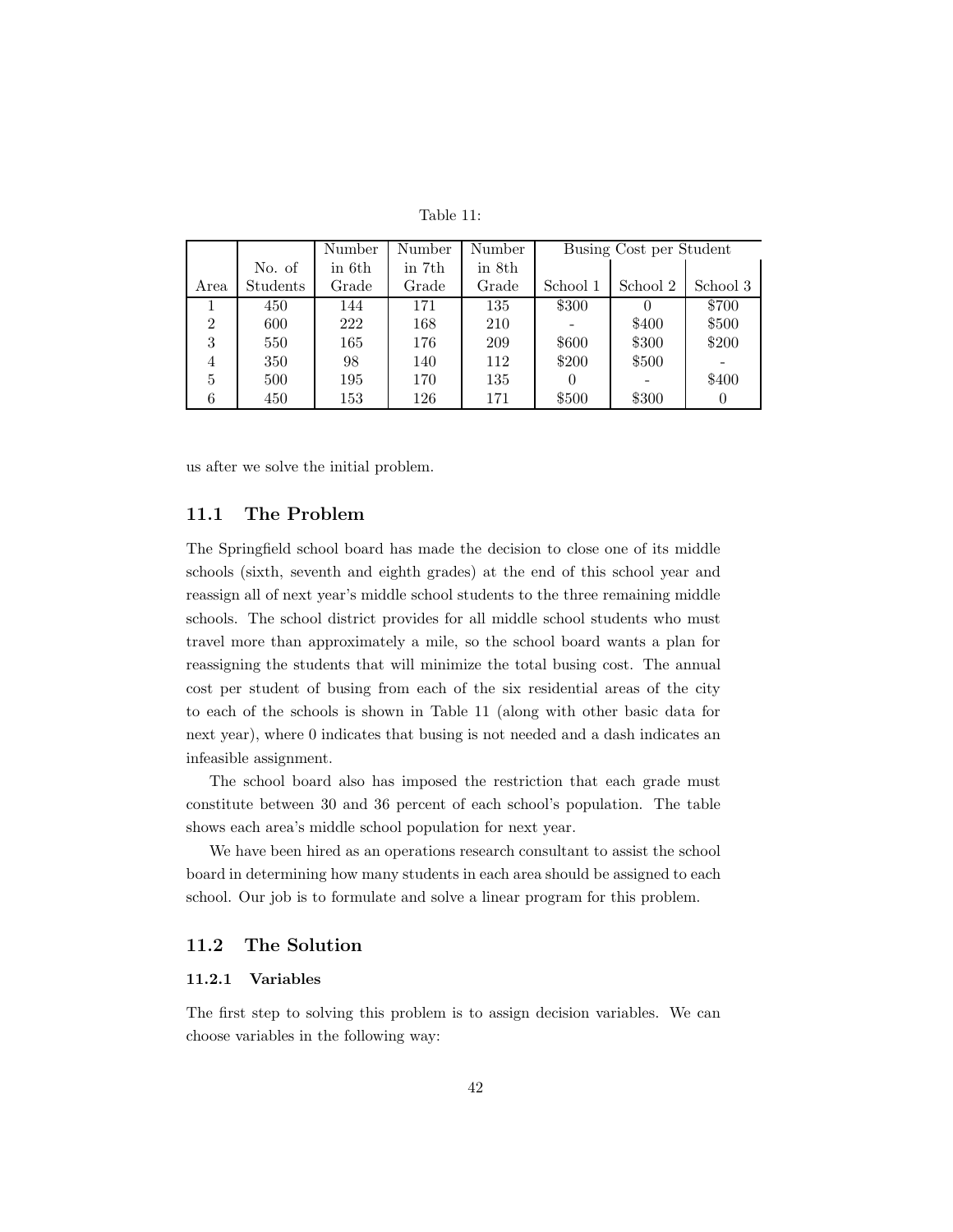- $x_{ij}$  The number of students in sixth grade from area i assigned to school j
- $s_{ij}$  The number of students in seventh grade from area i assigned to school j
- $e_{ij}$  The number of students in eighth grade from area i assigned to school j

where  $i = 1, 2, \ldots, 6$  and  $j = 1, 2, 3$ . Since a dash in Table 1 indicates an infeasible assignment, the variables  $x_{21}, x_{52}, x_{43}, s_{21}, s_{52}, s_{43}, e_{21}, e_{52}$ , and  $e_{43}$ don't exist.

#### 11.2.2 Objective Function

Now we must look at the objective function. Since this linear program should minimize busing cost, the objective function is the sum of how much is costs to bus each student. We can write this sum the following way:

minimize  $z = 300(x_{11} + s_{11} + e_{11}) + 600(x_{31} + s_{31} + e_{31}) + 200(x_{41} + s_{41} + e_{41}) + 500(x_{61} +$  $s_{61} + e_{61}$  +  $400(x_{22} + s_{22} + e_{22}) + 300(x_{32} + s_{32} + e_{32}) + 500(x_{42} + s_{42} + e_{42}) +$  $300(x_{62} + s_{62} + e_{62}) + 700(x_{13} + s_{13} + e_{13}) + 500(x_{23} + s_{23} + e_{23}) + 200(x_{33} +$  $s_{33} + e_{33}$  + 400( $x_{53} + s_{53} + e_{53}$ ).

#### 11.2.3 Constraints

There are three kinds of constraints in this linear program. One kind limits the capacity of each school, so we will call them "capacity constraints." "Grade constraints" will state how many students in each area are in each grade. Finally, there will be several "percentage constraints" limiting the percentages of students in each grade at each school.

Capacity constraints are easy to see. A school's capacity can be limited by summing over  $i$  for each school and for each variable. These constraints are: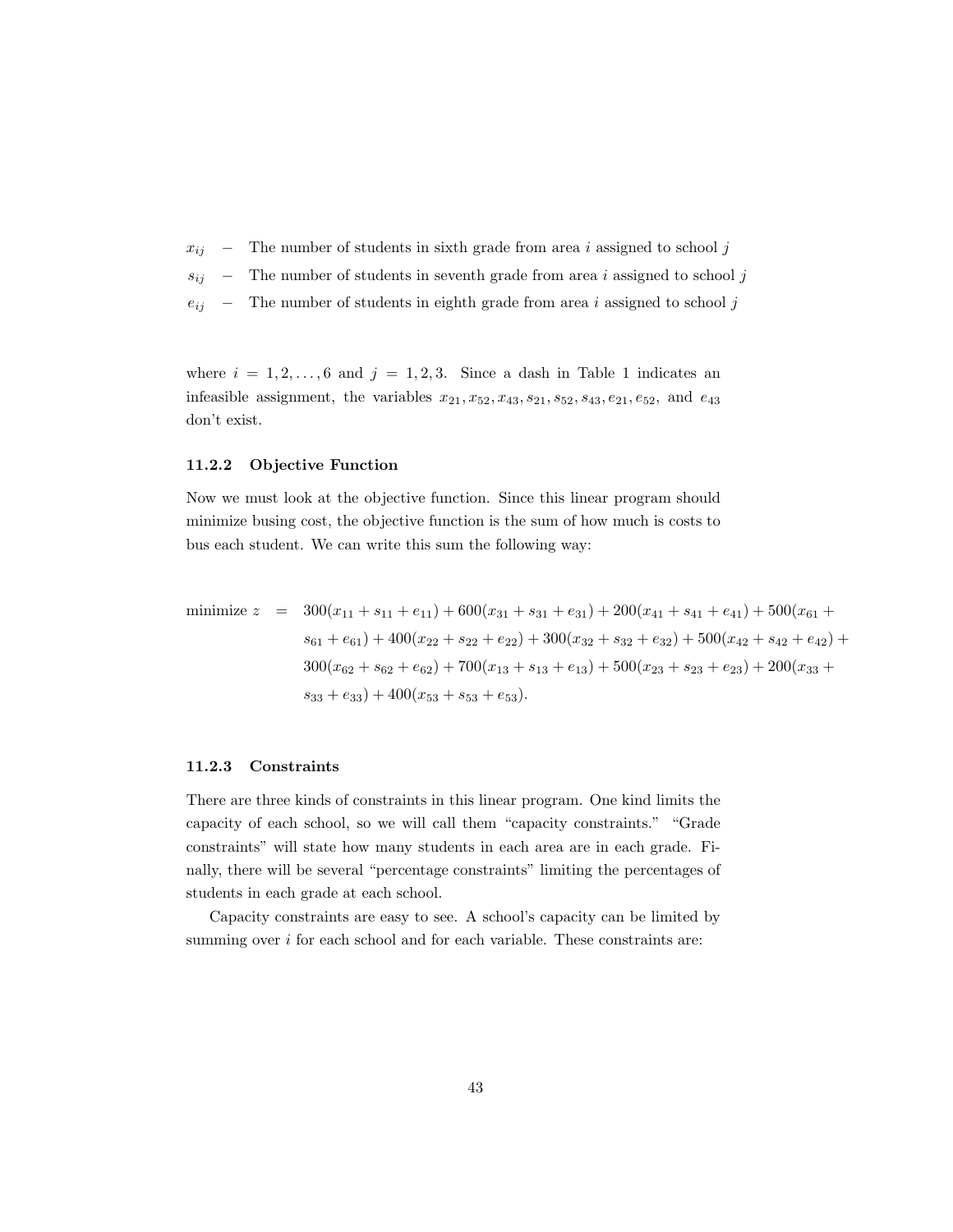| $x_{11} + x_{31} + x_{41} + x_{51} + x_{61} + s_{11} + s_{31} + s_{41} + s_{51} + s_{61} + e_{11} + e_{31} + e_{41} + e_{51} + e_{61} \leq 900$   |  |
|---------------------------------------------------------------------------------------------------------------------------------------------------|--|
| $x_{12} + x_{22} + x_{32} + x_{42} + x_{62} + s_{12} + s_{22} + s_{32} + s_{42} + s_{62} + e_{12} + e_{22} + e_{32} + e_{42} + e_{62} \leq 110$   |  |
| $x_{13} + x_{23} + x_{33} + x_{53} + x_{63} + s_{13} + s_{23} + s_{33} + s_{53} + s_{63} + e_{13} + e_{23} + e_{33} + e_{53} + e_{63} \leq 1000.$ |  |

The total number of students in each grade can also be easily read from Table 11. For sixth grade students, these constraints are:

| $x_{11} + x_{12} + x_{13} = 144$  |    |
|-----------------------------------|----|
| $x_{22} + x_{23} = 222$           |    |
| $x_{31} + x_{32} + x_{33} = 165$  |    |
| $x_{41} + x_{42} =$               | 98 |
| $x_{51} + x_{53} = 195$           |    |
| $x_{61} + x_{62} + x_{63} = 153.$ |    |

For seventh grade students, these constraints are:

```
s_{11} + s_{12} + s_{13} = 171s_{22} + s_{23} = 168s_{31} + s_{32} + s_{33} = 176s_{41} + s_{42} = 140s_{51} + s_{53} = 170s_{61} + s_{62} + s_{63} = 126.
```
For eighth grade students, these constraints are: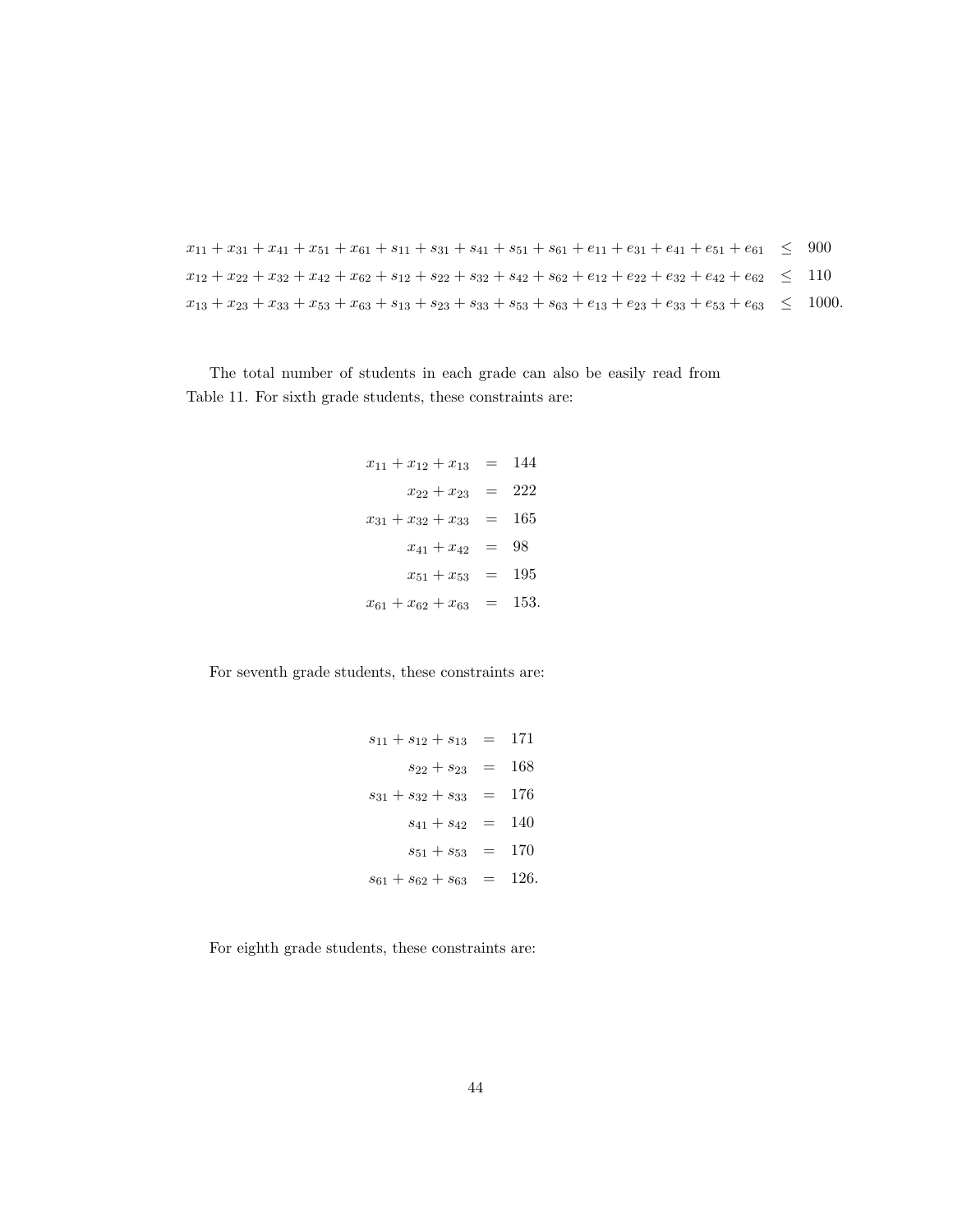| $e_{11} + e_{12} + e_{13} = 135$  |  |
|-----------------------------------|--|
| $e_{22} + e_{23} = 210$           |  |
| $e_{31} + e_{32} + e_{33} = 209$  |  |
| $e_{41} + e_{42} = 112$           |  |
| $e_{51} + e_{53} = 135$           |  |
| $e_{61} + e_{62} + e_{63} = 171.$ |  |

Some of these constraints are shorter than others because of the infeasibility of assigning students from area 2 to school 1, or students from area 4 to school 3, or students from area 5 to school 2.

The percentage constraints are probably the most difficult part of this problem. To give an example of how these are formulated, let's consider the percentage of sixth graders at school 1. This number must be in between 30 and 36 percent. In rough form, this constraint is:

$$
.3 \leq \frac{x_{11} + x_{31} + x_{41} + x_{51} + x_{61}}{x_{11} + x_{31} + x_{41} + x_{51} + x_{61} + s_{11} + s_{31} + s_{41} + s_{51} + s_{61} + e_{11} + e_{31} + e_{41} + e_{51} + e_{61}} \leq .36
$$

After multiplying both sides by the denominator of the middle term, splitting this inequality into its two parts, and subtracting until all variables are on one side, this constraint is two constraints in standard form. These constraints are:

$$
.64x_{11} + .64x_{31} + .64x_{41} + .64x_{51} + .63x_{61} - .36s_{11} - .36s_{31}
$$
  

$$
-.36s_{41} - .36s_{51} - .36s_{61} - .36e_{11} - .36e_{31} - .36e_{41} - .36e_{51} - .36e_{61} \le 0
$$
  

$$
.7x_{11} + .7x_{31} + .7x_{41} + .7x_{51} + .7x_{61} - .3s_{11} - .3s_{31}
$$
  

$$
-.3s_{41} - .3s_{51} - .3s_{61} - .3e_{11} - .3e_{31} - .3e_{41} - .3e_{51} - .3e_{61} \ge 0.
$$

Doing this for sixth graders at all schools, the percentage constraints are: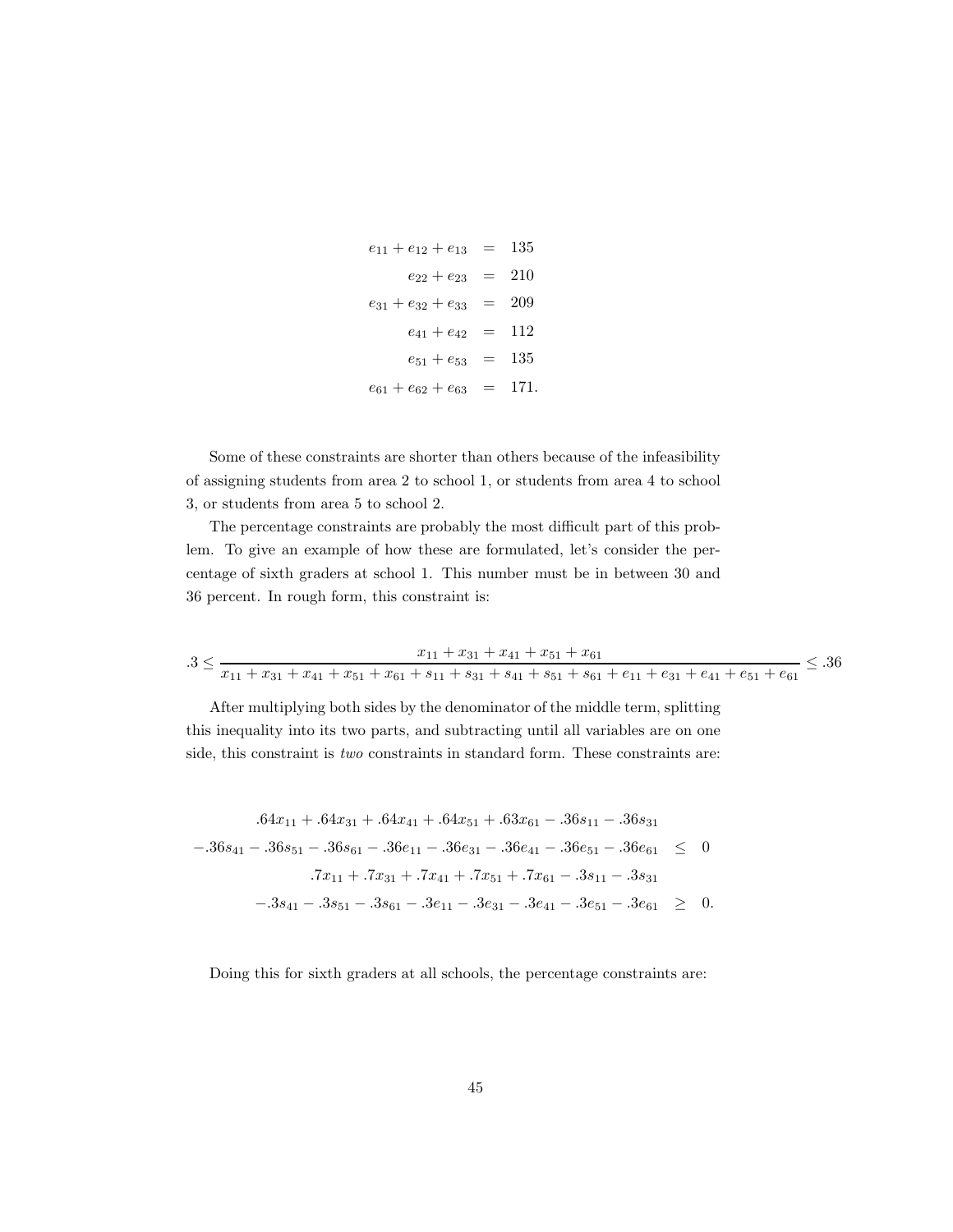$$
.64x_{11} + .64x_{31} + .64x_{41} + .64x_{51} + .63x_{61} - .36s_{11} - .36s_{31}
$$
  
\n
$$
-.36s_{41} - .36s_{51} - .36s_{61} - .36e_{11} - .36e_{31} - .36e_{41} - .36e_{51} - .36e_{61} \le 0
$$
  
\n
$$
.7x_{11} + .7x_{31} + .7x_{41} + .7x_{51} + .7x_{61} - .3s_{11} - .3s_{31}
$$
  
\n
$$
-.3s_{41} - .3s_{51} - .3s_{61} - .3e_{11} - .3e_{31} - .3e_{41} - .3e_{51} - .3e_{61} \ge 0.
$$
  
\n
$$
.64x_{12} + .64x_{22} + .64x_{32} + .64x_{42} + .63x_{62} - .36s_{12} - .36s_{22} - .36s_{32}
$$
  
\n
$$
-.36s_{42} - .36s_{62} - .36e_{12} - .36e_{22} - .36e_{32} - .36e_{42} - .36e_{62} \le 0
$$
  
\n
$$
.7x_{12} + .7x_{22} + .7x_{32} + .7x_{42} + .7x_{62} - .3s_{12} - .3s_{22} - .3s_{32}
$$
  
\n
$$
-.3s_{42} - .3s_{62} - .3e_{12} - .3e_{22} - .3e_{32} - .3e_{42} - .3e_{62} \ge 0.
$$
  
\n
$$
.64x_{13} + .64x_{23} + .64x_{33} + .64x_{53} + .64x_{63} - .36s_{13} - .36s_{23} - .36s_{33}
$$
  
\n
$$
-.36s_{53} - .36s_{63} - .36e_{13} - .36e_{23} - .36e_{33} - .36e_{53} - .36e_{63} \le 0
$$

$$
-3s_{53}-3s_{63}-3e_{13}-3e_{23}-3e_{33}-3e_{53}-3e_{63} \geq 0.
$$

For all seventh graders at all schools, the percentage constraints are:

$$
.64s_{11} + .64s_{31} + .64s_{41} + .64s_{51} + .64s_{61} - .36x_{11} - .36x_{31}
$$
  
\n
$$
-.36x_{41} - .36x_{51} - .36x_{61} - .36e_{11} - .36e_{31} - .36e_{41} - .36e_{51} - .36e_{61} \le 0
$$
  
\n
$$
.7s_{11} + .7s_{31} + .7s_{41} + .7s_{51} + .7s_{61} - .3x_{11} - .3x_{31}
$$
  
\n
$$
-.3x_{41} - .3x_{51} - .3x_{61} - .3e_{11} - .3e_{31} - .3e_{41} - .3e_{51} - .3e_{61} \ge 0.
$$
  
\n
$$
.64s_{12} + .64s_{22} + .64s_{32} + .64s_{42} + .64s_{62} - .36x_{12} - .36x_{22} - .36x_{32}
$$
  
\n
$$
-.36x_{42} - .36x_{62} - .36e_{12} - .36e_{22} - .36e_{32} - .36e_{42} - .36e_{62} \le 0
$$
  
\n
$$
.7s_{12} + .7s_{22} + .7s_{32} + .7s_{42} + .7s_{62} - .3x_{12} - .3x_{22} - .3x_{32}
$$
  
\n
$$
-.3x_{42} - .3x_{62} - .3e_{12} - .3e_{22} - .3e_{32} - .3e_{42} - .3e_{62} \ge 0.
$$
  
\n
$$
.64s_{13} + .64s_{23} + .64s_{33} + .64s_{53} + .64s_{63} - .36x_{13} - .36x_{23} - .36x_{33}
$$
  
\n
$$
-.36x_{53} - .36x_{63} - .36e_{13} - .36e_{23} - .36e_{33} - .36e_{53} - .36e_{63} \le 0
$$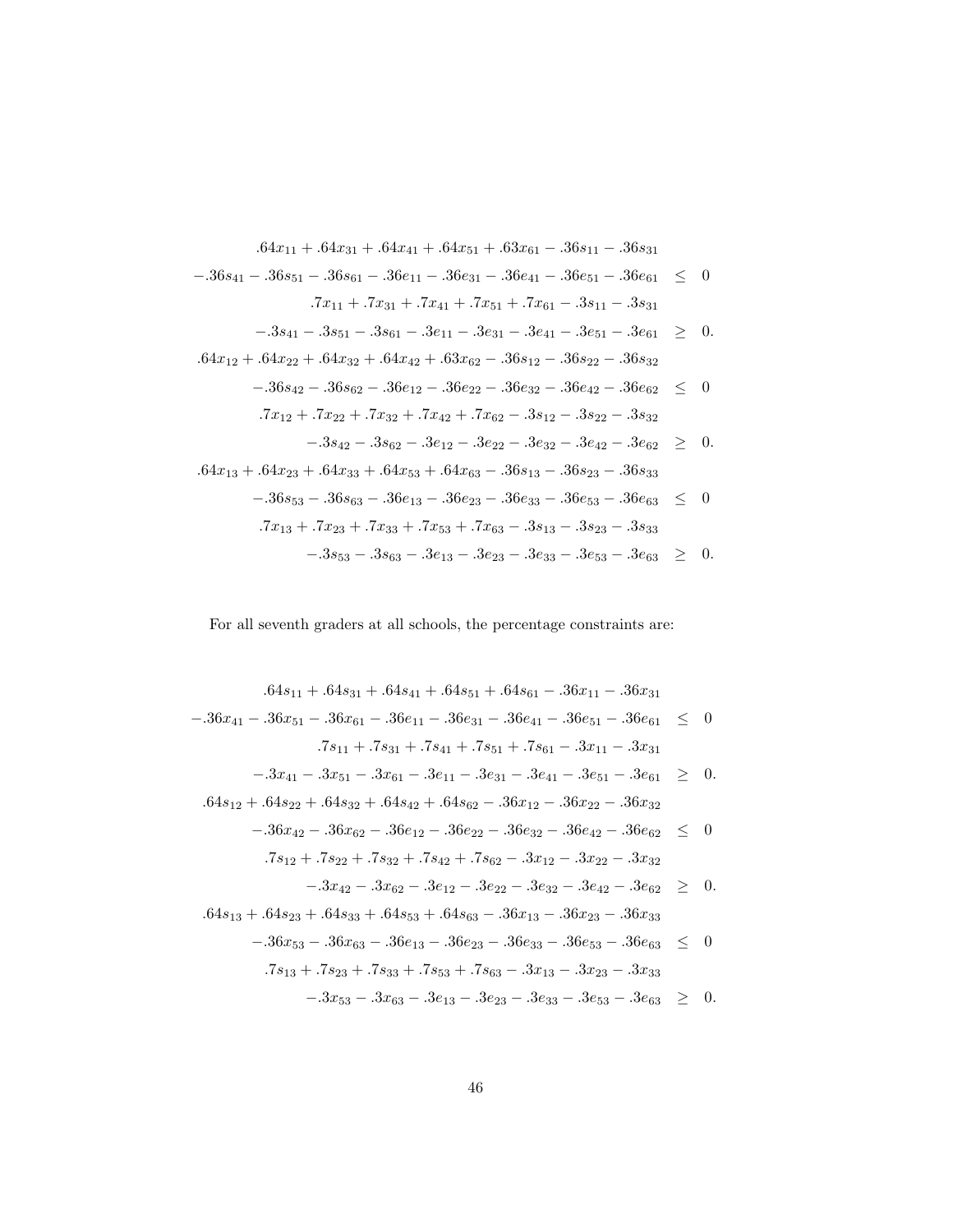For all eighth graders at all schools, the percentage constraints are:

$$
.64e_{11} + .64e_{31} + .64e_{41} + .64e_{51} + .64e_{61} - .36x_{11} - .36x_{31}
$$
  
\n
$$
-.36x_{41} - .36x_{51} - .36x_{61} - .36s_{11} - .36s_{31} - .36s_{41} - .36s_{51} - .36s_{61} \le 0
$$
  
\n
$$
.7e_{11} + .7e_{31} + .7e_{41} + .7e_{51} + .7e_{61} - .3x_{11} - .3x_{31}
$$
  
\n
$$
-.3x_{41} - .3x_{51} - .3x_{61} - .3s_{11} - .3s_{31} - .3s_{41} - .3s_{51} - .3s_{61} \ge 0.
$$
  
\n
$$
.64e_{12} + .64e_{22} + .64e_{32} + .64e_{42} + .64e_{62} - .36x_{12} - .36x_{22} - .36x_{32}
$$
  
\n
$$
-.36x_{42} - .36x_{62} - .36s_{12} - .36s_{22} - .36s_{32} - .36s_{42} - .36s_{62} \le 0
$$
  
\n
$$
.7e_{12} + .7e_{22} + .7e_{32} + .7e_{42} + .7e_{62} - .3x_{12} - .3x_{22} - .3x_{32}
$$
  
\n
$$
-.3x_{42} - .3x_{62} - .3s_{12} - .3s_{22} - .3s_{32} - .3s_{42} - .3s_{62} \ge 0.
$$
  
\n
$$
.64e_{13} + .64e_{23} + .64e_{33} + .64e_{53} + .64e_{63} - .36x_{13} - .36x_{23} - .36x_{33}
$$
  
\n
$$
-.36x_{53} - .36x_{63} - .36s_{13} - .36s_{23} - .36s_{33} - .36s_{53} - .36s_{63} \le 0
$$

## 11.3 The Complete Program

Putting all of these constraints together in standard form, the final linear program is:

$$
z = 300x_{11} + 300s_{11} + 300e_{11} + 600x_{31} + 600s_{31} + 600e_{31} + 200x_{41} + 200s_{41} + 200e_{41} + 500x_{61} + 500s_{61} + 500e_{61} + 400x_{22} + 400s_{22} + 400e_{22} + 300x_{32} + 300s_{32} + 300e_{32} + 500x_{42} + 500s_{42} + 500e_{42} + 300x_{62} + 300s_{62} + 700x_{13} + 700s_{13} + 700e_{13} + 500x_{23} + 500s_{23} + 500e_{23} + 200x_{33} + 200s_{33} + 200e_{33} + 400x_{53} + 400s_{53} + 400e_{53}
$$
such that  
\n
$$
x_{11} + x_{31} + x_{41} + x_{51} + x_{61} + s_{11} + s_{31} + s_{41} + s_{51} + s_{61} + e_{11} + e_{31} + e_{41} + e_{51} + e_{61} \leq 900
$$
\n
$$
x_{12} + x_{22} + x_{32} + x_{42} + x_{62} + s_{12} + s_{22} + s_{32} + s_{42} + s_{62} + e_{12} + e_{22} + e_{32} + e_{42} + e_{62} \leq 110
$$
\n
$$
x_{13} + x_{23} + x_{33} + x_{53} + x_{63} + s_{13} + s_{23} + s_{33} + s_{53} + s_{63} + e_{13} + e_{23} + e_{33} + e_{53} + e_{63} \leq 1000
$$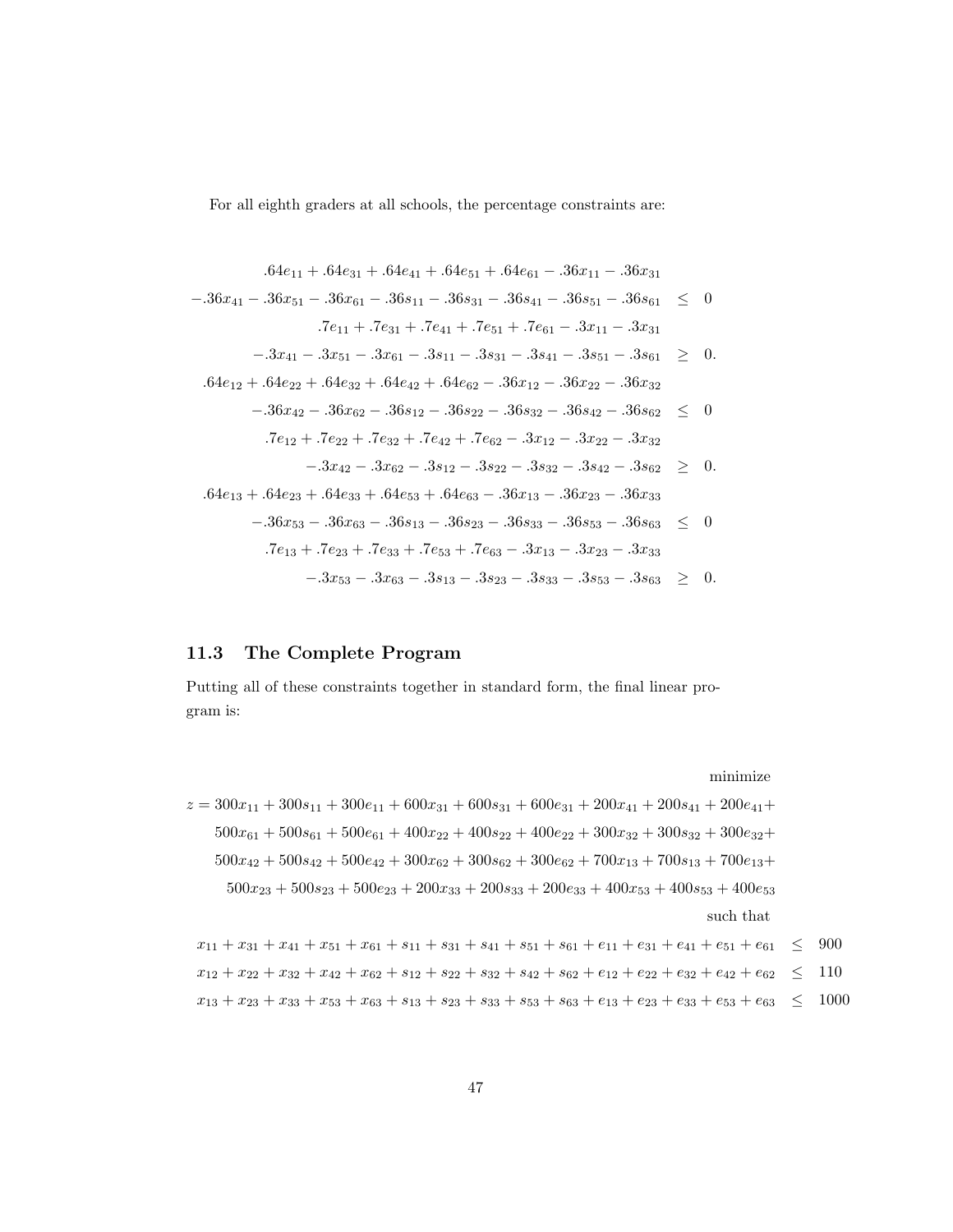$x_{11} + x_{12} + x_{13} = 144$  $x_{22} + x_{23} = 222$  $x_{31} + x_{32} + x_{33} = 165$  $x_{41} + x_{42} = 98$  $x_{51} + x_{53} = 195$  $x_{61} + x_{62} + x_{63} = 153$  $s_{11} + s_{12} + s_{13} = 171$  $s_{22} + s_{23} = 168$  $s_{31} + s_{32} + s_{33} = 176$  $s_{41} + s_{42} = 140$  $s_{51} + s_{53} = 170$  $s_{61} + s_{62} + s_{63} = 126$  $e_{11} + e_{12} + e_{13} = 135$  $e_{22} + e_{23} = 210$  $e_{31} + e_{32} + e_{33} = 209$  $e_{41} + e_{42} = 112$  $e_{51} + e_{53} = 135$  $e_{61} + e_{62} + e_{63} = 171$  $.64x_{11} + .64x_{31} + .64x_{41} + .64x_{51} + .63x_{61} - .36s_{11} - .36s_{31}$  $-0.36s_{41} - 0.36s_{51} - 0.36s_{61} - 0.36e_{11} - 0.36e_{31} - 0.36e_{41} - 0.36e_{51} - 0.36e_{61} \leq 0$  $.7x_{11} + .7x_{31} + .7x_{41} + .7x_{51} + .7x_{61} - .3s_{11} - .3s_{31}$  $-3s_{41} - 3s_{51} - 3s_{61} - 3e_{11} - 3e_{31} - 3e_{41} - 3e_{51} - 3e_{61} \geq 0.$  $.64x_{12} + .64x_{22} + .64x_{32} + .64x_{42} + .63x_{62} - .36s_{12} - .36s_{22} - .36s_{32}$  $-0.36s_{42} - 0.36s_{62} - 0.36e_{12} - 0.36e_{22} - 0.36e_{32} - 0.36e_{42} - 0.36e_{62} \leq 0$  $.7x_{12} + .7x_{22} + .7x_{32} + .7x_{42} + .7x_{62} - .3s_{12} - .3s_{22} - .3s_{32}$  $-0.3s_{42} - 0.3s_{62} - 0.3e_{12} - 0.3e_{22} - 0.3e_{32} - 0.3e_{42} - 0.3e_{62} \geq 0.$  $.64x_{13} + .64x_{23} + .64x_{33} + .64x_{53} + .64x_{63} - .36s_{13} - .36s_{23} - .36s_{33}$  $-0.36s_{53} - 0.36s_{63} - 0.36e_{13} - 0.36e_{23} - 0.36e_{33} - 0.36e_{53} - 0.36e_{63} \leq 0$  $.7x_{13} + .7x_{23} + .7x_{33} + .7x_{53} + .7x_{63} - .3s_{13} - .3s_{23} - .3s_{33}$  $-0.3s_{53} - 0.3s_{63} - 0.3e_{13} - 0.3e_{23} - 0.3e_{33} - 0.3e_{53} - 0.3e_{63} > 0.$  $.64s_{11} + .64s_{31} + .64s_{41} + .64s_{51} + .64s_{61} - .36x_{11} - .36x_{31}$  $-0.36x_{41} - 0.36x_{51} - 0.36x_{61} - 0.36e_{11} - 0.36e_{31} - 0.36e_{51} - 0.36e_{61} \leq 0$  $.7s_{11} + .7s_{31} + .7s_{41} + .7s_{51} + .7s_{61} - .3x_{11} - .3x_{31}$  $-3x_{41} - 3x_{51} - 3x_{61} - 3e_{11} - 3e_{31} - 3e_{41} - 3e_{51} - 3e_{61} \geq 0.$  $.64s_{12} + .64s_{22} + .64s_{32} + .64s_{42} + .64s_{62} - .36x_{12} - .36x_{22} - .36x_{32}$  $-0.36x_{42} - 0.36x_{62} - 0.36e_{12} - 0.36e_{22} - 0.36e_{32} - 0.36e_{42} - 0.36e_{62} \leq 0.0001$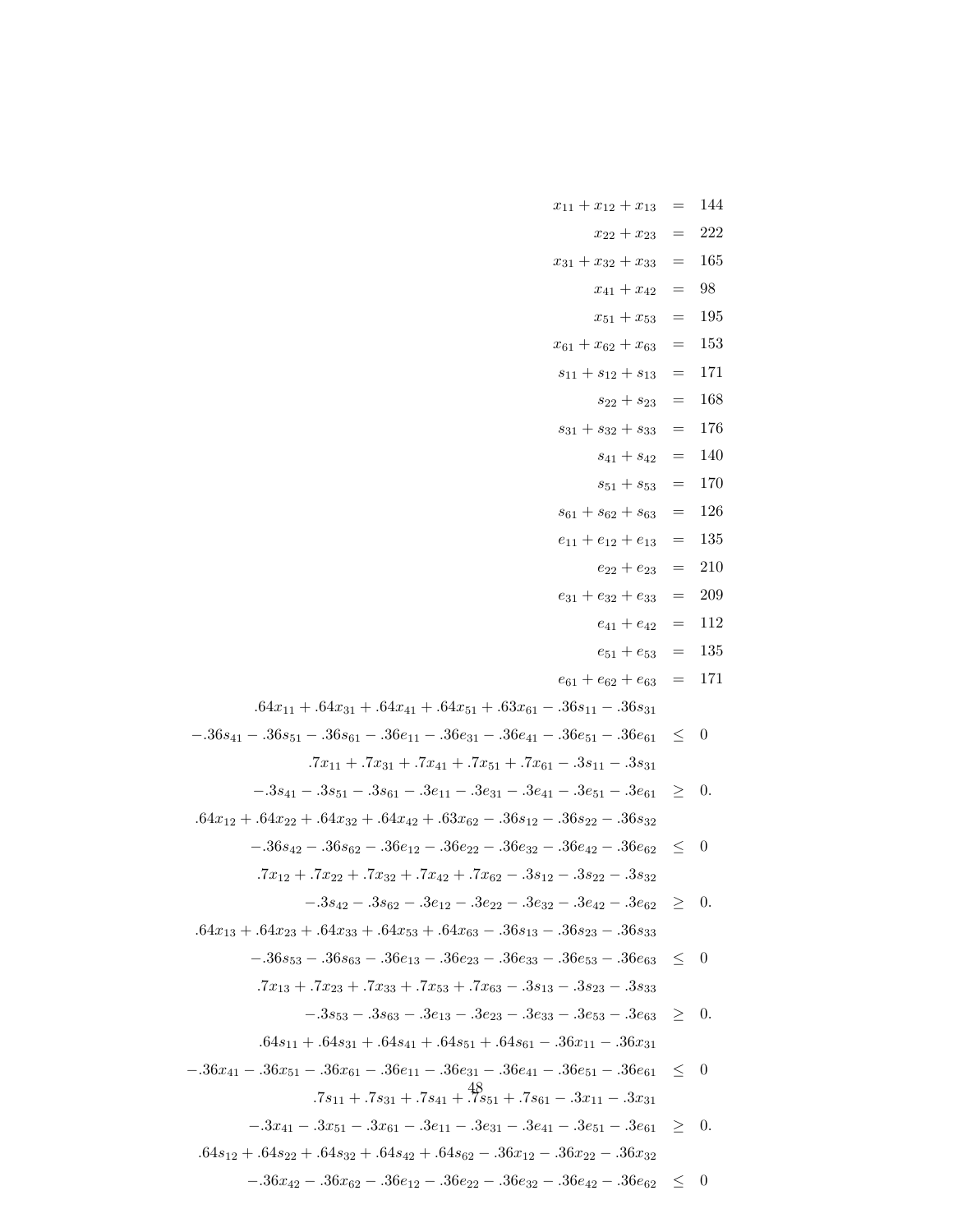$$
.7s_{12} + .7s_{22} + .7s_{32} + .7s_{42} + .7s_{62} - .3x_{12} - .3x_{22} - .3x_{32}
$$
  
\n
$$
-.3x_{42} - .3x_{62} - .3e_{12} - .3e_{22} - .3e_{32} - .3e_{42} - .3e_{62} \ge 0.
$$
  
\n
$$
.64s_{13} + .64s_{23} + .64s_{33} + .64s_{53} + .64s_{63} - .36x_{13} - .36x_{23} - .36x_{33}
$$
  
\n
$$
-.36x_{53} - .36x_{63} - .36e_{13} - .36e_{23} - .36e_{33} - .36e_{53} - .36e_{63} \le 0
$$
  
\n
$$
.7s_{13} + .7s_{23} + .7s_{33} + .7s_{53} + .7s_{63} - .3x_{13} - .3x_{23} - .3x_{33}
$$
  
\n
$$
-.3x_{53} - .3x_{63} - .3e_{13} - .3e_{23} - .3e_{33} - .3e_{53} - .3e_{63} \ge 0.
$$
  
\n
$$
.64e_{11} + .64e_{31} + .64e_{41} + .64e_{51} + .64e_{61} - .36x_{11} - .36x_{31}
$$
  
\n
$$
-.36x_{41} - .36x_{51} - .36x_{61} - .36s_{11} - .36s_{31} - .36s_{41} - .36s_{51} - .36s_{61} \le 0
$$
  
\n
$$
.7e_{11} + .7e_{31} + .7e_{41} + .7e_{51} + .7e_{61} - .3x_{11} - .3x_{31}
$$
  
\n
$$
- .3x_{41} - .3x_{51} - .3x_{61} - .3s_{11} - .3s_{31} - .3s_{41} - .3s_{51} - .3s_{61} \ge 0.
$$
  
\n
$$
.64
$$

After solving this program on Lindo software, we obtain the objective function value of \$555555.60.

#### 11.4 Road Construction and Portables

#### 11.4.1 Construction

Reconsider the previous problem of busing students from 6 areas to 3 schools. Now the school board is concerned about the ongoing road construction in area 6. The construction may increase busing costs for students in area 6 by up to 10 percent. Using the sensitivity report given by Lindo when we solved the problem in the previous section, we can account for construction costs. This report is shown in Table 12.

Since the construction will affect only the busing cost for students in area 6,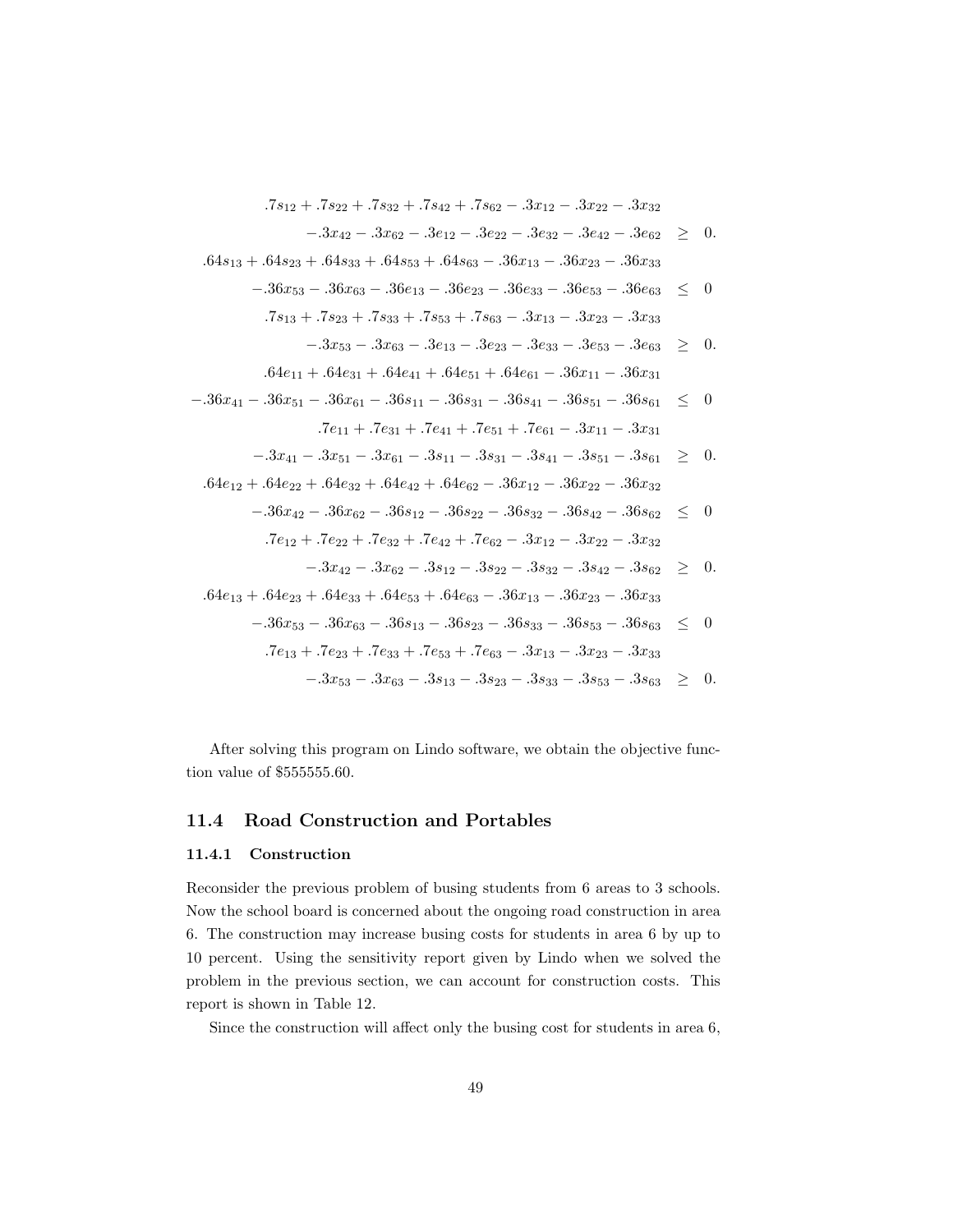the relevant information in the sensitivity report in Table 14 concerns the allowable increase (AI) of the objective function coefficient for variables  $x_{61}$ ,  $x_{62}$  and  $x_{63}$ . The current cost coefficient of  $x_{61}$  is \$500 and its AI is \$33.33. Therefore, if the cost of busing students in area 6 increased 10% (\$50), this basis would not remain optimal. The current cost coefficient of  $x_{62}$  is \$300 and its AI is infinity. Therefore, increasing the cost coefficient of  $x_{62}$  by 10% would not affect this basis. The current cost coefficient of  $x_{63}$  is \$0, and therefore increasing this cost coefficient by any percentage would still yield \$0. Therefore, the only area 6 cost coefficient that would change the basis if it were increased is the cost coefficient of  $x_{61}$ .

Solving the problem again, this time with the objective function coefficients of  $x_{61}$  and  $x_{62}$  increased by 10%, we obtain a new optimal solution for the school board. This new result is shown in Table 13. This adjustment increases the objective function value by over \$10,000. Also, some basic variables have become nonbasic and vice versa.

#### 11.4.2 Portable Classrooms

The next day the school board calls and says they can buy portable classrooms for \$2,500 per year, that hold 20 students each. Now it must be determined whether or not increasing each school's capacity by multiples of 20 (at a cost of \$2,500 for each multiple) would increase or decrease busing costs. What are being changed here are the right-hand-side values of the capacity constraints. Analyzing the shadow prices and AIs of these constraints would solve the problem, but it may actually be easier to make minor adjustments to the linear program itself. Defining new variables  $p_1$ ,  $p_2$ , and  $p_3$  to represent the number of portables bought for schools 1, 2 and 3 respectively, everything about the program stays the same except the capacity constraints and the objective function. The objective function becomes:

$$
\begin{array}{rcl}\n\min z & = & 300x_{11} + 600x_{31} + 200x_{41} + 500x_{61} + 400x_{22} + 300x_{32} + 500x_{42} + \\
& & 300x_{62} + 700x_{13} + 500x_{23} + 200x_{33} + 400x_{53} + 2500p_1 + 2500p_2 + 2500p_3.\n\end{array}
$$

The capacity constraints become: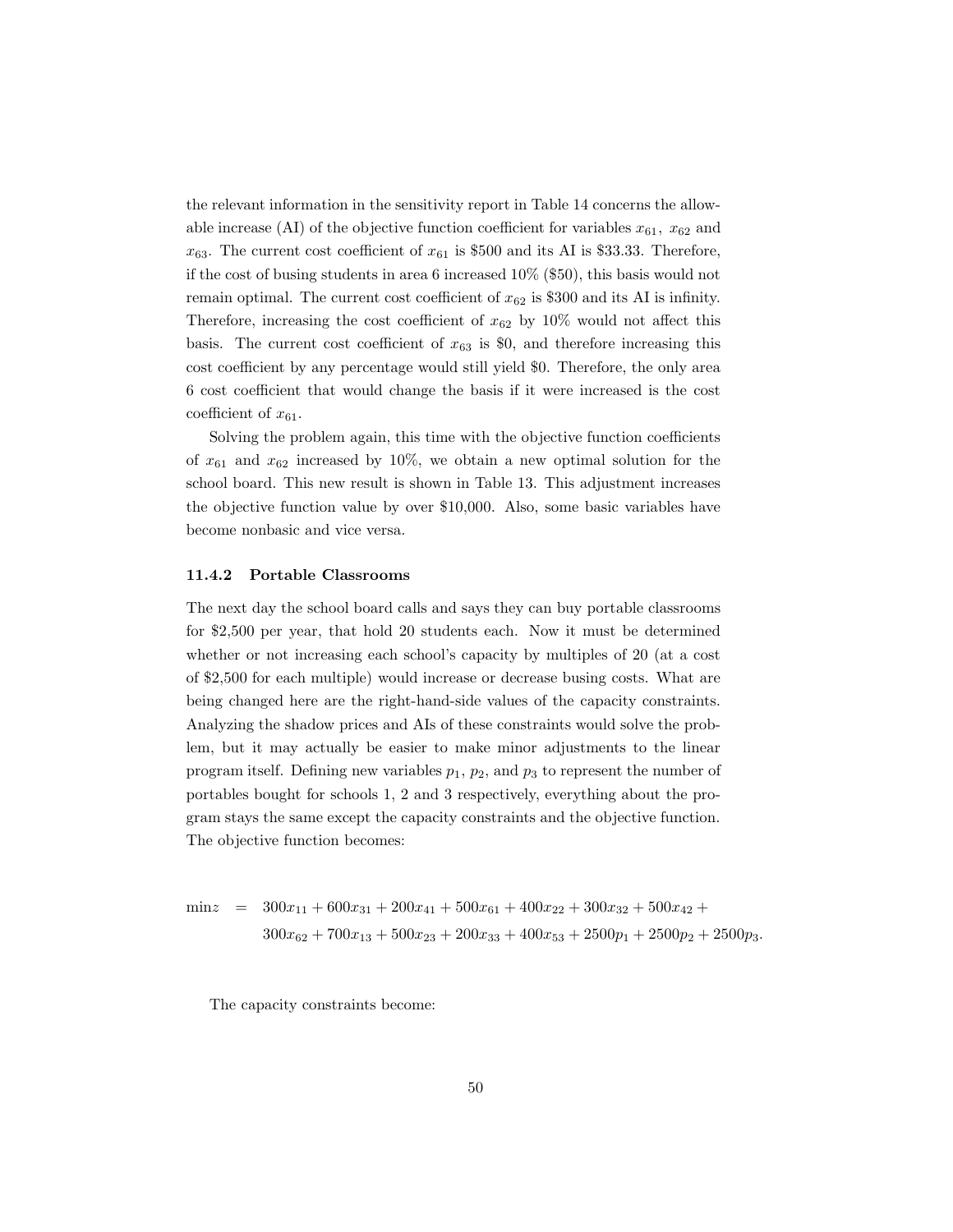| $\frac{\text{Table 12:}}{\text{ORIGINAL OBJECTIVE FUNCTION VALUE: } 5555555.6}$ |                         |                    |  |  |
|---------------------------------------------------------------------------------|-------------------------|--------------------|--|--|
|                                                                                 | $\ast$                  |                    |  |  |
| VARIABLE                                                                        | <b>VALUE</b>            | REDUCED COST       |  |  |
| X11                                                                             | 0.000000                | 177.777771         |  |  |
| X31                                                                             | 0.000000                | 11.111114          |  |  |
| X41                                                                             | 350.000000              | 0.000000           |  |  |
| X61                                                                             | 83.333336               | 0.000000           |  |  |
| X22                                                                             | 422.222229              | 0.000000           |  |  |
| X32                                                                             | 227.777771              | 0.000000           |  |  |
| X42                                                                             | 0.000000                | 366.666656         |  |  |
| X62                                                                             | 0.000000                | 200.000000         |  |  |
| X13                                                                             | 0.000000                | 266.666687         |  |  |
| X23                                                                             | 177.777771              | 0.000000           |  |  |
| X33                                                                             | 322.222229              | 0.000000           |  |  |
| X53                                                                             | 133.333328              | 0.000000           |  |  |
| X51                                                                             | 366.666656              | 0.000000           |  |  |
| X12                                                                             | 450.000000              | 0.000000           |  |  |
| X63                                                                             | 366.666656              | 0.000000           |  |  |
| X21                                                                             | 0.000000                | 0.000000           |  |  |
| X43                                                                             | 0.000000                | 0.000000           |  |  |
| X52                                                                             | 0.000000                | 0.000000           |  |  |
| $\overline{\text{ROW}}$                                                         | <b>SLACK OR SURPLUS</b> | <b>DUAL PRICES</b> |  |  |
| $\overline{2})$                                                                 | 100.000000              | 0.000000           |  |  |
| 3)                                                                              | 0.000000                | 177.777771         |  |  |
| 4)                                                                              | 0.000000                | 144.444443         |  |  |
| 5)                                                                              | 0.000000                | 0.000000           |  |  |
| 6)                                                                              | 0.000000                | 0.000000           |  |  |
| 7)                                                                              | 0.000000                | 0.000000           |  |  |
| 8)                                                                              | 0.000000                | $-177.777771$      |  |  |
| 9)                                                                              | 0.000000                | $-577.777771$      |  |  |
| 10)                                                                             | 0.000000                | $-477.777771$      |  |  |
| 11)                                                                             | 0.000000                | $-311.111115$      |  |  |
| 12)                                                                             | 0.000000                | 55.555557          |  |  |
| 13)                                                                             | 0.000000                | $-277.777771$      |  |  |
| 14)                                                                             | 29.333334               | 0.000000           |  |  |
| 15)                                                                             | 18.666666               | 0.000000           |  |  |
| 16)                                                                             | 38.555557               | 0.000000           |  |  |
| 17)                                                                             | 27.444445               | 0.000000           |  |  |
| 18)                                                                             | 39.111111               | 0.000000           |  |  |
| 19)                                                                             | 20.888889               | 0.000000           |  |  |
| 20)                                                                             | 48.000000               | 0.000000           |  |  |
| 21)                                                                             | 0.000000                | 2777.777832        |  |  |
| 22)                                                                             | 32.111111               | 0.000000           |  |  |
| 23)                                                                             | 33.888889               | 0.000000           |  |  |
| 24)                                                                             | 0.888889                | 0.000000           |  |  |
| 25)                                                                             | 59.111111               | 0.000000           |  |  |
| 26)                                                                             | 2.666667                | 0.000000           |  |  |
| 27)                                                                             | 45.33333251             | 0.000000           |  |  |
| 28)                                                                             | 39.333332               | 0.000000           |  |  |
| 29)                                                                             | 26.666666               | 0.000000           |  |  |
| 30)                                                                             | 60.000000               | 0.000000           |  |  |
| 31)                                                                             | 0.000000                | 6666.666504        |  |  |
|                                                                                 | $\ast$                  | NO. ITERATIONS= 13 |  |  |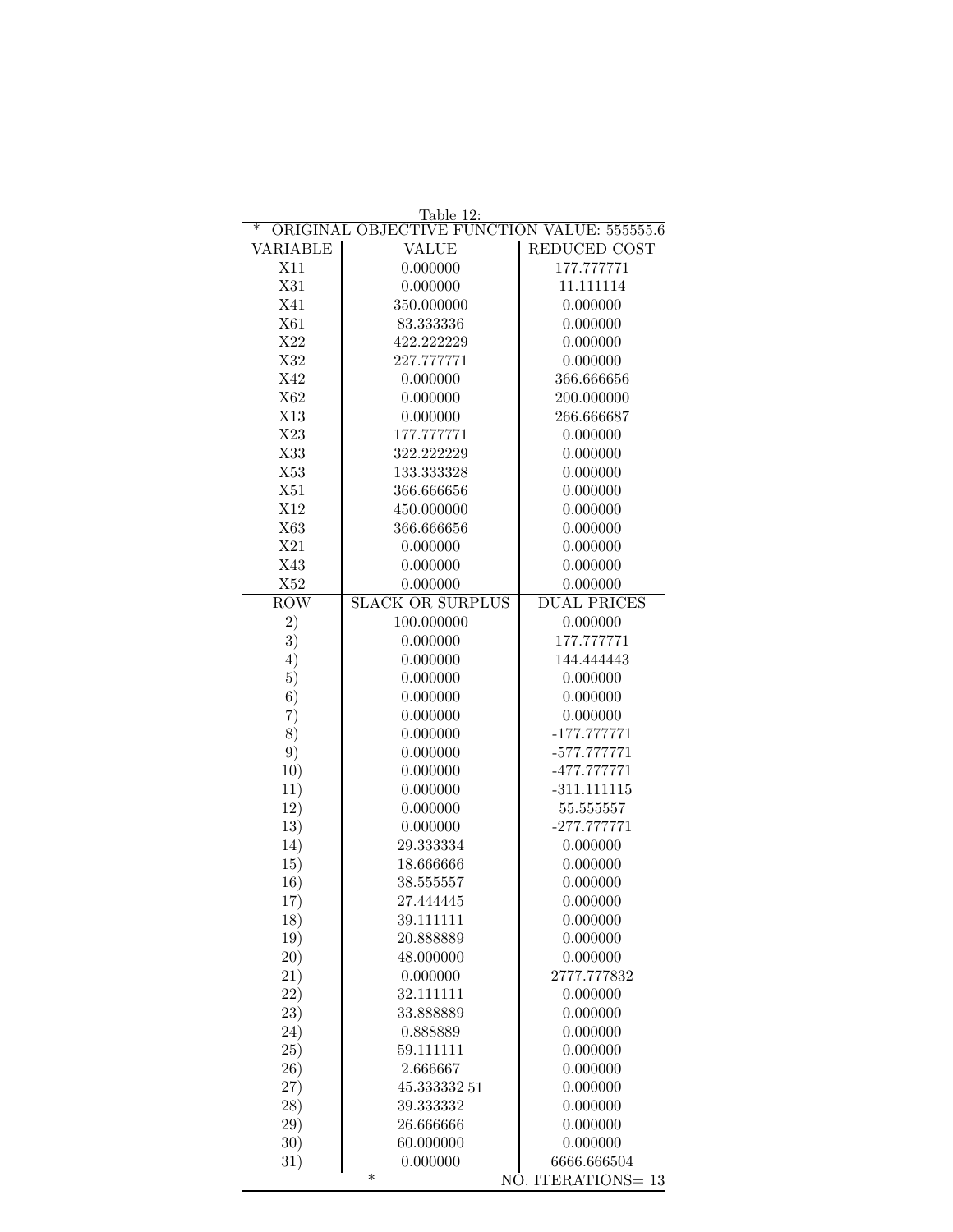| $\ast$<br><b>OBJECTIVE FUNCTION VALUE: 567000.0</b> |            |              |  |
|-----------------------------------------------------|------------|--------------|--|
| VARIABLE                                            | VALUE      | REDUCED COST |  |
| X11                                                 | 0.000000   | 420.000000   |  |
| X31                                                 | 185.000000 | 0.000000     |  |
| X41                                                 | 350.000000 | 0.000000     |  |
| X61                                                 | 0.000000   | 70.000015    |  |
| X22                                                 | 600.000000 | 0.000000     |  |
| X32                                                 | 50.000000  | 0.000000     |  |
| X42                                                 | 0.000000   | 40.000000    |  |
| X62                                                 | 0.000000   | 350.000000   |  |
| X13                                                 | 0.000000   | 320.000000   |  |
| X23                                                 | 0.000000   | 20.000002    |  |
| X33                                                 | 315.000000 | 0.000000     |  |
| X53                                                 | 170.000000 | 0.000000     |  |
| X51                                                 | 330.000000 | 0.000000     |  |
| X12                                                 | 450.000000 | 0.000000     |  |
| X63                                                 | 450.000000 | 0.000000     |  |
| X21                                                 | 0.000000   | 0.000000     |  |
| X43                                                 | 0.000000   | 0.000000     |  |
| X52                                                 | 0.000000   | 0.000000     |  |

Table 13: after changing the cost coefficients for  $x_{61}$  and  $x_{62}$ 

| $x_{11} + x_{31} + x_{41} + x_{51} + x_{61} - 20p_1 \leq 900$   |  |
|-----------------------------------------------------------------|--|
| $x_{12} + x_{22} + x_{32} + x_{42} + x_{62} - 20p_2 \le 1100$   |  |
| $x_{13} + x_{23} + x_{33} + x_{53} + x_{63} - 20p_3 \leq 1000.$ |  |

Solving this linear program yields the solution shown below in Table 15. This objective function value is almost a \$2,000 improvement. Note that the basis for this linear program is the same basis as in the original linear program. This solution is clearly not realistic since the values of the variables are not integers. In Lindo, this is easy enough to fix with one simple command, but the theory behind the complexities of integer programming is beyond the scope of this problem. However, in the next section, bit integer programming must be used to solve a new problem with assigning students.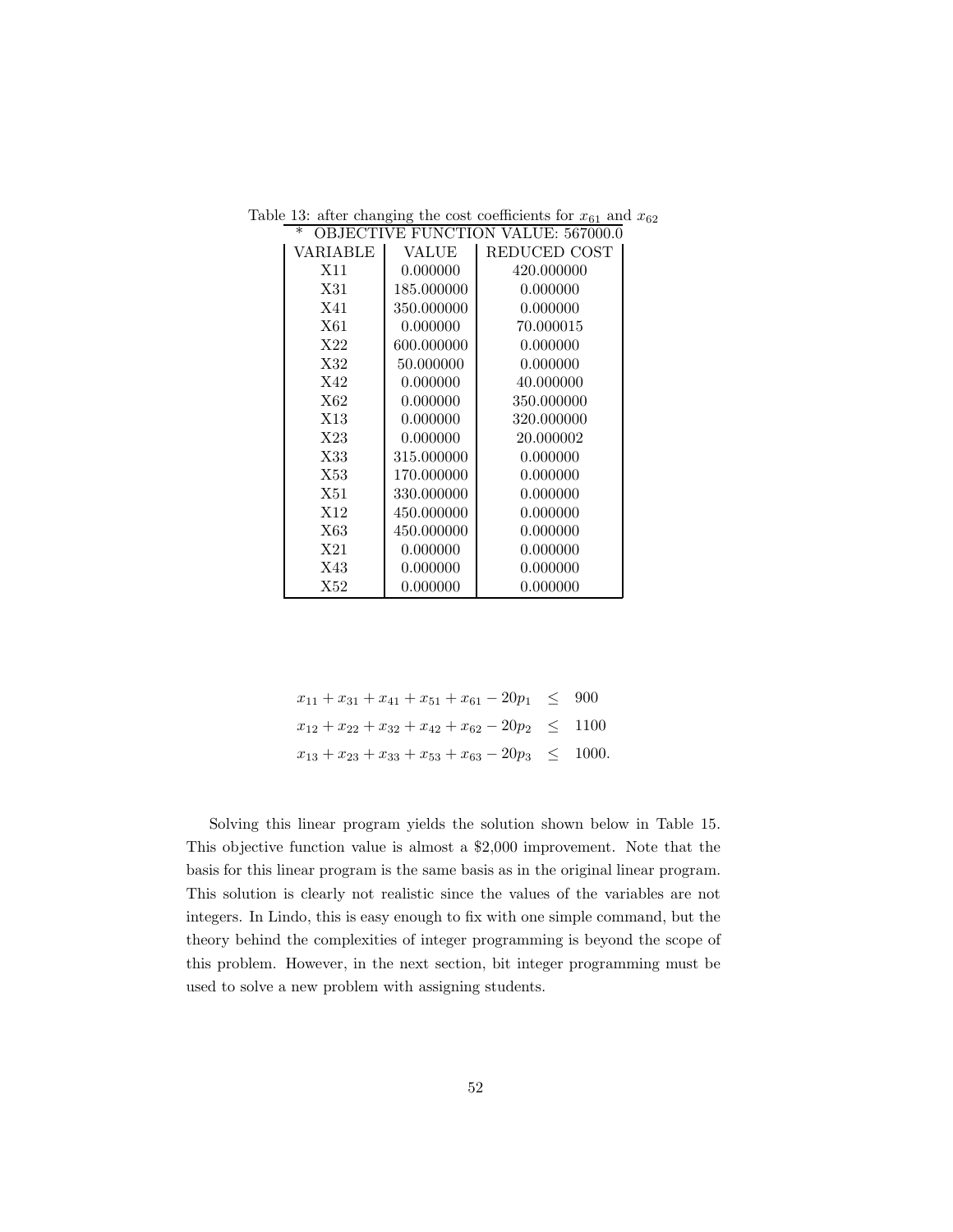| Table 14: RANGES IN WHICH THE BASIS IS UNCHANGED:<br>FOBJ COEFFICIENT RANGES |                |                     |                    |
|------------------------------------------------------------------------------|----------------|---------------------|--------------------|
|                                                                              |                |                     |                    |
| <b>VARIABLE</b>                                                              | <b>CURRENT</b> | <b>ALLOWABLE</b>    | <b>ALLOWABLE</b>   |
|                                                                              | <b>COEF</b>    | <b>INCREASE</b>     | <b>DECREASE</b>    |
| X11                                                                          | 300.000000     | <b>INFINITY</b>     | 177.777786         |
| X31                                                                          | 600.000000     | <b>INFINITY</b>     | 11.111118          |
| X41                                                                          | 200.000000     | 366.666656          | <b>INFINITY</b>    |
| X61                                                                          | 500.000000     | 33.333256           | 166.666672         |
| X22                                                                          | 400.000000     | 34.210526           | 4.545444           |
| X32                                                                          | 300.000000     | 4.545444            | 34.210526          |
| X42                                                                          | 500.000000     | <b>INFINITY</b>     | 366.666656         |
| X62                                                                          | 300.000000     | <b>INFINITY</b>     | 200.000000         |
| X13                                                                          | 700.000000     | <b>INFINITY</b>     | 266.666687         |
| X23                                                                          | 500.000000     | 4.545444            | 34.210526          |
| X33                                                                          | 200.000000     | 34.210526           | 7.692289           |
| X53                                                                          | 400.000000     | 108.333328          | 16.666624          |
| X51                                                                          | 0.000000       | 16.666624           | 108.333328         |
| X12                                                                          | 0.000000       | 177.777786          | <b>INFINITY</b>    |
| X63                                                                          | 0.000000       | 166.666672          | 33.333256          |
| X21                                                                          | 0.000000       | <b>INFINITY</b>     | <b>INFINITY</b>    |
| X43                                                                          | 0.000000       | <b>INFINITY</b>     | <b>INFINITY</b>    |
| X52                                                                          | 0.000000       | <b>INFINITY</b>     | <b>INFINITY</b>    |
|                                                                              |                | $\ast$<br>RIGHTHAND | <b>SIDE RANGES</b> |
| <b>ROW</b>                                                                   | <b>CURRENT</b> | <b>ALLOWABLE</b>    | <b>ALLOWABLE</b>   |
|                                                                              | <b>RHS</b>     | <b>INCREASE</b>     | <b>DECREASE</b>    |
| $\overline{2}$                                                               | 900.000000     | <b>INFINITY</b>     | 100.000000         |
| 3                                                                            | 1100.000000    | 36.363636           | 3.773585           |
| $\overline{4}$                                                               | 1000.000000    | 42.105259           | 3.883495           |
| $\overline{5}$                                                               | 0.000000       | <b>INFINITY</b>     | 0.000000           |
| 6                                                                            | 0.000000       | <b>INFINITY</b>     | 0.000000           |
| $\overline{7}$                                                               | 0.000000       | <b>INFINITY</b>     | 0.000000           |
| 8                                                                            | 450.000000     | 3.773585            | 36.363636          |
| 9                                                                            | 600.000000     | 3.773585            | 36.363636          |
| 10                                                                           | 550.000000     |                     | 36.363636          |
|                                                                              |                | 3.773585            |                    |
| 11                                                                           | 350.000000     | 72.727272           | 6.451613           |
| 12                                                                           | 500.000000     | 12.903226           | 145.454544         |
| 13                                                                           | 450.000000     | 3.225806            | 36.363636          |
| 14                                                                           | 0.000000       | 29.333334           | <b>INFINITY</b>    |
| 15                                                                           | 0.000000       | <b>INFINITY</b>     | 18.666666          |
| 16                                                                           | 0.000000       | 38.555557           | <b>INFINITY</b>    |
| 17                                                                           | 0.000000       | <b>INFINITY</b>     | 27.444445          |
| 18                                                                           | 0.000000       | 39.111111           | <b>INFINITY</b>    |
| 19                                                                           | 0.000000       | <b>INFINITY</b>     | 20.888889          |
| 20                                                                           | 0.000000       | 48.000000           | <b>INFINITY</b>    |
| 21                                                                           | 0.000000       | 0.258065            | 2.909091           |
| 22                                                                           | 0.000000       | 32.111111           | <b>INFINITY</b>    |
| 23                                                                           | 0.000000       | <b>INFINITY</b>     | 33.888889          |
| 24                                                                           | 0.000000       | 05888889            | <b>INFINITY</b>    |
| 25                                                                           | 0.000000       | <b>INFINITY</b>     | 59.111111          |
| 26                                                                           | 0.000000       | 2.666667            | <b>INFINITY</b>    |
| 27                                                                           | 0.000000       | <b>INFINITY</b>     | 45.333332          |
| 28                                                                           | 0.000000       | 39.333332           | <b>INFINITY</b>    |
| 29                                                                           | 0.000000       | <b>INFINITY</b>     | 26.666666          |
| 30                                                                           | 0.000000       | 60.000000           | <b>INFINITY</b>    |
| 31                                                                           | 0.000000       | 5.333333            | 0.666667           |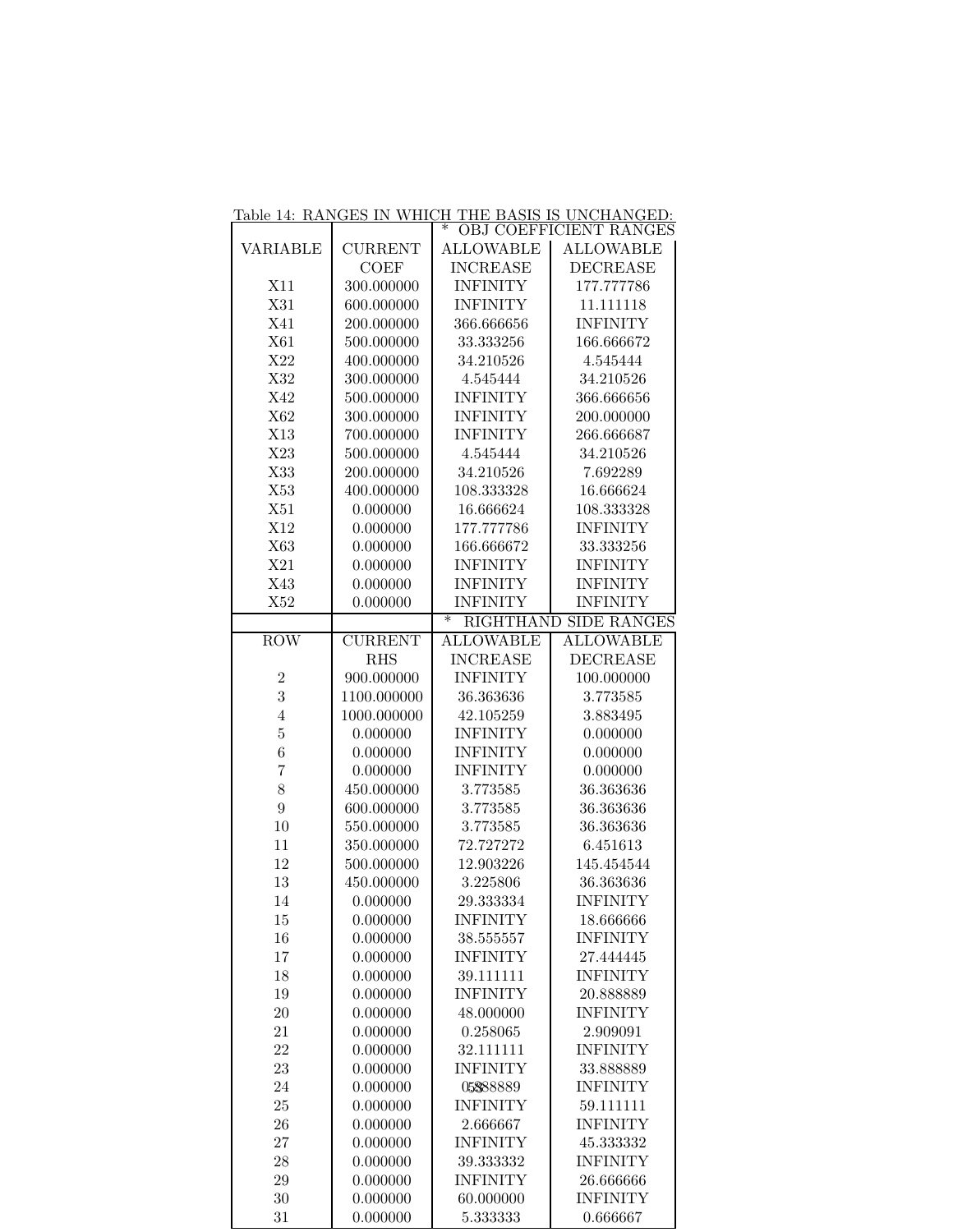| Table 15:      |                                    |              |  |  |
|----------------|------------------------------------|--------------|--|--|
| $\ast$         | OBJECTIVE FUNCTION VALUE: 553636.4 |              |  |  |
| VARIABLE       | VALUE                              | REDUCED COST |  |  |
| X11            | 0.000000                           | 243.750000   |  |  |
| X31            | 0.000000                           | 37.500004    |  |  |
| X41            | 350.000000                         | 0.000000     |  |  |
| X61            | 95.454544                          | 0.000000     |  |  |
| X22            | 600.000000                         | 0.000000     |  |  |
| X32            | 86.363640                          | 0.000000     |  |  |
| X42            | 0.000000                           | 287.500000   |  |  |
| X62            | 0.000000                           | 200.000000   |  |  |
| X13            | 0.000000                           | 295.454559   |  |  |
| X23            | 0.000000                           | 10.795456    |  |  |
| X33            | 463.636353                         | 0.000000     |  |  |
| X53            | 181.818176                         | 0.000000     |  |  |
| P <sub>1</sub> | 0.000000                           | 2500.000000  |  |  |
| P <sub>2</sub> | 1.818182                           | 0.000000     |  |  |
| P3             | 0.000000                           | 522.727295   |  |  |
| X51            | 318.181824                         | 0.000000     |  |  |
| X12            | 450.000000                         | 0.000000     |  |  |
| X63            | 354.545441                         | 0.000000     |  |  |
| X21            | 0.000000                           | 0.000000     |  |  |
| X43            | 0.000000                           | 0.000000     |  |  |
| X52            | 0.000000                           | $\,0.000000$ |  |  |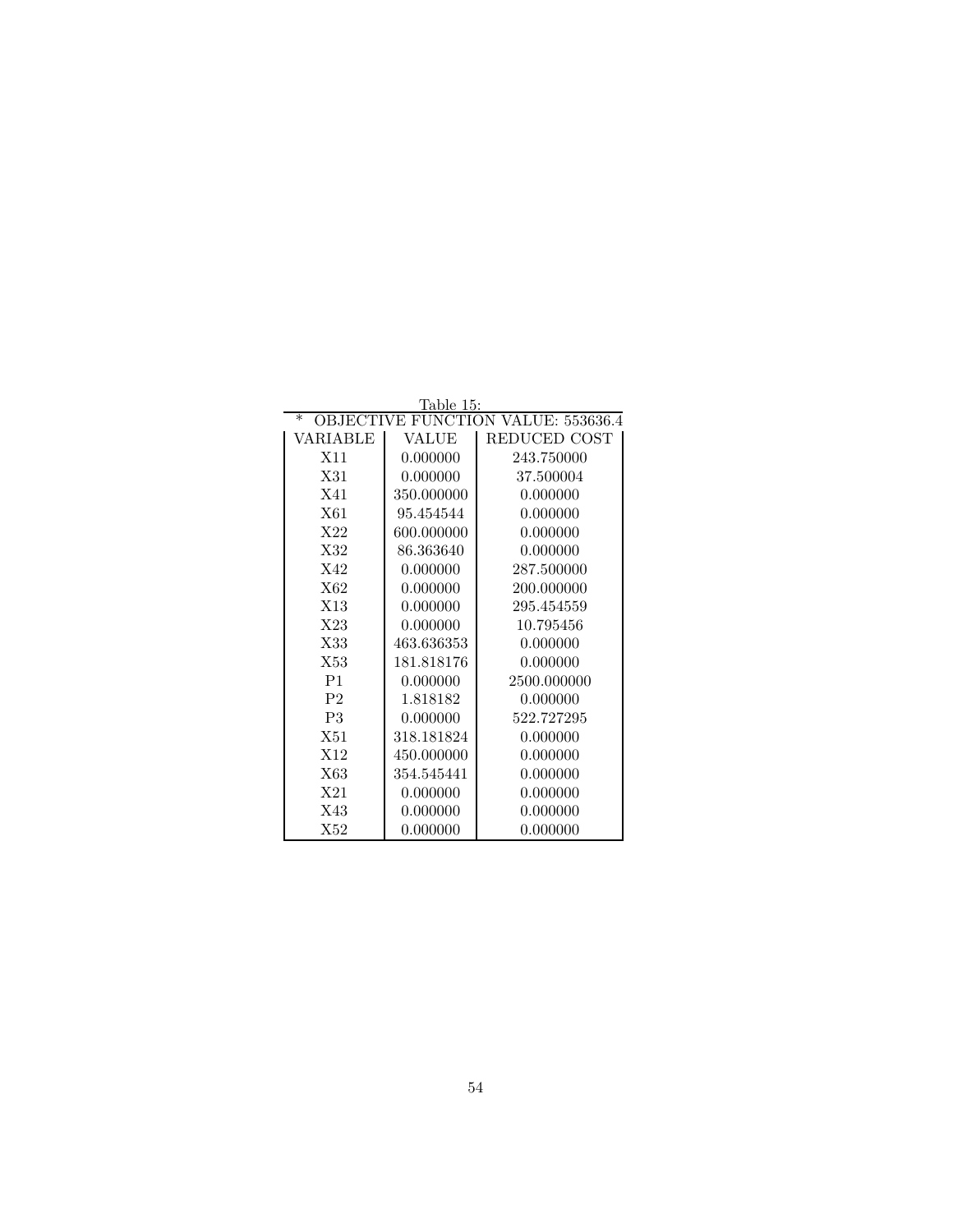#### 11.5 Keeping Neighborhoods Together

Now the school board wants to prohibit the splitting of residential areas among multiple schools. That is, each of the six areas must be assigned to a single school. This problem can be solved with bit integer programming, a type of linear programming in which the variables can only take on values of 0 or 1. For this problem, we can define the variables  $b_{ij}$  as 1 if students from area i are assigned to school j, 0 if they are not. In this problem, we can abandon the percentage constraints. The objective function for this problem is:

$$
\begin{array}{ll} \min z & = & 135000b_{11} + 330000b_{31} + 70000b_{41} + 225000b_{61} + 240000b_{22} + 165000b_{32} + 175000b_{42} \\ & & + 135000b_{62} + 315000b_{13} + 3000000b_{23} + 110000b_{33} + 200000b_{53}. \end{array}
$$

The school capacity constraints are:

$$
450b_{11} + 550b_{31} + 350b_{41} + 500b_{51} + 450b_{61} \n450b_{12} + 550b_{22} + 350b_{32} + 500b_{42} + 450b_{62} \n450b_{13} + 550b_{23} + 350b_{33} + 500b_{53} + 450b_{63} \n1000.
$$

The next constraints ensure that each area is assigned to only school. They are:

$$
450b_{11} + 450b_{12} + 450b_{13} = 450
$$
  
\n
$$
600b_{22} + 600b_{23} = 600
$$
  
\n
$$
550b_{31} + 550b_{32} + 550b_{33} = 550
$$
  
\n
$$
350b_{41} + 350b_{42} = 350
$$
  
\n
$$
500b_{51} + 500b_{53} = 500
$$
  
\n
$$
450b_{61} + 450b_{62} + 450b_{63} = 450.
$$

The solution to this linear program is that students from areas 4 and 5 go to school 1, students from areas 1 and 2 go to school 2, and students from areas 3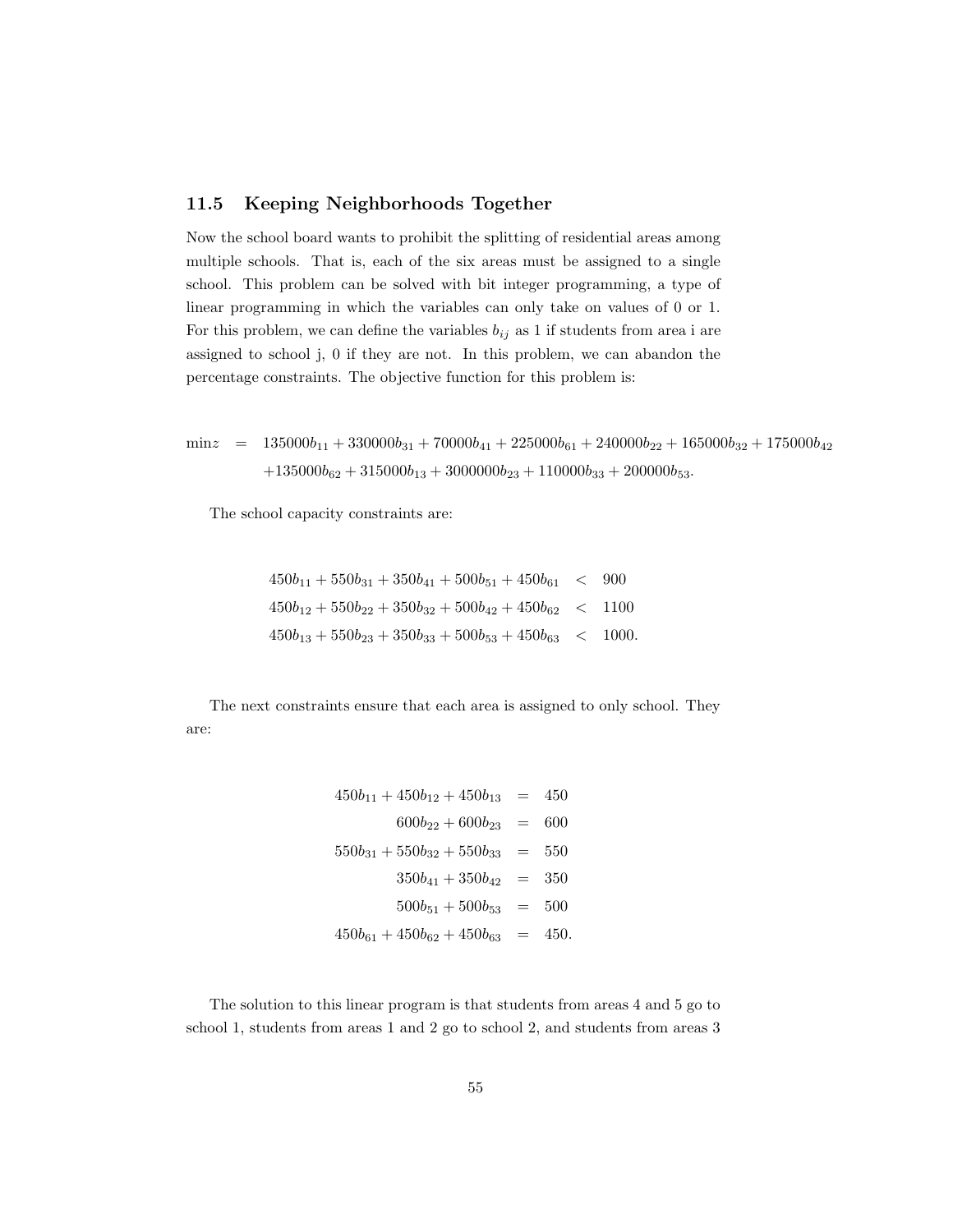and 6 go to school 3. By inspecting the busing costs associated with each area and school, this result seems reasonable.

#### 11.6 The Case Revisited

Recall that the school board has the option of adding portable classrooms to increase the capacity of one or more of the middle schools. Each portable classrooms holds 20 students and costs \$2,500 per year. The operations research team must decide if any of the schools should have these portable classrooms, and how many they should have.

Earlier, this was accomplished by adding a few new variables to the linear program and resolving. Using the Lindo software, this procedure was actually quite simple. The result was that 1.818 classrooms should be added to school 2 (or,  $p_2 = 1.818$ ), as seen in Table 15.

#### 11.6.1 Shadow Prices

Now, the operations research team will verify this solution using something called a shadow price.

**Definition 11.1.** In linear programming problem, the shadow price of the  $i^{th}$ constraint is the amount by which the optimal z-value is improved if the righthand side of the  $i^{th}$  constraint is increased by 1 (assuming the current basis remains optimal) [3].

For a minimization problem, the new z-value is given by:

$$
z_{new} = z_{old} - SP_i \Delta b_i,
$$

where  $SP_i$  is the shadow price of the  $i^{th}$  constraint and  $\Delta b_i$  is the amount by which the right-hand side of the  $i^{th}$  constraint changes.

This problem concerns the shadow prices of the capacity constraints of the linear program. The school board would like to know how increasing these constraints by multiples of twenty would affect the optimal z-value.

Shadow prices in the Lindo sensitivity analysis output screen are called "Dual Prices." For a "greater than or equal to" constraint, these values are nonpositive, since increasing the right-hand side of this constraint will eliminate points from the feasible region. Therefore, the new optimal solution can stay the same, or get worse. Similar reasoning shows that a "less than or equal to" constraint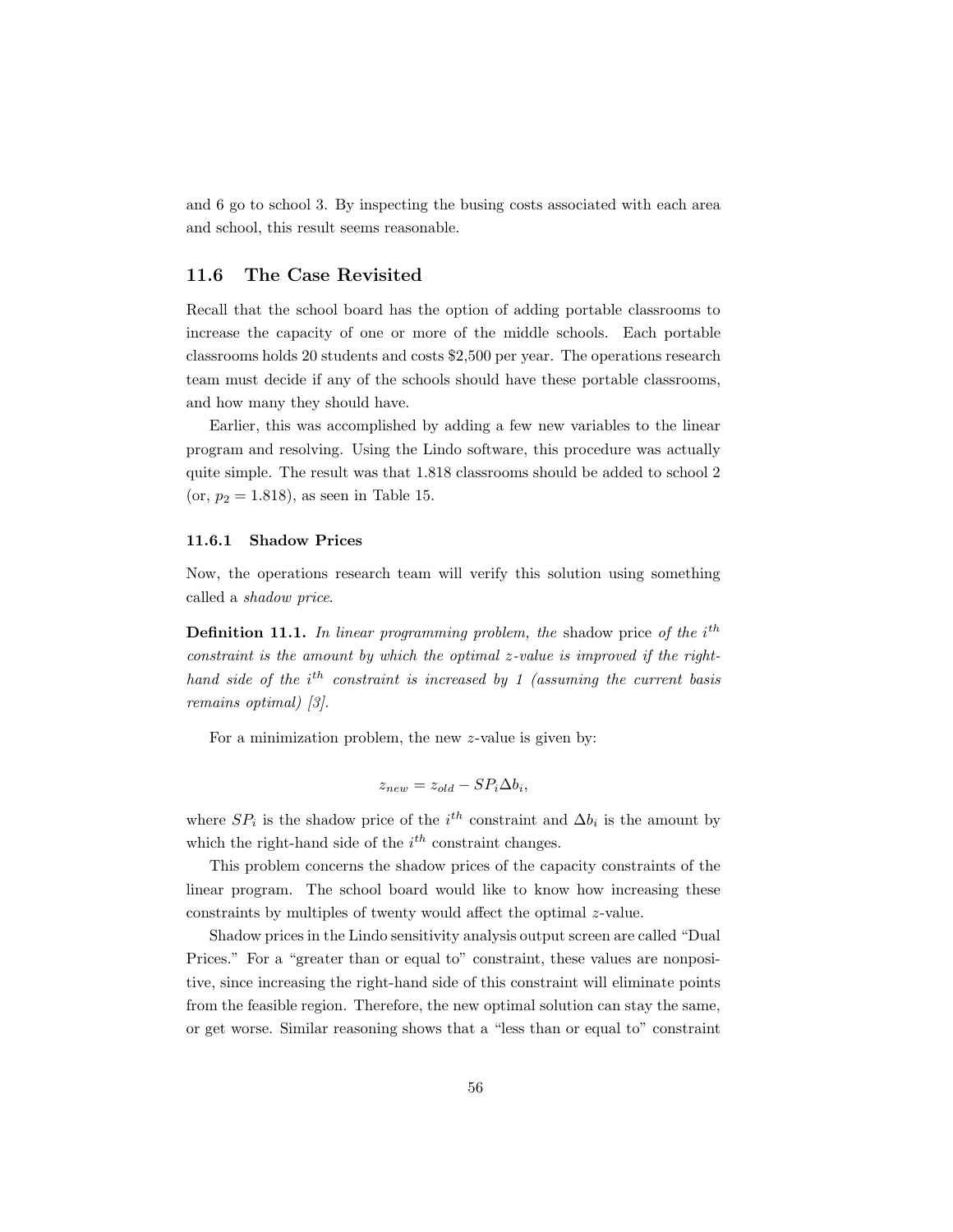will have a nonnegative shadow price, and an equality constraint's shadow price can be either positive, negative, or zero [3].

#### 11.6.2 The New Result

In this case, the operations research team is concerned only with the shadow prices of the school capacity constraints. For the capacity constraints these values are 0, 177.78, and 144.44 for schools 1, 2, and 3 respectively. Just from looking at these shadow prices, it is clear that changing the capacity of school 1 will have no effect on the objective function. This school also is not filled to capacity in the current basis, and therefore it is bad business sense to consider increasing its capacity.

Since school 2 has a larger-valued shadow price, increasing the capacity of school 2 seems favorable to increasing the capacity of school 3. Since the solutions found last week are decimals and not integers, this solution should be decimals as well for the sake of comparison.

Notice that the allowable increase of constraint 2 is 36.36. If we divide this by 20, the result, 1.818, is the number of portable classrooms that can be added at school 2. This is precisely the number obtained in Table 15 for the variable  $p_2$ . According to the equation in section 2, the new z-value is

 $555555.6 - 177.78 \cdot 36.36 = 548091.42$ .

This isn't the same as the z-value found previously, because the price of the portables hasn't yet been added. Adding  $(2500 \cdot 1.818)$  gives  $553636.4$ , which is our final answer shown in Table 15. Since this answer is less than then answer to the original problem, we can conclude that adding portables is a viable solution.

## 12 Conclusion

As a next step, we reccommend studying integer programming. With this tool, we could obtain more practical results. For example, in the case study, 1.818 portable classrooms is an unrelastic answer, but 2 portable classrooms would be a better answer because 2 is an integer. Also, the theory of binary integer programming would be helpful for understanding how we kept the neighborhoods together in Section 11.5.

Now we have a solid background in linear programming. We are acquainted with the theory behind linear programs and we know the basis tools used to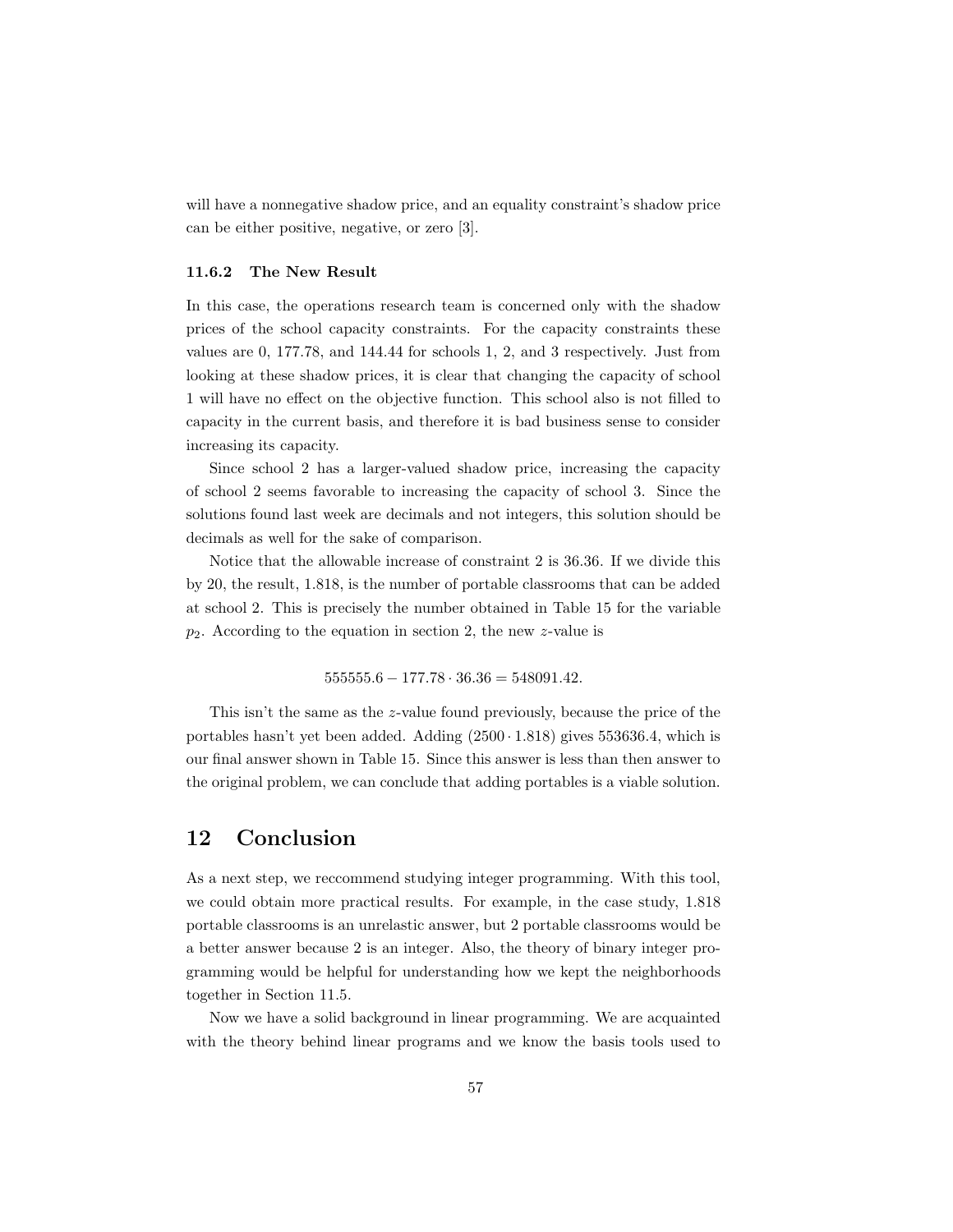solve them. However, the field of linear programming is so large that we have only touched the tip of the iceberg.

## References

- [1] E. F. Robertson J. J. O'Connor. George Dantzig. http://www-history.mcs.standrews.ac.uk/Biographies/Dantzig George.html, University of St. Andrews, 2003.
- [2] John J. Jarvis Mokhtar S. Bazaraa and Hanif D. Sherali. Linear Programming and Network Flows. John Wiley & Sons, second edition, 1990.
- [3] Wayne L. Winston. Operations Research: Applications and Algorithms. Duxbury Press, fourth edition, 2003.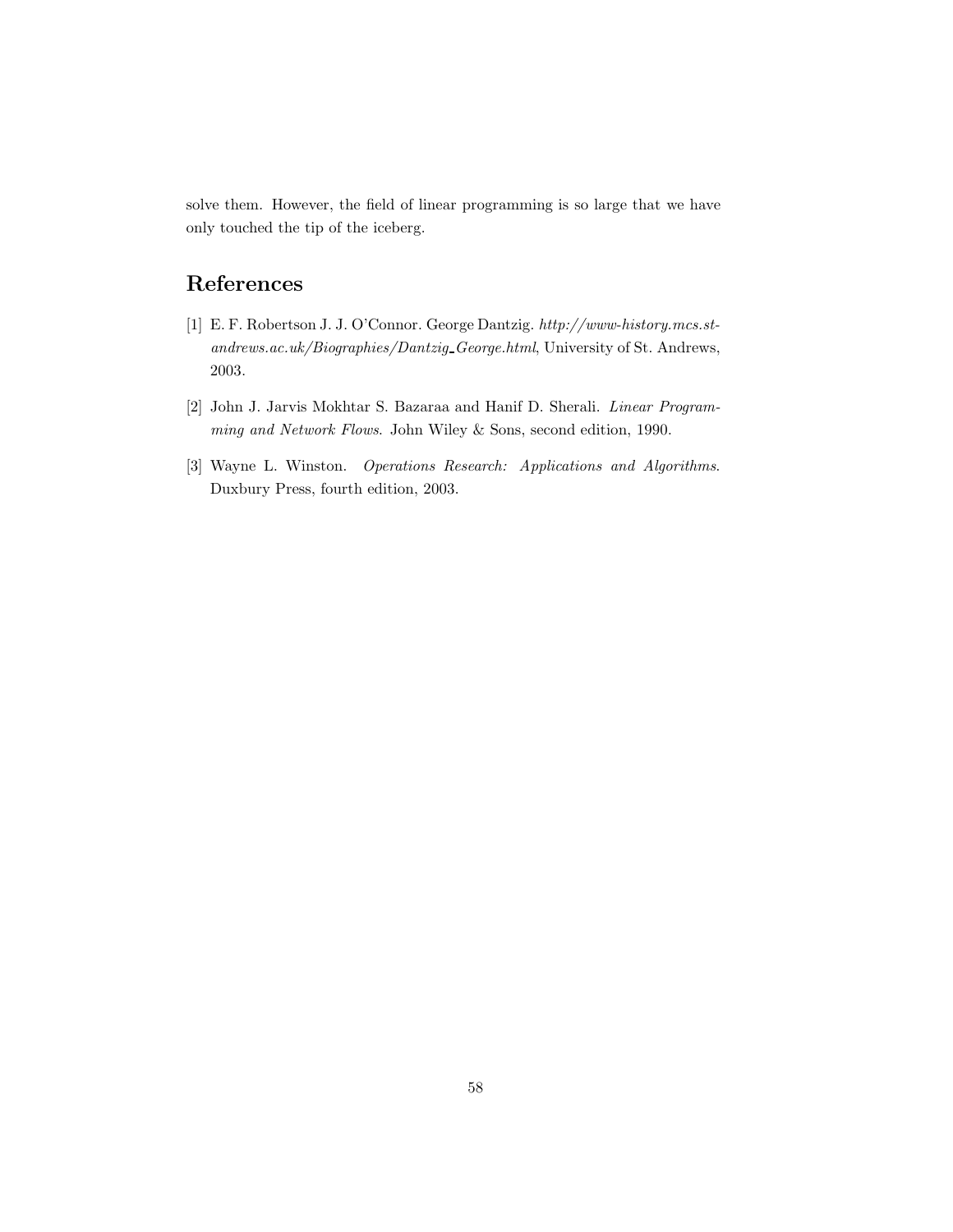

Figure 7: An illustration of the General Representation Theorem.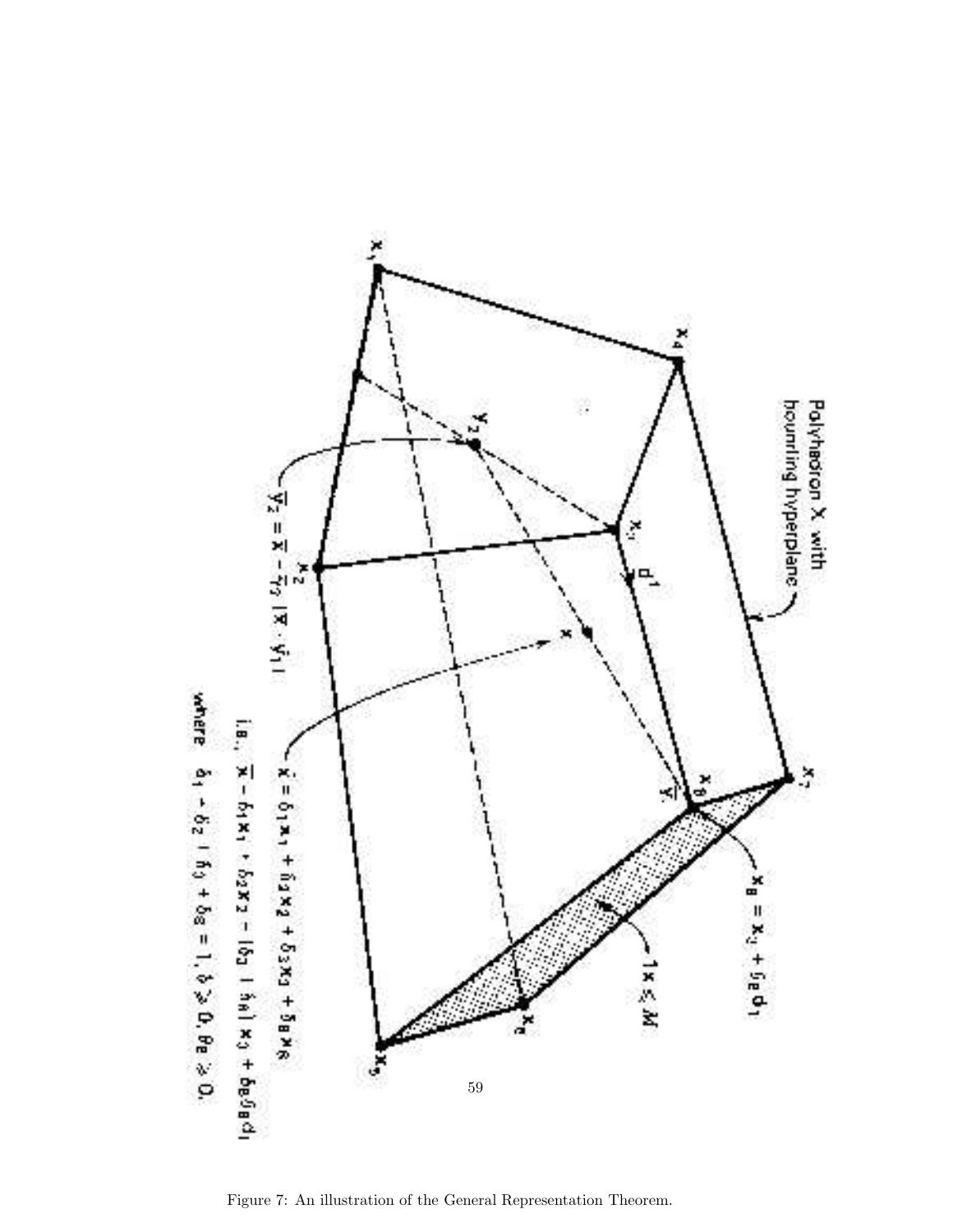

Figure 8: This figure shows the region from problem 2.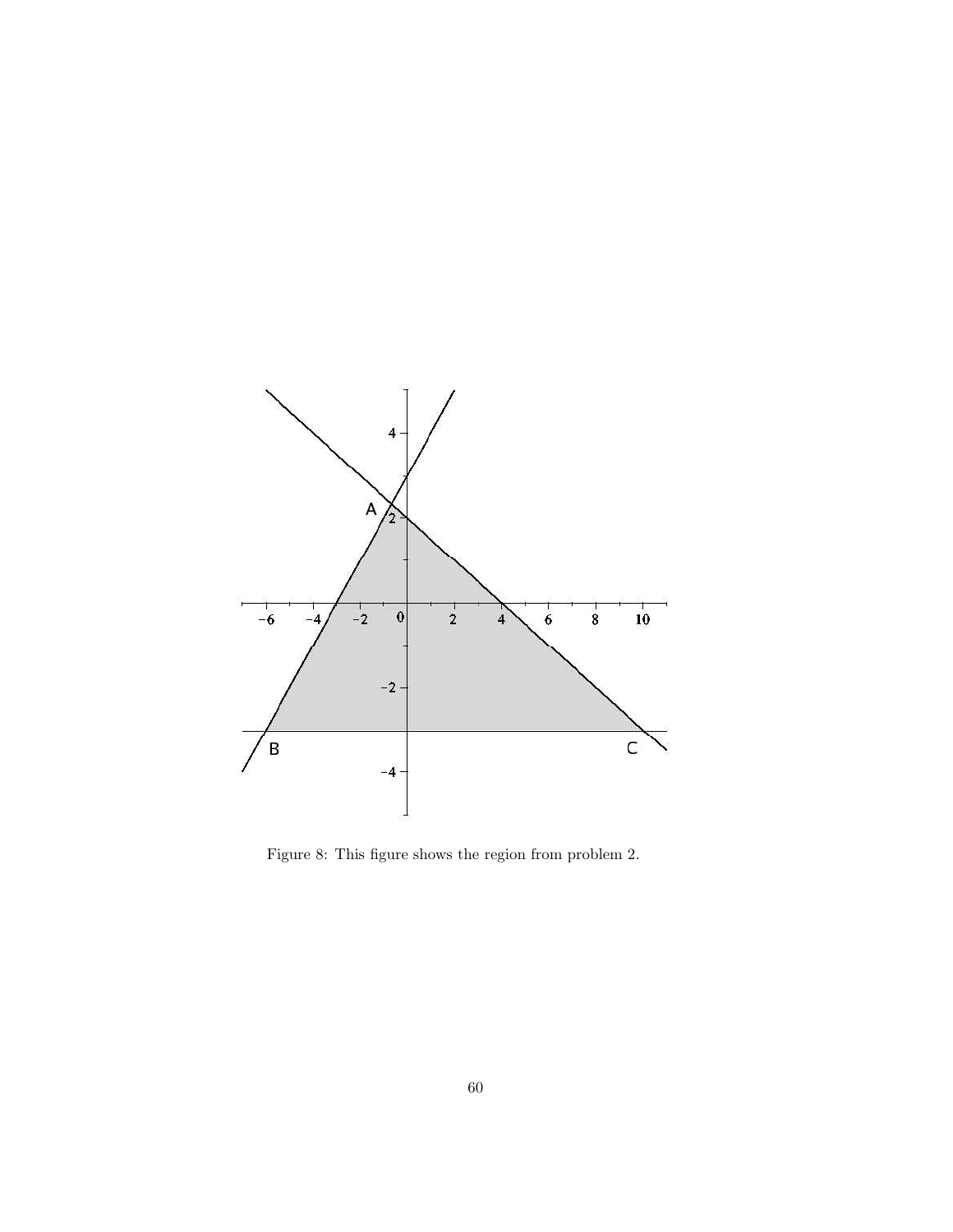

Figure 9: This figure is for the original Leary chemical problem. The shaded region is the feasible region: it satisfies all constraints on Leary Chemical's production.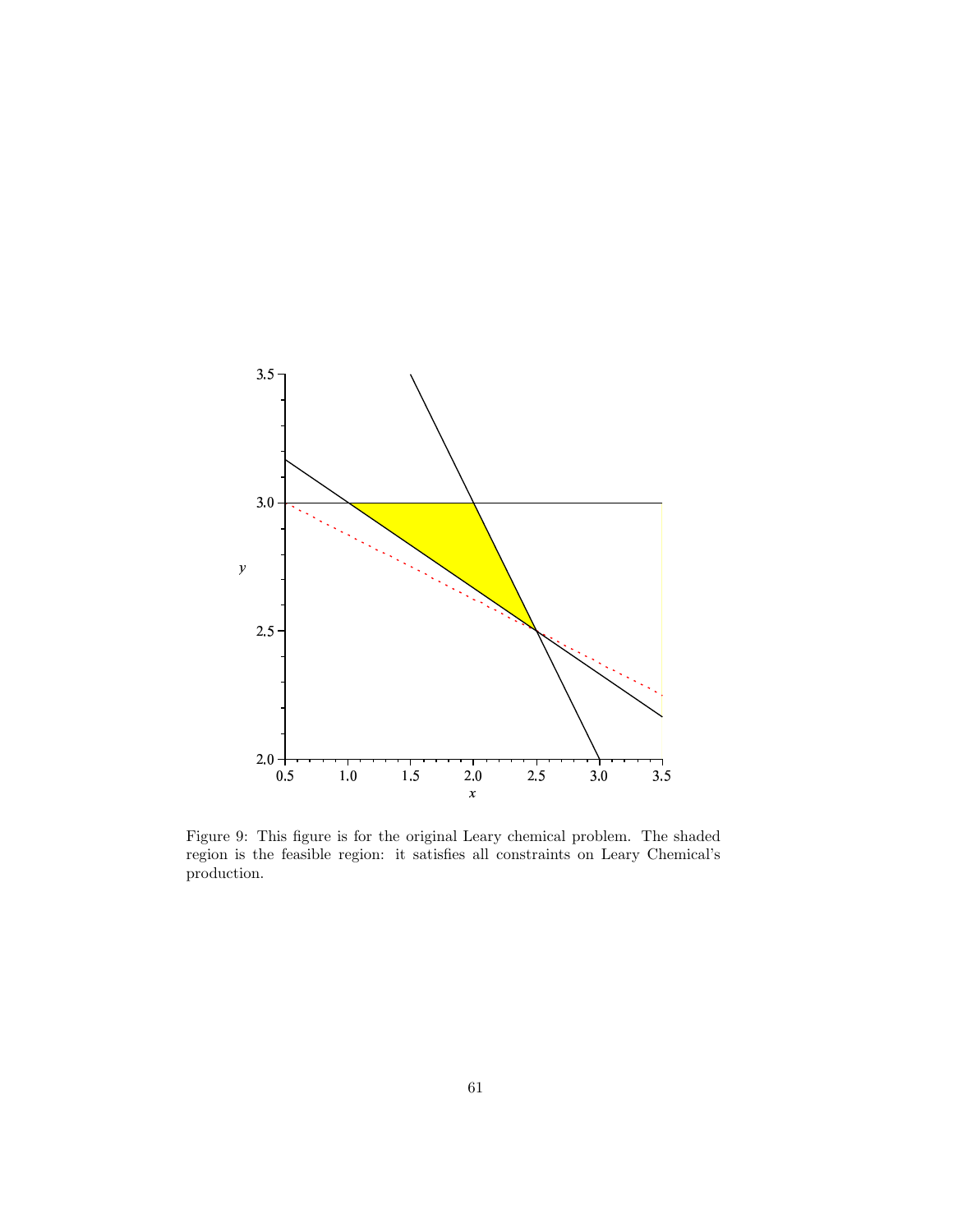

Figure 10: The shaded region is the feasible region. The dashed line is an isocost line for  $c_1 = 2.5$  and  $z = 8.5$  and the dotted line is the isocost line for  $c_1 = 3.5$ and  $z = 11.25$ .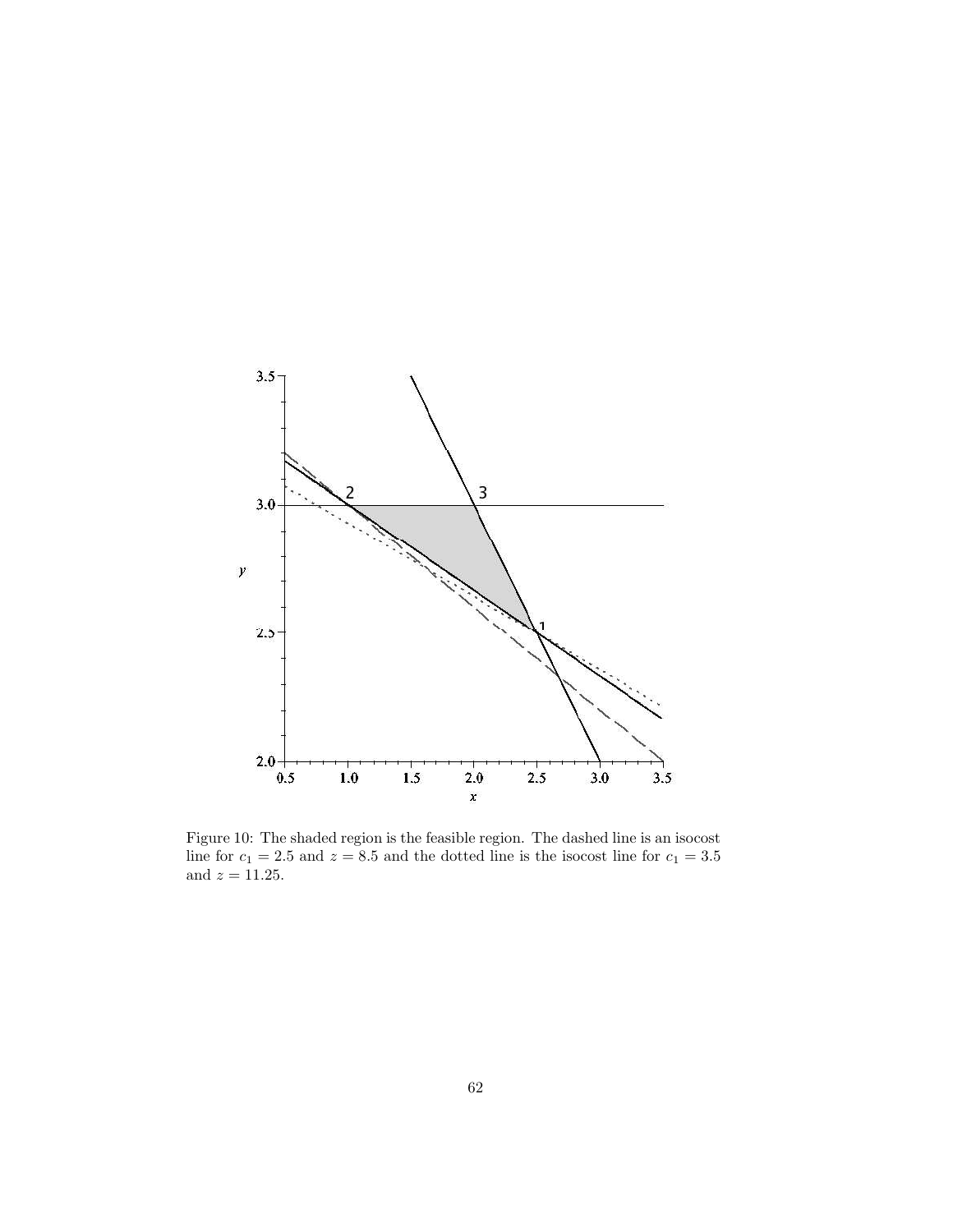

Figure 11: The shaded region is the feasible region. The dash-dotted line is an isocost line for  $c_1 = 15$  and  $z = 40$  and the dotted line is the isocost line for  $c_1 = 8$  and  $z = 22.5$ .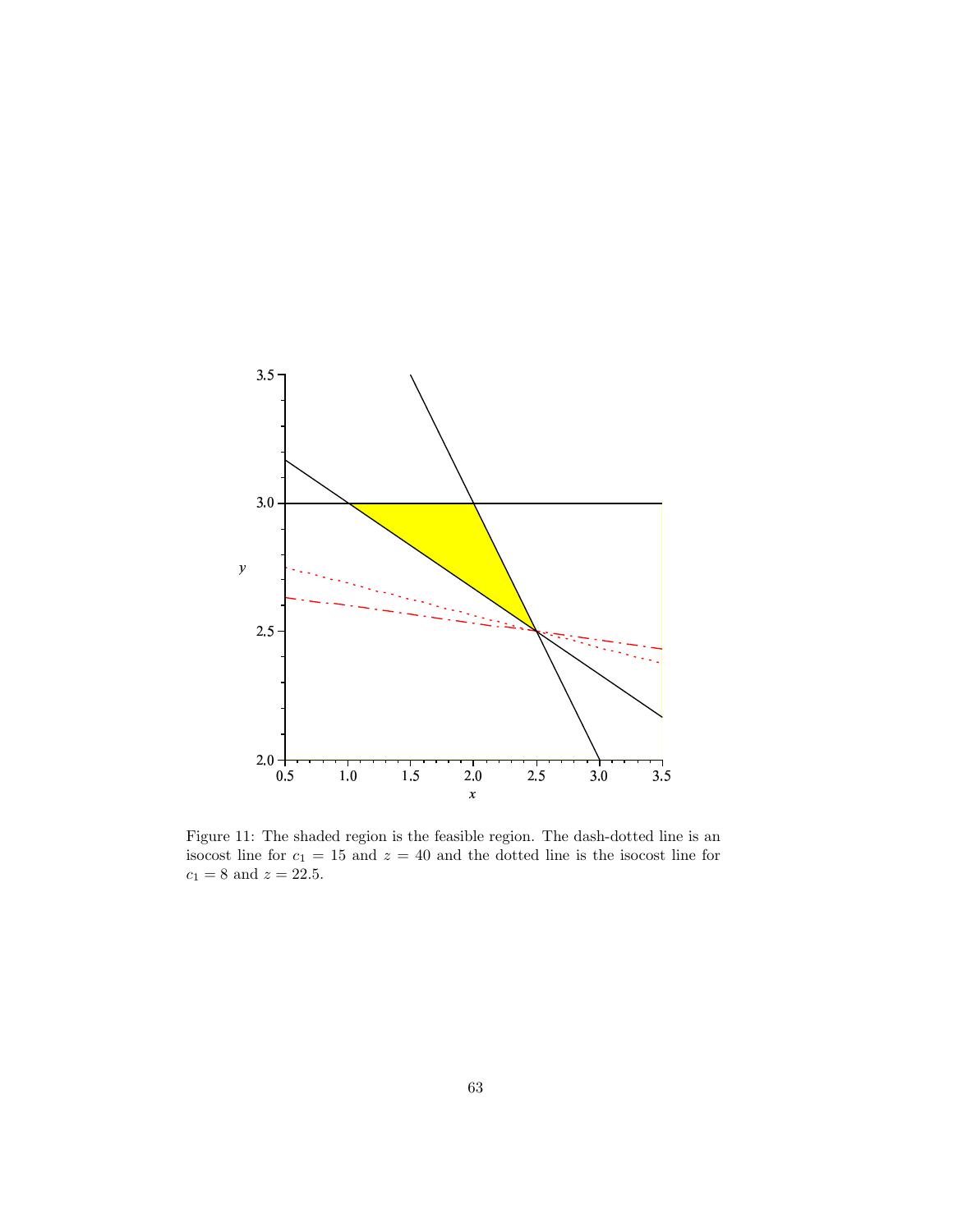

Figure 12: The shaded region is the feasible region with  $b_1$  modified to equal 4. The dash-dotted line is the original constraint 1 for  $b_1 = 10$ . The dotted line is the isocost line for  $z = 4$ .